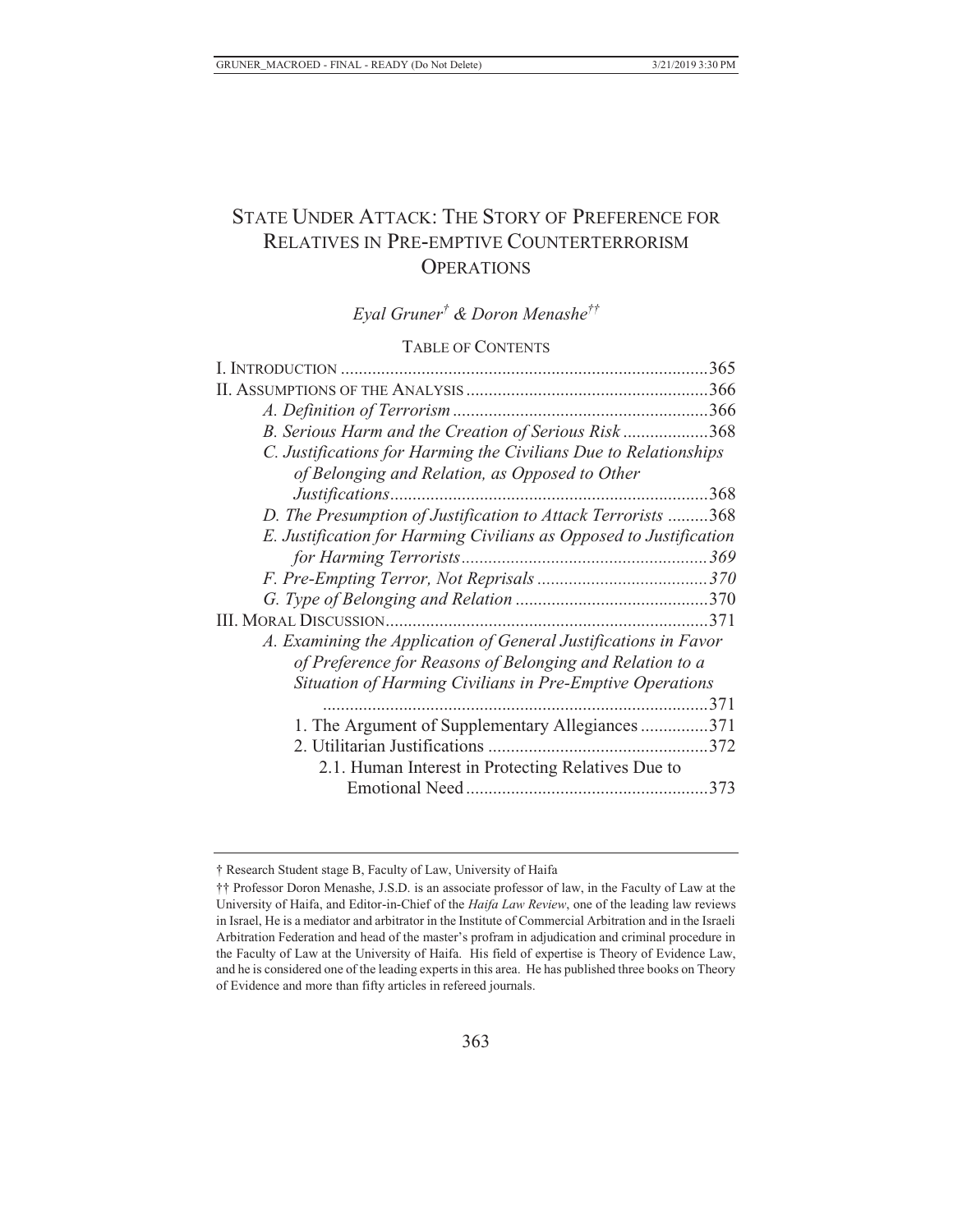| 2.2 The Duty to Respond to Expectations of Greater          |
|-------------------------------------------------------------|
|                                                             |
| 2.3 The Argument for the Interest of Maintaining            |
| Relationships and Communal Frameworks381                    |
| 2.4 The Argument for the Efficient Division of Labor.384    |
| a. The Argument of Inability to Act 386                     |
| b. The Argument for Transferring Responsibility due         |
|                                                             |
| 2.5 The State's Duty to Protect Citizens Based on the       |
|                                                             |
|                                                             |
| 3.1 Scheffler's Deontological Approach of Moderating        |
|                                                             |
| 3.2 Moral Conclusion in Light of Kant's Deontology400       |
| 3.21 The Absolute Prohibition to Harm Civilians in          |
| Deciding Among Competing Duties400                          |
| 3.22 Do Relations to Citizens or Nationals Change           |
|                                                             |
| 3.23 Attempts to Justify Harming Civilians in the           |
|                                                             |
| B. Moral Considerations to Justify Harming Civilians in the |
| Course of Pre-Emption and the Place of Considerations of    |
|                                                             |
| 1. The Low Weight of Harm to Civilians in Relation to Harm  |
| to Citizens of the Defending State and Its Soldiers: the    |
|                                                             |
| 2. Opposition to the Argument of Lack of Duty towards       |
| Foreigners: Distinction between Omission and                |
|                                                             |
| 3. Counterargument Based on Omission and Commission:        |
| the Insufficiency of the Ethical Distinction in the Context |
|                                                             |
| 4. Counterargument Based on Omission and Commission:        |
| the Lack of Duty to Sacrifice Oneself 409                   |
| 5. The Argument for the Lack of Duty to Sacrifice Oneself   |
| Differs from the Argument for the Lack of Duty to Help      |
| Foreigners Outside its Effective Control 410                |
| 6. Critical analysis of the Argument of Lack of Duty to     |
|                                                             |
| 6.1 The Argument of Lack of Duty to Sacrifice in            |
|                                                             |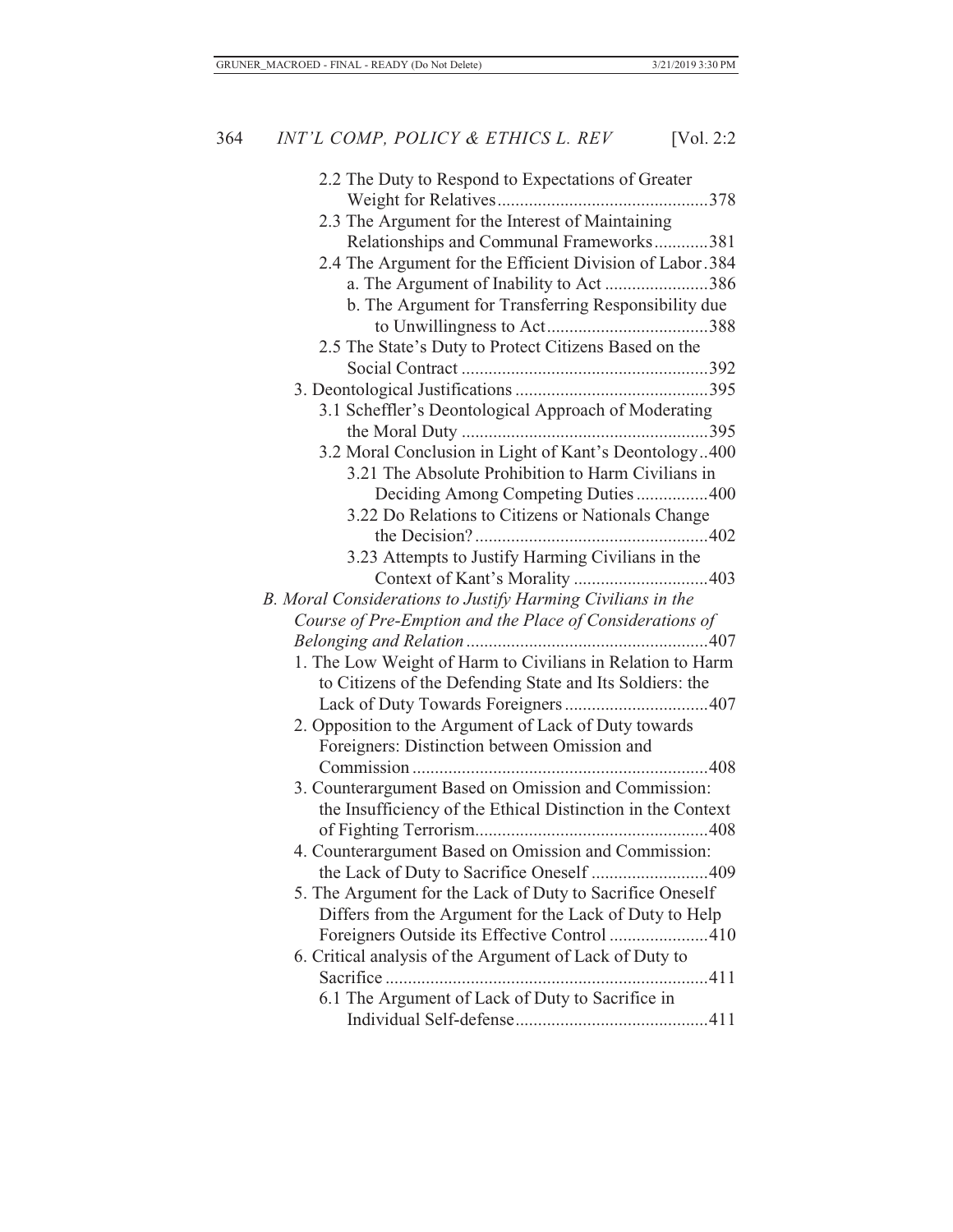| 6.2 The Argument for a Lack of Duty to Sacrifice Oneself    |
|-------------------------------------------------------------|
| When Pre-empting Terror Among Civilians 415                 |
| 6.3 Duty to Sacrifice Oneself: Prohibition to Intentionally |
|                                                             |
| 7. Intermediate Summary and Segev's Approach — Weak         |
| and Exceptional Justification for Harming Civilians419      |
| 8. Criticism of the Weak Justification Approach to Harming  |
| Civilians: Targeted Assassination of Terrorists versus      |
|                                                             |
| 9. Criticism of the Weak Justification Approach to Harming  |
| Civilians: Danger of an Act of Terror in a Series422        |
| 10. Criticism of the Weak Justification Approach to Harming |
| Civilians: Manipulation of Civilians as Human Shields       |
|                                                             |
| 11. Second-Order Considerations: Additional Weight          |
| Against Harming Civilians Due to Concerns of Bias426        |
| 12. Decision in a Case of Outcome-Utility Gross Equivalence |
|                                                             |
| 13. Balance between Risking Soldiers to Minimize Civilian   |
| Harm and Eschewing Civilian Harm429                         |
| 14. Not Endangering Soldiers and Risking the Mission  429   |
| 15. Not Endangering Soldiers: No Reply to the Soldier's     |
|                                                             |
| 16. The Incentive for Manipulation of Civilians as Human    |
|                                                             |
| 17. Deciding in a Case of Gross Equivalence: Reference      |
|                                                             |
| 18. Justifying Endangering Soldiers: Trained and Armed      |
| Soldiers Versus Vulnerable and Panicked Civilians431        |
|                                                             |

## I. INTRODUCTION

When a state is subjected to terror attacks, it may choose to engage in targeted killings in pre-emptive operations to combat them, i.e., eliminating those attempting to commit acts of terrors before they can do so. At times, there is no choice but to kill noncombatants who happen to be in physical proximity to the target. One of the possible justifications for carrying out such an operation is the state's duty to protect its citizens, which overwhelms the duty to avoid harming civilians of another nation.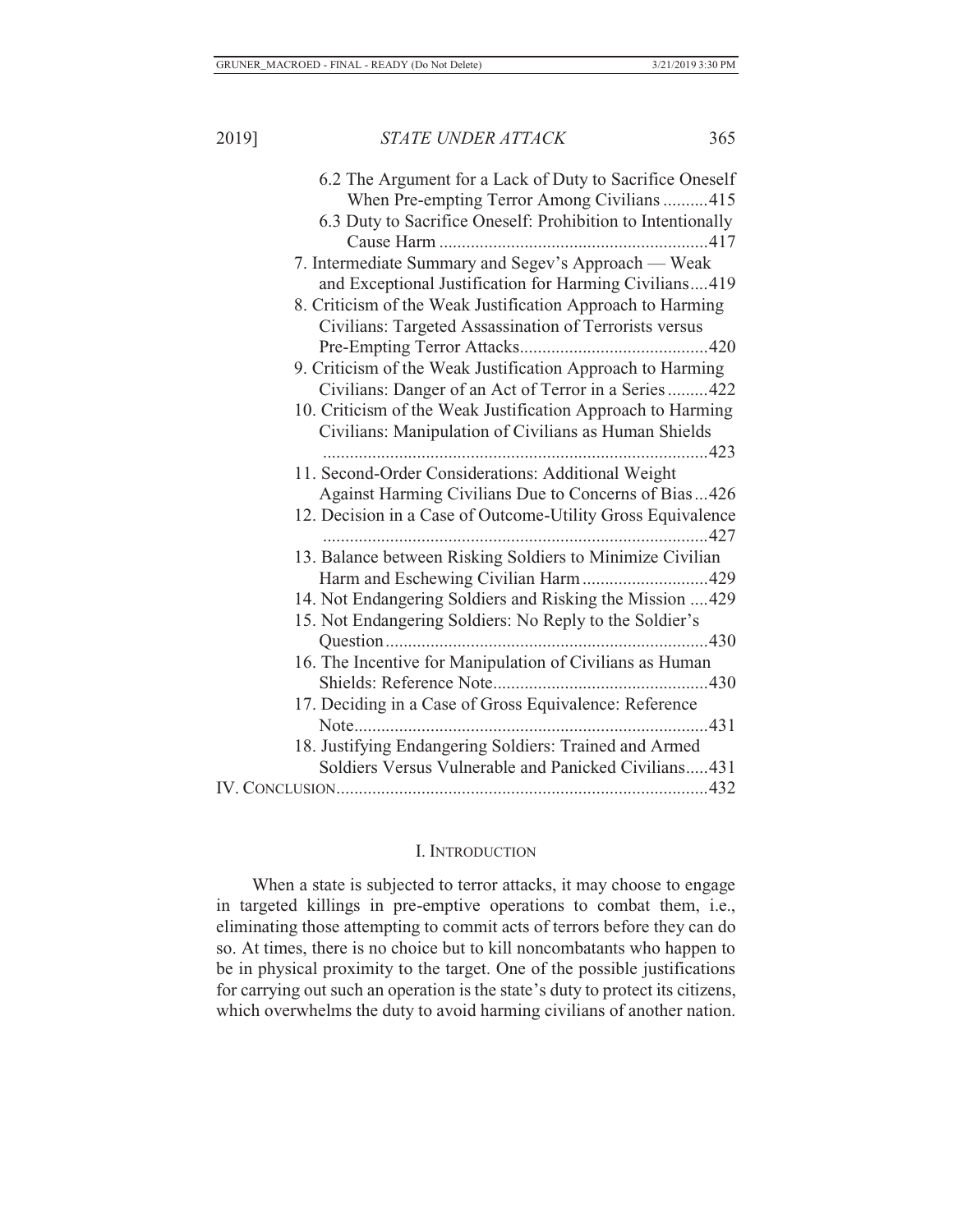The argument is that because the state has a relationship of belonging and relation with its citizens, or because such a relationship exists among the citizens, the duty to protect from terror overwhelms the duty to avoid harming those civilians who are uninvolved in terror, as the latter—who are foreigners—do not have a relationship of belonging and relation.

#### II. ASSUMPTIONS OF THE ANALYSIS

#### *A. Definition of Terrorism*

To define terror, this Article relies mostly, but not entirely, on the definition proposed by Asa Kasher and Amos Yadlin:

> an act carried out by individuals or organizations, not on the behalf of any state, for the purpose of killing or otherwise injuring persons insofar as they are members of a particular population in order to instill fear among the members of that population . . . so as to cause them to change the nature of the related regime or of the related government or of policies implemented by related institutions, whether for political or ideological (including religious reasons or for expressive reasons such as revenge). $<sup>1</sup>$ </sup>

There are a number of points about this definition. First, we must distinguish between our definition and the definition by Kasher and Yadlin by using the term "operation," not "violent operation." We concur with Gross that that an act of terrorism may not necessarily be violent. For example, an attack on computerized or technological systems may be defined as terror as long as the goal is to sow fear among the population in order to change its policy.<sup>2</sup> Second, we accept Perry's point that terrorism is not necessarily instrumentalist—sowing fear, changing the regime or the policy—but it may be expressive as well, for example to

<sup>1</sup> Asa Kasher & Amos Yadlin, *Military Ethics of Fighting Terror: An Israeli Perspective*, 4 J. MIL. ETHICS*,* 3, 4 (2005) (we add to definition of Kasher and Yadlin "or for expressive reasons such as revenge") [hereinafter Kasher & Yadlin, *Military Ethics of Fighting Terror: An Israeli Perspective*].

<sup>2</sup> EMANUEL GROSS, MA'AVAKAH SHEL DEMOKRATYAH BA-TEROR: HEBETIM MISHPATIYIM VE-MUSARIYIM [THE STRUGGLE OF A DEMOCRACY AGAINST TERRORISM: LEGAL AND MORAL PERSPECTIVES] 35, 41 (2004).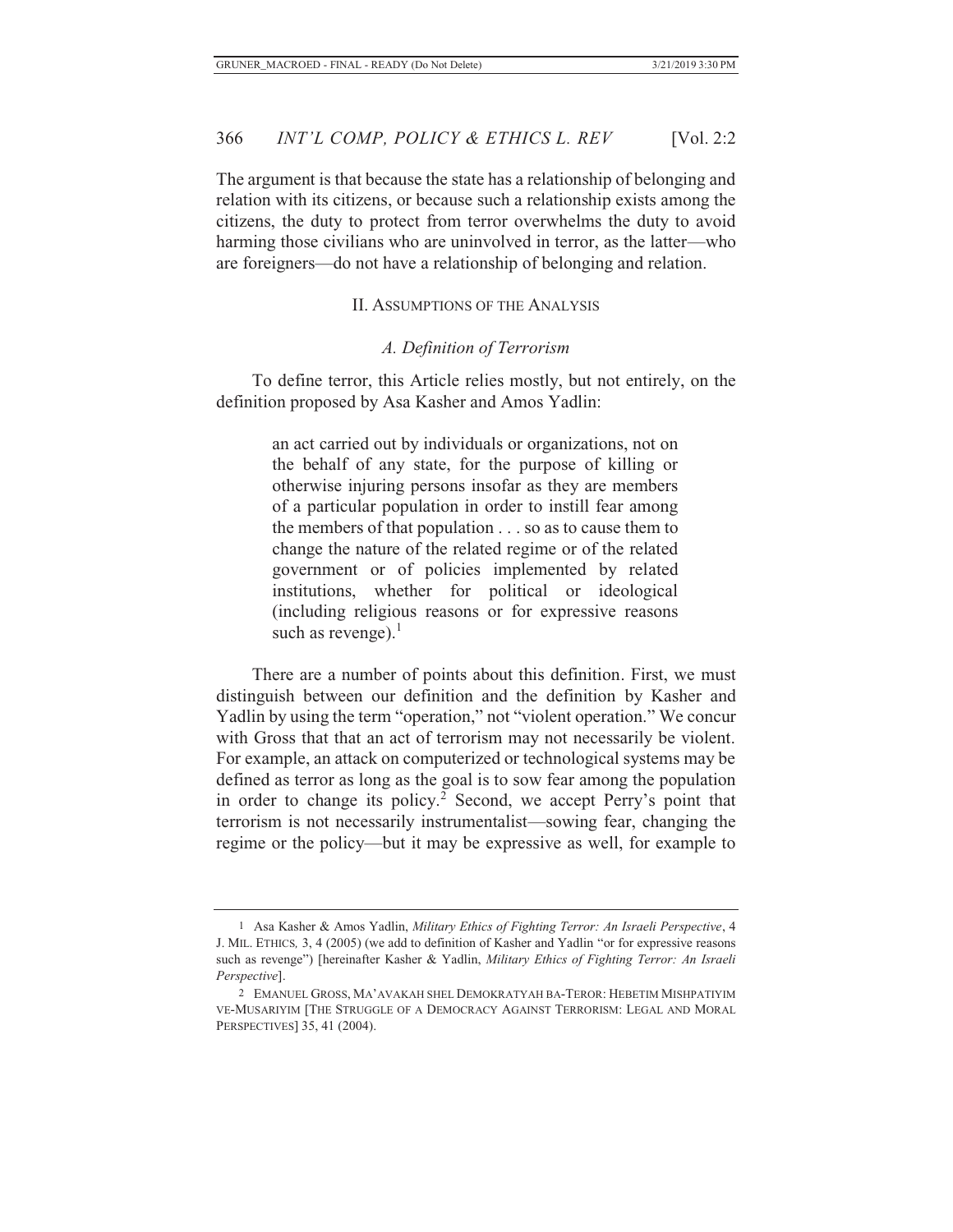avenge a military operation or to express hatred without any aim in mind.<sup>3</sup> Kasher and Yadlin claim in response to Perry that it would be illogical for an act of revenge to be personal without an organized infrastructure,<sup>4</sup> but we find this insufficient, as Perry argues not for personal vengeance, but for collective vengeance, and it is not inconceivable that an act based on an organized infrastructure may have an expressive impetus.

Perry objects to the idea of "affiliated with a certain population" by citing two examples: (1) a suicide bomber attacks a restaurant containing members of the target population but also others; and (2) a sniper shoots a soldier because the latter humiliated his wife during a search of his home.<sup>5</sup> In our view, the first case is indeed terror, as it is enough for the targeted population to be harmed, even if others are collateral damage. In the second case, it is not terrorism but rather assassination. Terrorism is by definition collective, not individualistic, while assassination is individualistic.

This definition relates to non-state terrorism, in order to focus on terror as carried out by individuals or organizations.<sup>6</sup> In addition, we seek to draw a distinction between terrorists and guerillas; terrorism aims to harm people generally, in order to change their policy out of fear. On the other hand, a guerilla seeks to disrupt military activity. The distinction does not relate to the result (whether civilians or soldiers are harmed) but rather to the aim: is it generally to terrorize the population or to disrupt military activity? If the aim is to terrorize the population in order to change its policy, this is terrorism, even if only combatants are injured.<sup>7</sup> Terrorism is also defined by a certain type of tools used to achieve goals, and these goals do not necessarily conform to a certain type. This is why the notion that "one man's terrorist is another man's freedom fighter" is fallacious, because being a freedom fighter relates to the aims, not the means. There is no contradiction between someone's being a freedom fighting individual or part of an organization and a terrorist, as the first characterizes aims while the latter characterizes means.<sup>8</sup>

<sup>3</sup> David L. Perry, *Ambiguities in the 'War on Terror'*, 4 J. MIL. ETHICS 44, 44-45 (2005).

<sup>4</sup> Asa Kasher & Amos Yadlin, *Military Ethics of Fighting Terror: Response*, 4 J. MIL. ETHICS 60, 62-63 (2005) [hereinafter Kasher & Yadlin, *Military Ethics of Fighting Terror: Response*].

<sup>5</sup> Perry, *supra* note 3, at 45.

<sup>6</sup> Kasher & Yadlin, *Military Ethics of Fighting Terror: An Israeli Perspective*, *supra* note 1.

<sup>7</sup> *Id.* at 5.

<sup>8</sup> *Id*. at 6.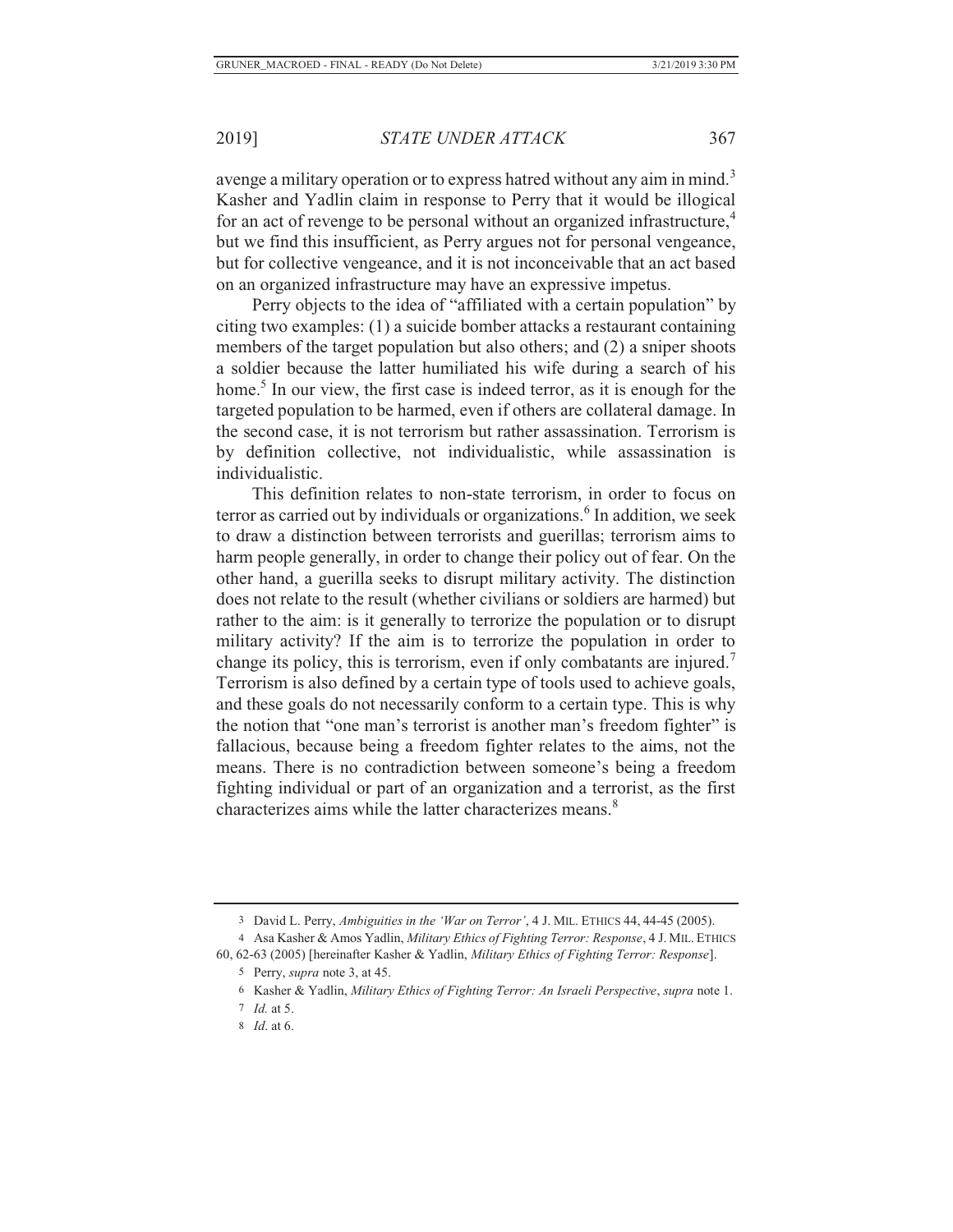#### *B. Serious Harm and the Creation of Serious Risk*

In this chapter, we will deal with serious harm such as death or critical injury and the risk of such serious harm, as it effects either populations which defend themselves from terror (citizens) or noncombatants among whom the terrorists operate (civilians). We will not address light bodily injury or property damage, nor the risks of such harm. This is because serious bodily harm carries the greatest moral weight to justify the counterargument.<sup>9</sup>

## *C. Justifications for Harming the Civilians Due to Relationships of Belonging and Relation, as Opposed to Other Justifications*

In the first part of this Article, we will focus on the argument arising from belonging and its relation to the justification of harming civilians. There are other justifications based on other considerations—for example, that giving a terrorist immunity to strike from among innocents will allow the terrorist to attack disproportionately. This is not based on belonging and relation, and it applies equally when the terrorist belongs to the population he attacks. Those arguments, which justify attacking a terrorist while harming innocents without their being based on belonging and relation, apply also in situations in which the competing sides are citizens of the same state. For example, if a state is defending itself from terrorism even though innocents may be harmed, and its justification is not based on belonging and relation, this means that the innocents may be harmed even if they too are citizens of the state under attack, as long as this is the only way to neutralize the terrorist.

The second portion of this Article will address general considerations of the justification for harming civilians as well as whether or how these justifications interact with considerations of belonging and relation.

#### *D. The Presumption of Justification to Attack Terrorists*

In this discussion, we take for granted that it is justified to neutralize terrorists who are trying to carry out an attack. This justification is based on the concept of self-defense. We assume that a justification exists for self-defense, as the terrorist is a culpable aggressor, not an innocent

<sup>9</sup> DAVID ENOCH, IDDO PORAT, RE'EM SEGEV & MORDECHAI KREMNITZER, BELI KAVANAH: PEGI'AH BE-CHAPIM MI-PESHA BI-ZEMAN MILCHAMAH BA-TEROR [COLLATERAL DAMAGE: THE HARMING OF INNOCENTS IN THE WAR AGAINST TERROR] 20-22 (2007).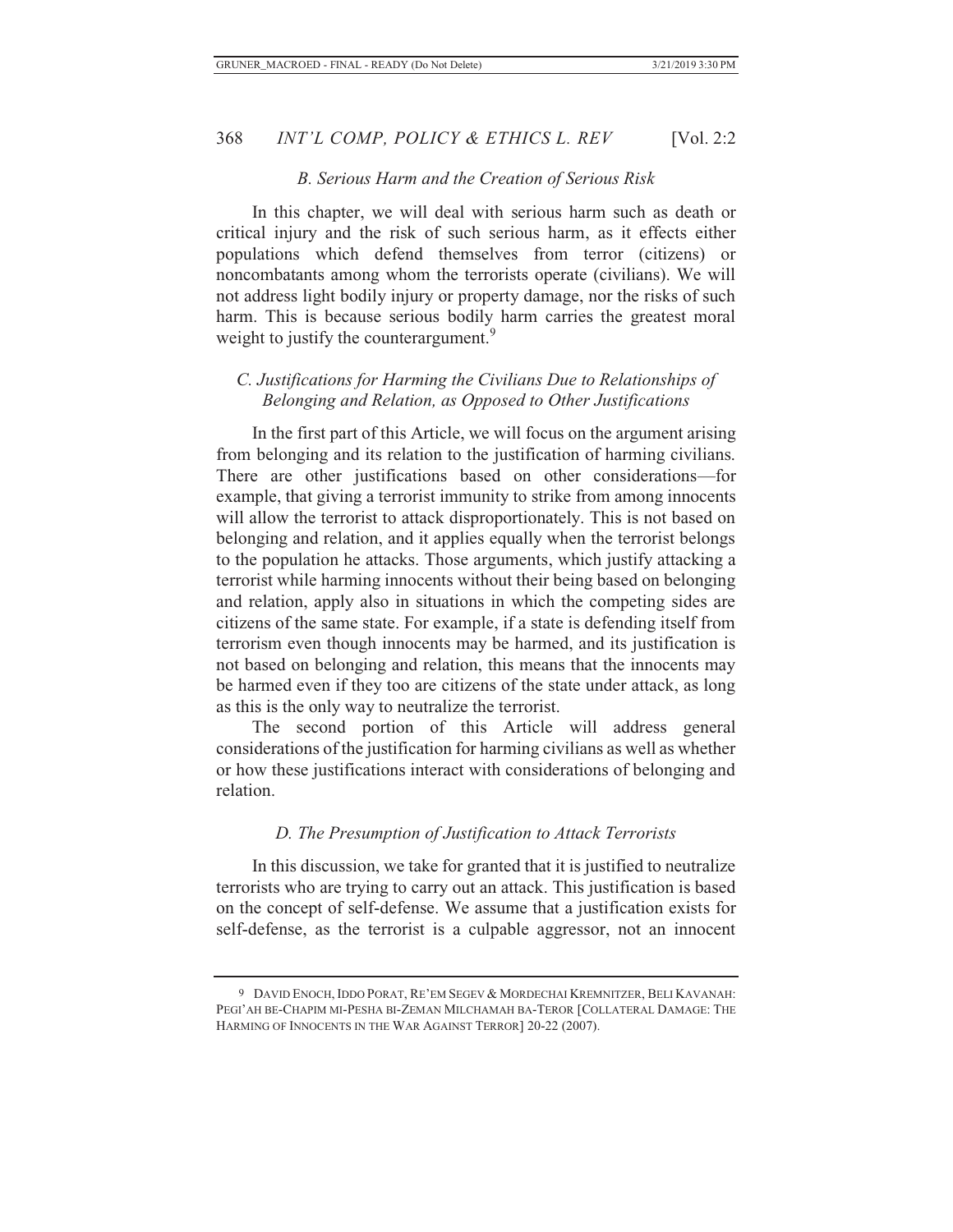aggressor or someone engaged in self-defense. We will not raise the issue of whether terrorism itself is just or not; whether it is never morally justifiable<sup>10</sup> or sometimes justifiable,<sup>11</sup> our discussion will assume that there is culpability, and since a terrorist is a culpable aggressor, selfdefense is justified to counter his attack.<sup>12</sup>

# *E. Justification for Harming Civilians as Opposed to Justification for Harming Terrorists*

This chapter will address only the justification of harming those uninvolved in terror, i.e. those not responsible for terrorism or not suspected of such activity. In other words, they are innocents. This includes anyone not involved or suspected of involvement in planning or executing acts of terrorism.<sup>13</sup>

This means that those who may have voted for a political party which supports terror but who are not involved in planning or executing acts of terror do not bear this responsibility; attacking them serves no preemptive purpose, since someone who votes this way is not necessarily an active participant in planning or carrying out acts of terror, nor even suspected of such activity. This discussion assumes that attacking those who are trying to carry out acts of terror or are suspected of doing so entails other considerations, namely of self-defense and pre-empting future attacks.<sup>14</sup>

In this chapter, we will focus on the civilians who have something in common with the citizens of the population engaged in self-defense: neither group poses a threat. Thus, self-defense or any other justification emanating from bad behavior is not relevant.

14 *Id.* at 19-20.

<sup>10</sup> *See* Kasher & Yadlin, *Military Ethics of Fighting Terror: An Israeli Perspective*, *supra* note 1, at 6.

<sup>11</sup> ENOCH ET AL., *supra* note 9, at 24-25.

<sup>12</sup> *See* Iddo Porat & Ziv Bohrer, *Preferring One's Own Civilians: May Soldiers Endanger Enemy Civilians More than They Would Endanger Their State's Civilians*, 47 GEO. WASH. INT'L L. REV. 99, 103-105 (2015). Self-defense is one of the exceptions to the prohibition for an agent to cause damage to another, including death, based on the other attacking the agent or threatening to do so. *See id.* This applies both on the individual plane (an aggressor versus an agent) and the international plane (a state and a terrorist organization). *See id.* On the individual level, criminal law recognizes a right to self-defense; in international law, this is known as *jus ad bellum* (justification of military action) and *jus in bello* (justification of tactics in war or armed conflict)). *See* Kasher & Yadlin, *Military Ethics of Fighting Terror: An Israeli Perspective, supra* note 1, at 8-9 (describing the duty of a state to defend its citizens as an ethical principle of fighting terror).

<sup>13</sup> ENOCH ET AL., *supra* note 9, at 19.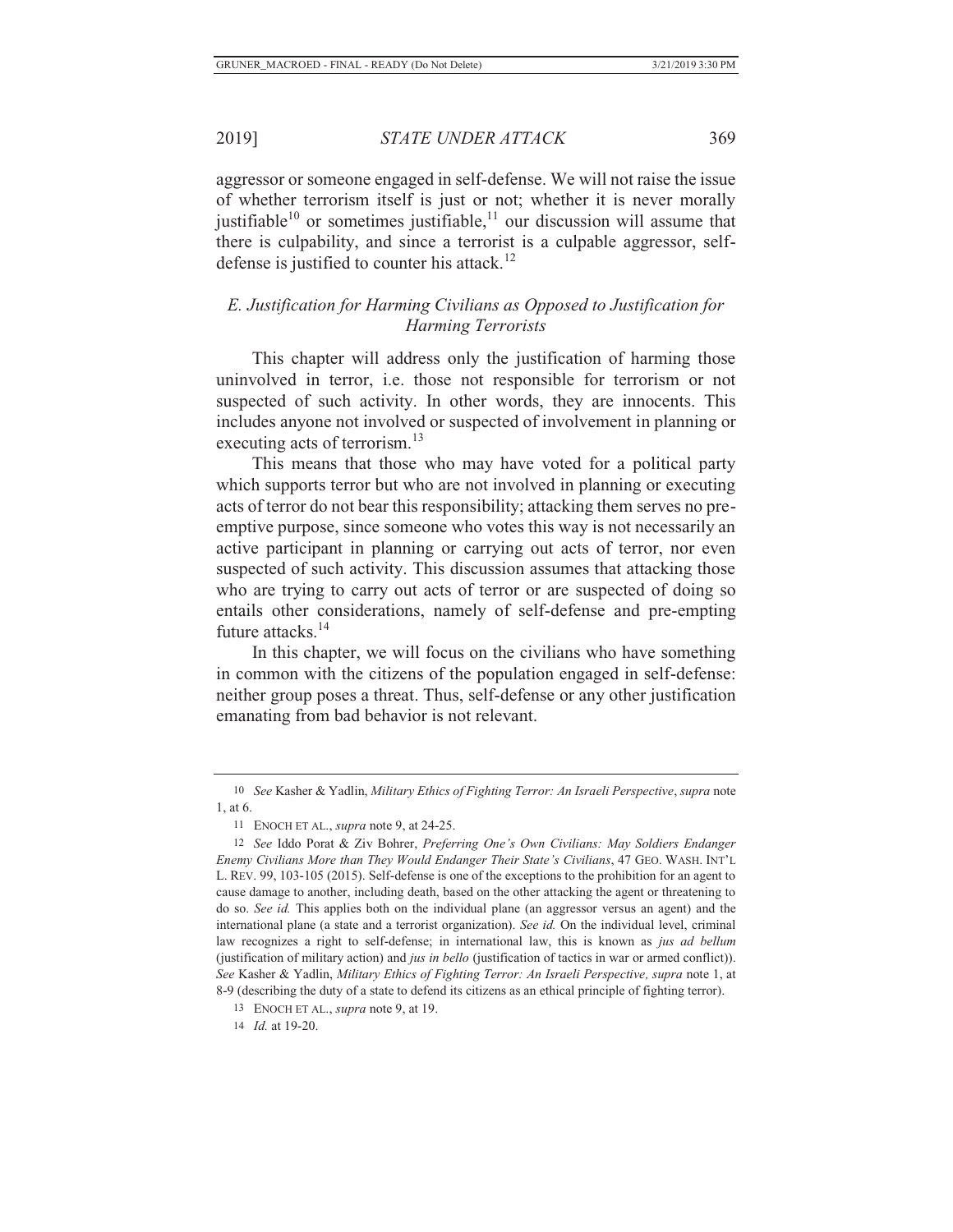Another question is whether the population responsible for the conflict should be expanded to include those who do not take an active part in acts of terror but still pose a problem by their very presence amongst those who are involved in terror. For example, what responsibility do civilians bear if they are told to evacuate their homes but refuse to do so? In this case, they may be willfully posing a risk, and it may be unfeasible to say that they do not bear responsibility within the conflict.

However, this chapter is not the forum to ask these questions. We are talking about those who bear no responsibility, regardless of what the questions of responsibility may be. Those who regard a failure to evacuate as engendering culpability would exclude such people for this discussion, while those who do not would consider this chapter applicable for such a population.

## *F. Pre-Empting Terror, Not Reprisals*

The current discussion only deals with pre-emptive operations, those designed to prevent an act of terror from being successfully carried out (from the terrorists' viewpoint). This does not relate to reprisals after the act has been committed, with the goal being deterrence or some other aim of punishment.

Pre-emption and deterrence fundamentally differ in that the former is undertaken when there is clear evidence of an attempt to commit an act of terror, while deterrence exists even whether there is no concrete indication of an attempt to commit an act of terror, but the goal is generally to dissuade potential terrorists from carrying out such acts in the future. As stated, we will deal only with pre-emption.

## *G. Type of Belonging and Relation*

We are speaking of belonging and relation based on citizenship, i.e. belonging to a certain polity. According to one formulation, the duty devolves upon the state or upon its government to protect its citizens, a duty which is not applicable to civilians who are not its citizens and for whose security the state is not responsible.

When we consider the state's duty, we relate to those who hold the government offices which require them to make decisions and to give orders which will fulfill the state's responsibility to protect its citizens and safeguard their security. Here the emphasis is on duties and not on rights, since those who fill these offices are elected or appointed to their positions in order to fulfill the state's duties to its citizens. If these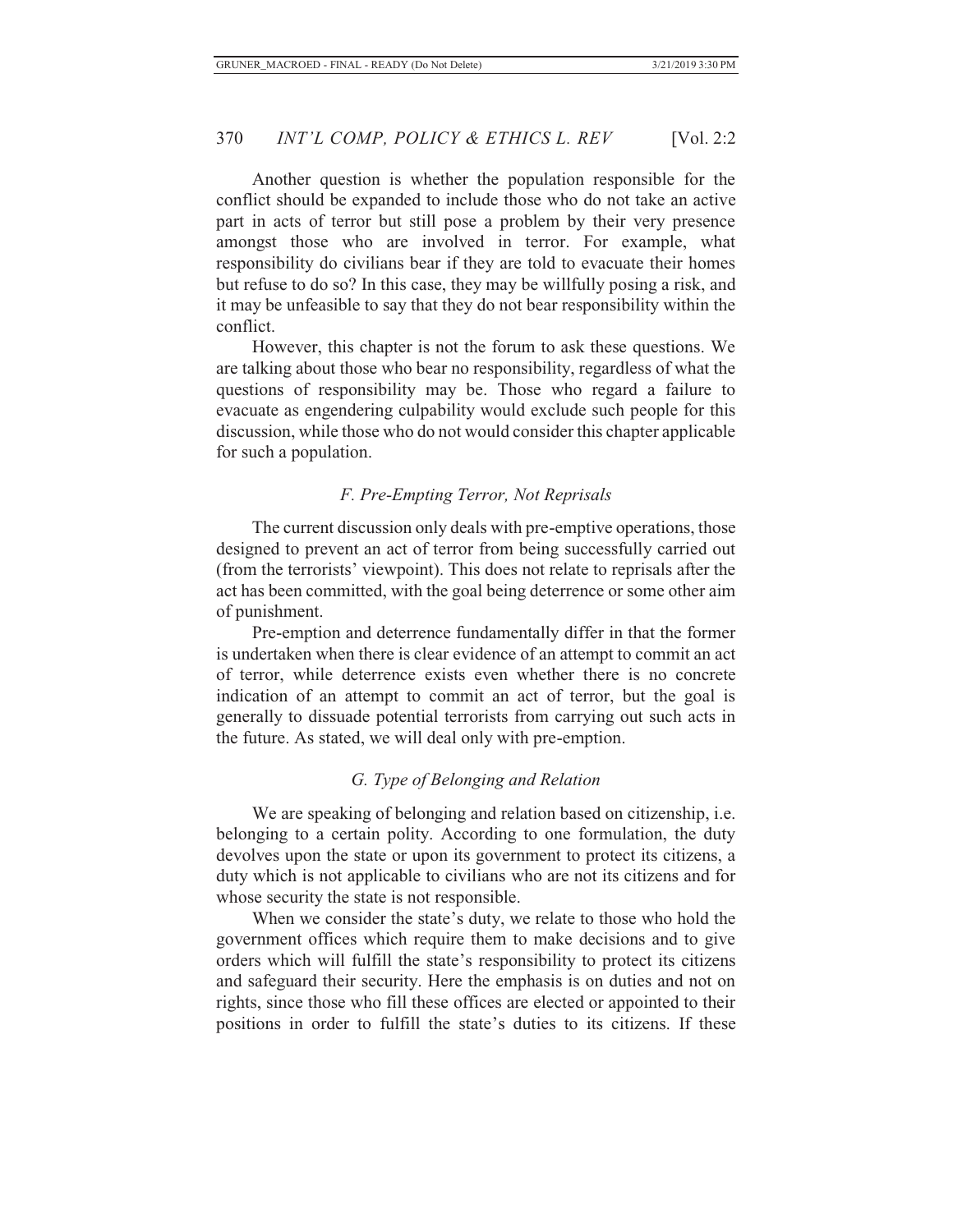officeholders have rights, they do not emanate from these positions, but from their citizenship, as we will elaborate upon below.

According to the second formulation, the duty is upon the citizens, the members of the polity to ensure that the officeholders take care of their countrymen who are in danger, a concern which does not apply to foreign civilians. Every citizen, thus, has a duty to every other citizen who is in peril, and this duty is expressed by demanding that the officeholders do their duty. In this formulation, an argument may be made as to rights. Each citizen has the right to express concern for the security of other citizens by making demands of the officeholders, because it is in each citizen's interest to stand up when their fellow members of the polity are in danger.

Another possible type of relation is that based on nationality, as the government officeholders are linked to the citizens under attack by nationality; moreover, the state realizes the right to national selfdetermination of the people under attack by terrorists.

## III. MORAL DISCUSSION

 *A. Examining the Application of General Justifications in Favor of Preference for Reasons of Belonging and Relation to a Situation of Harming Civilians in Pre-Emptive Operations* 

#### 1. The Argument of Supplementary Allegiances

Sen proposes that the first allegiance is to humanity in general, and additional allegiances may be added for relatives.15 Kasher and Yadlin work off of this assumption, in order to support the distinction between citizens and non-citizens to justify harming foreign civilians.<sup>16</sup>

Sen argues that the allegiance to humanity in general and the allegiance to relatives are not mutually exclusive, and these may be reconciled.17 We agree that on the abstract level, all share in these rights; but when it comes to concrete balance, relatives will be preferred, even if this does not mean that every decision will be to their benefit.

However, in another sense, these additional allegiances must be at the cost of general allegiance. If cosmopolitanism means that no person

<sup>15</sup> Amartya Sen, *Humanity and Citizenship*, *in* FOR LOVE OF COUNTRY? 114 (Joshua Cohen ed., 1996).

<sup>16</sup> Kasher & Yadlin, *Military Ethics of Fighting Terror: An Israeli Perspective*, *supra* note 1, at 20.

<sup>17</sup> *See* Sen, *supra* note 15, at 114.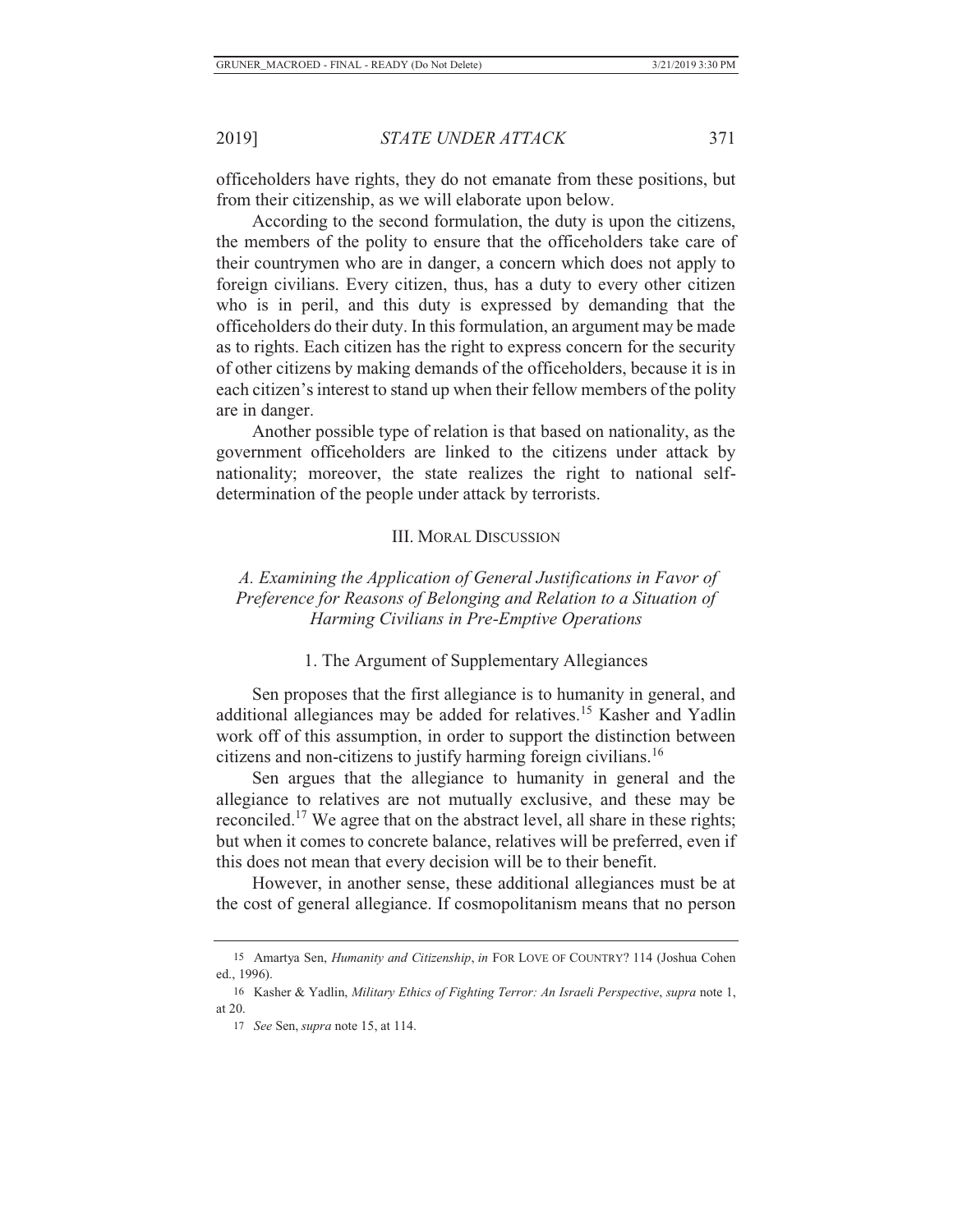may be preferred based on relation, this means that any additional allegiance creates a situation in which someone is not entitled to that allegiance. In other words, when we must decide between a situation in which allegiance to A means harming B or one in which allegiance to B means harming A, this allegiance is not merely supplemental, but harmful as well. This situation exists when the choice is either to harm civilians or to avoid doing so and allow terrorists to harm the citizens of the state defending itself. In this sense, any additional allegiance detracts from the interest of those who are not included in this additional or special allegiance. Therefore, we must discuss whether it is just to exhibit allegiances beyond cosmopolitanism, to allow harming civilians.

#### 2. Utilitarian Justifications

Utilitarian justifications for harming civilians based on reasons of belonging and relation argue that such a choice yields better, or less bad, results as avoiding such harm. The good or bad results are judged by the utility versus the harm, whether considering pleasure versus suffering or satisfaction versus dissatisfaction.<sup>18</sup>

There are two situations in which there is no utilitarian justification for harming civilians not based on reasons of belonging and relation. One is when ignoring belonging and relation means gross equivalence of the sides in the conflict. This is a situation in which the damage to the civilians will be more or less equal to the damage caused by failing to act, i.e., "ceteris paribus." In other words, the expected disutility (the magnitude of the damage weighing the probability of its occurrence) of harm to these civilians is more or less equal to the expected disutility (the magnitude of the damage weighing the probability of its occurrence) of choosing not to harm them. In this situation, utilitarian considerations, setting aside belonging and relation, neither support nor oppose harming civilians. The question is whether the utilitarian consideration supporting belonging and relation can militate towards justifying such harm.

<sup>18</sup> *See* JEREMY BENTHAM*,* AN INTRODUCTION TO THE PRINCIPLES OF MORALS AND LEGISLATION 1–7 (Clarendon Press 1907) (1823) (based on the formulations by Bentham and Mill, the utilitarian approach means that, among all options, the one action (or lack thereof) to be preferred is that of the greatest utility. Utility is measured in terms of happiness, and happiness has been conceptualized in terms of pleasure, while the undesirable alternatives reduce the utility and increase the pain). *Compare* JOHN STUART MILL, UTILITARIANISM 9–10 (London, Longmans, Green & Co., 10th ed. 1888) (later formulations of utilitarianism conceptualize it as maximum satisfaction of preferences) *with* R.M. HARE, MORAL THINKING: ITS LEVELS, METHOD AND POINT 91–95 (1981) (expresses formulation of utilitarianism as maximum satisfaction of preferences).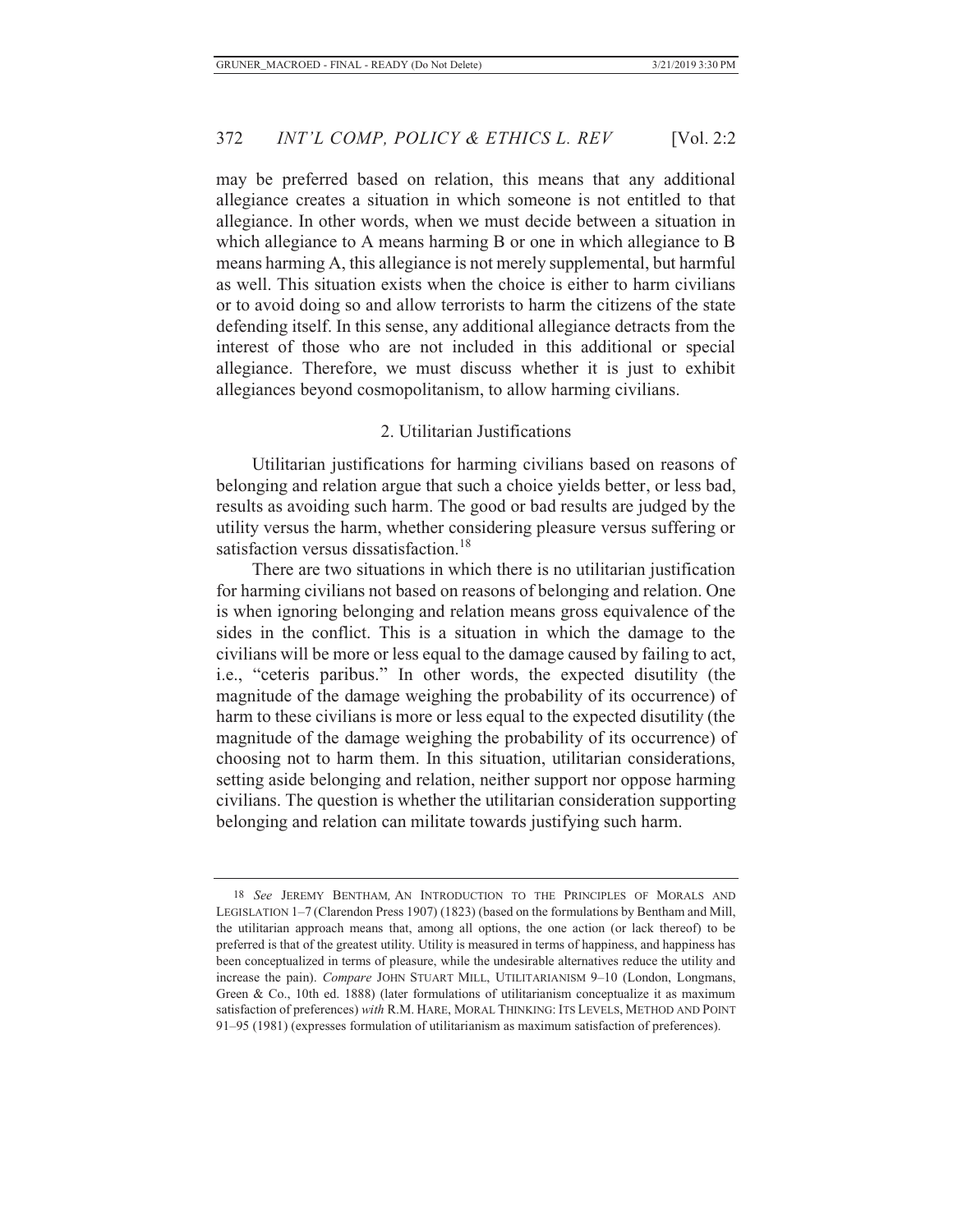A second situation is one in which the utilitarian considerations, which are not related to belonging and relation support avoiding harming civilians (i.e., the expected disutility of harming civilians) is higher than the expected disutility of avoiding doing so. Here, the question is whether considerations of belonging and relation can support a 180-degree turn, justifying harming the civilians even though the utilitarian considerations other than those of belonging and relation would reject such harm.

The utilitarian approach is aggregative. This means that a good result is the one which represents the highest sum or average of potential utility, satisfaction or welfare. Not every writer is careful about using the term "utilitarian" in the aggregative sense. Walzer uses the utilitarian view to describe Sidgwick's claim, according to which there are two forbidden aspects in hostilities: (1) no act of malice should be executed which does not serve the purpose of victory; and (2) no act of malice should be executed which has a minor or slight utility relative to the damage it causes.<sup>19</sup> This approach is based on the outcome, but it is not utilitarian. A utilitarian approach does not suffice with a contribution which is greater than slight; it will reject a process which significantly contributes to victory but cumulatively causes more damage than will result from abandoning it.

## 2.1 Human Interest in Protecting Relatives Due to Emotional Need

This argument points to the utility of helping one's relatives and the damage caused by avoiding doing so, though this may be feasible. In terms of our discussion, human beings have a psychological need to help their imperiled relatives, whether the relation is based on nationality or citizenship. For members of the nationality or citizens of the state, this relation is an essential element of their identity. Therefore, coming to the defense of relatives who are in danger is part of defending the elements of their identity, demanded by their conscience. Failing to help a relative in crisis is likely to impinge on their integrity. These are harms caused to the moral agent, and, therefore, from a utilitarian viewpoint, helping relatives by nationality or citizenship should be allowed, even if this means harming civilians, since these civilians do not have the same relation, and thus killing them will not engender the bad results of damaging integrity. An analogy may be made between the strong

<sup>19</sup> MICHAEL WALZER, JUST AND UNJUST WARS 130 (1977).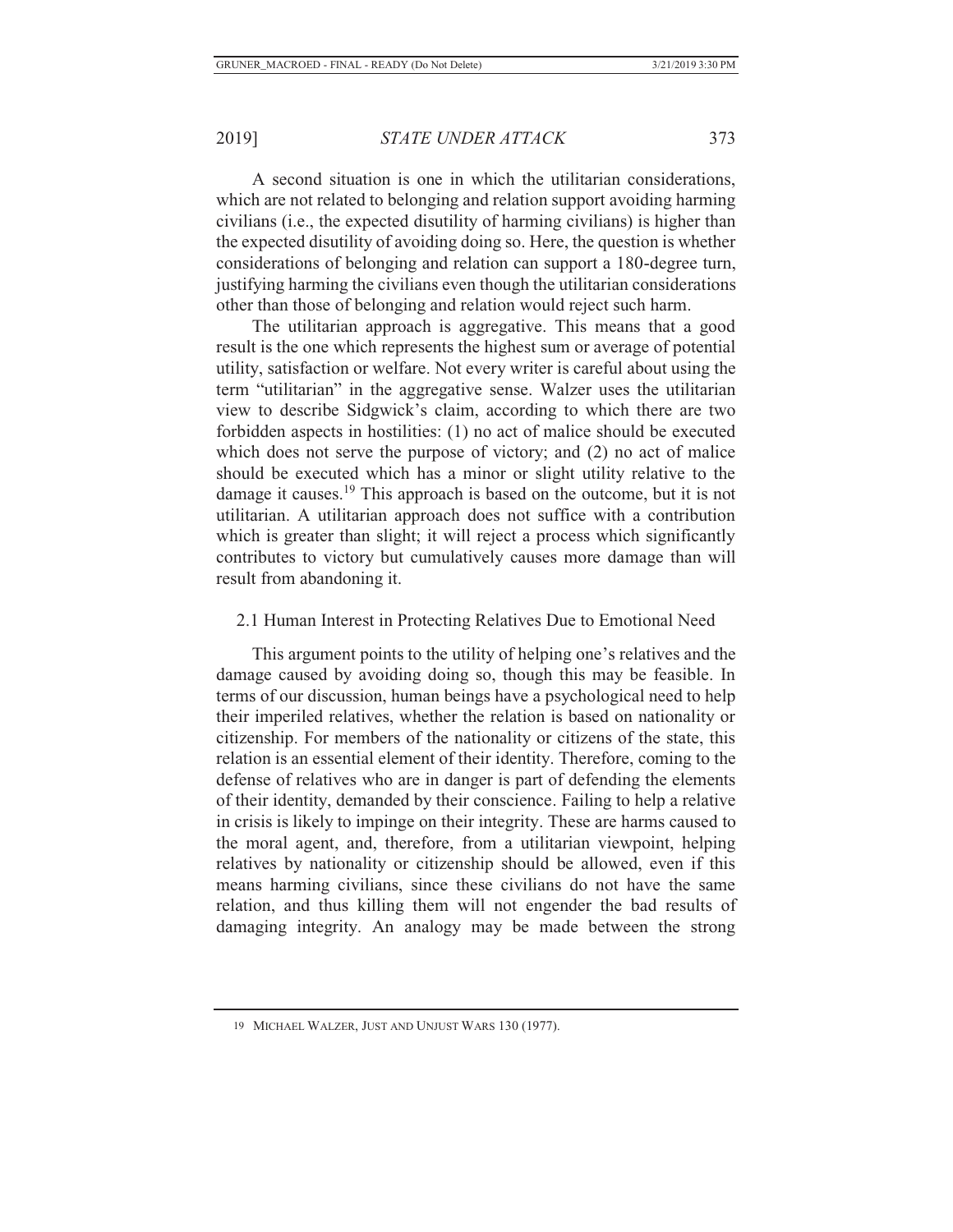psychological interest of parents to protect their children and that of the state to protect its citizens.<sup>20</sup>

This argument is based on the psychological view of relative relationships, in order to make a claim of moral permissibility and not a claim of duty — that it is legitimate for a person to save his relative by harming civilians in order to defend his emotional status. However, this argument does not compel people to protect their relatives. If a person believes in utter impartiality when considering relatives versus foreigners and does not intend to give special weight to the former when imperiled if it comes at the cost of harming civilians, this argument allows him not to give special status to relatives. Applied to our situation, if the state does not wish to afford special consideration to its citizens, then the current claim does not require them to show any bias. Therefore, this argument does not morally criticize a state or national entity which does not show bias for its citizens or nationals when it comes to harming civilians in the fight against terror. The argument only tries to support the conclusion that such an entity has the right or allowance to demonstrate such bias.

The argument of emotional interest in protecting relatives may be understood in one of two ways: it may be seen as a claim excusing the agent from moral responsibility for the act due to emotional considerations, even though the act is not justifiable. Alternatively, it may be seen as a claim of justification, establishing that such behavior is just.

Before we evaluate the latter, let us consider two arguments raised by Segev. The first is based on the fact that government officeholders, unlike private individuals, are expected to act in an unbiased, impartial manner.<sup>21</sup> Segev does not explain what normative basis officeholders are "supposed" to employ: moral or legal? If this is a legal duty, it is irrelevant to our moral discussion. If this is a moral duty, this is begging the question. When we want to investigate whether states and officeholders are morally required to show no bias when considering their citizens versus other civilians or are morally required, or at least allowed to show preference to their citizens, we cannot presume that they must act impartially. This is the question which we are analyzing morally. In addition, in the framework of utilitarian thinking, we are dealing with the idea that government officeholders must be impartial in the context we are discussing must itself be justified by utilitarian criteria. Another

<sup>20</sup> *See* HENRY SIDGWICK, THE METHODS OF ETHICS 433, 439 *(*Macmillan & Co. Ltd. 1962) (1874) (presenting the general utilitarian argument, unconnected to pre-emption of terror).

<sup>21</sup> ENOCH ET AL., *supra* note 9, at 93.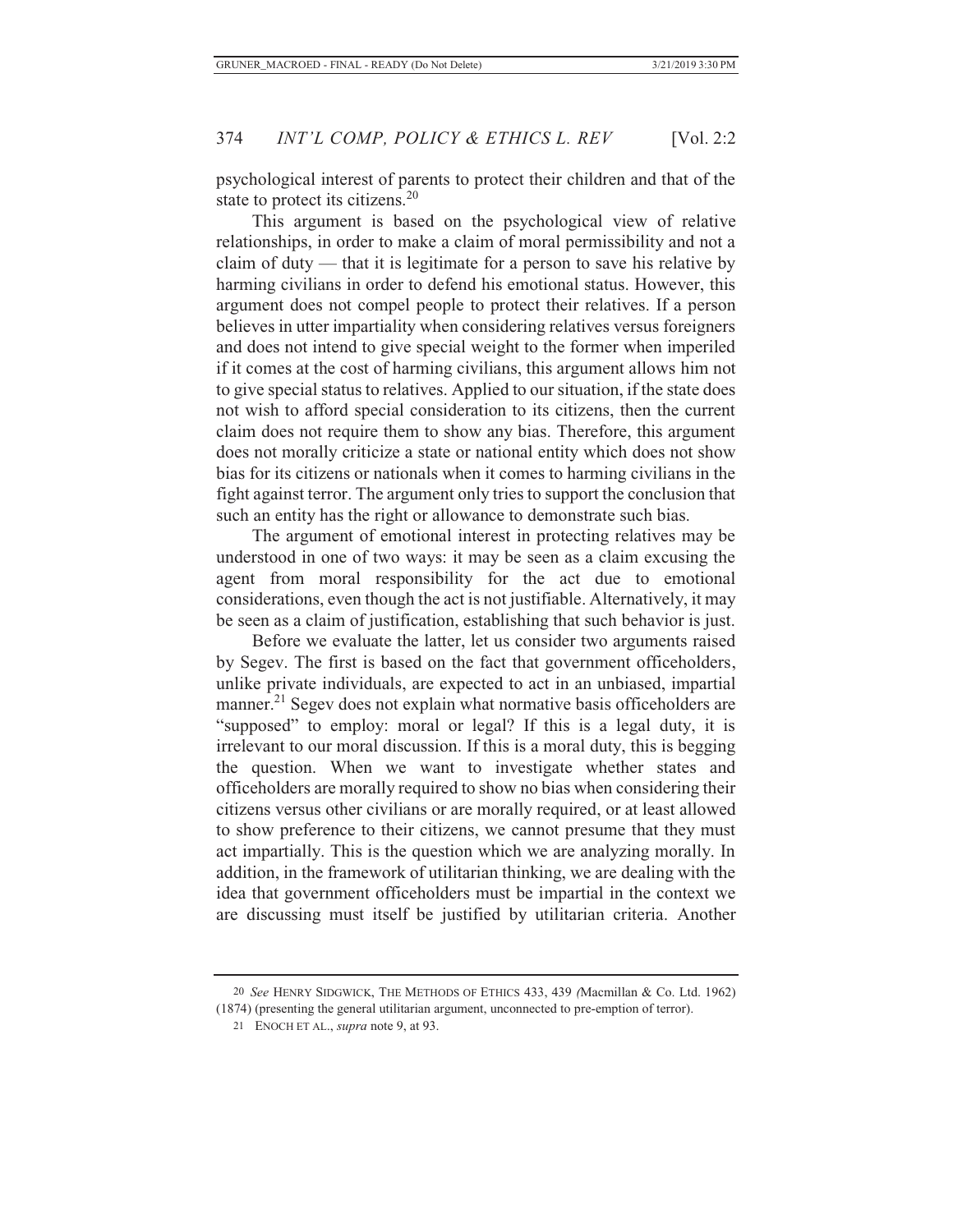argument by Segev is that criteria such as citizenship, residency, birthplace, and parentage do not seem to have any moral relevance. $^{22}$ 

If we continue with the rationale of Segev, we may also ask why the genetic connection of biological parents has moral significance. Moral significance does not emerge from simply pointing to facts; it is about the psychological significance which people give to certain facts. Familial relationships have moral significance because of the emotional resonance given by people to blood relations. Similarly, it is not difficult to give moral weight to human communities in which the members attribute significance to empirical facts such as birthplace and parentage. The facts themselves are not important, but rather the psychological aspects of identity, integrity and conscience which give them moral significance.

On the utilitarian plane we are addressing, these facts have weight in terms of what they contribute to human welfare and happiness or how they reduce suffering. In terms of this, every fact which counts towards these goals has moral significance.

Now let us consider the utilitarian justification. This argument may be evaluated in terms of two potential situations. The first is one in which there is gross equivalence in terms of all other considerations. Now the question arises: is the fact that we are talking about fellow citizens or nationals decisive? The second is one in which the utilitarian considerations ignoring relation militate towards avoiding harming civilians; here, the question which arises is whether the utilitarian argument suffices to reverse the conclusion and justify harming civilians.

Let us consider the second option, in which unbiased utilitarian considerations support avoiding such harm to civilians. In our view, in such a case, harming civilians is not justifiable, and therefore the integrity argument supported by the utilitarian argument should be rejected. On the one hand, let us consider a person whose family member has been killed or people whose lives are endangered as civilians, as opposed to people whose moral outlook justifies killing civilians to protect their fellow citizens. We may say that on the average the suffering of those who have love lost a close relative, who fear for their lives as civilians, or who sustain serious injuries as civilians outweighs the suffering of a person whose moral outlook of harming civilians to protect citizens goes unrealized. The latter may be disappointed, but this is not equivalent to the pain of losing a son who had the misfortune to be near a terrorist. The emotional link to one's family or the emotional trauma of living in mortal peril overwhelms the emotional impact of a moral yearning to protect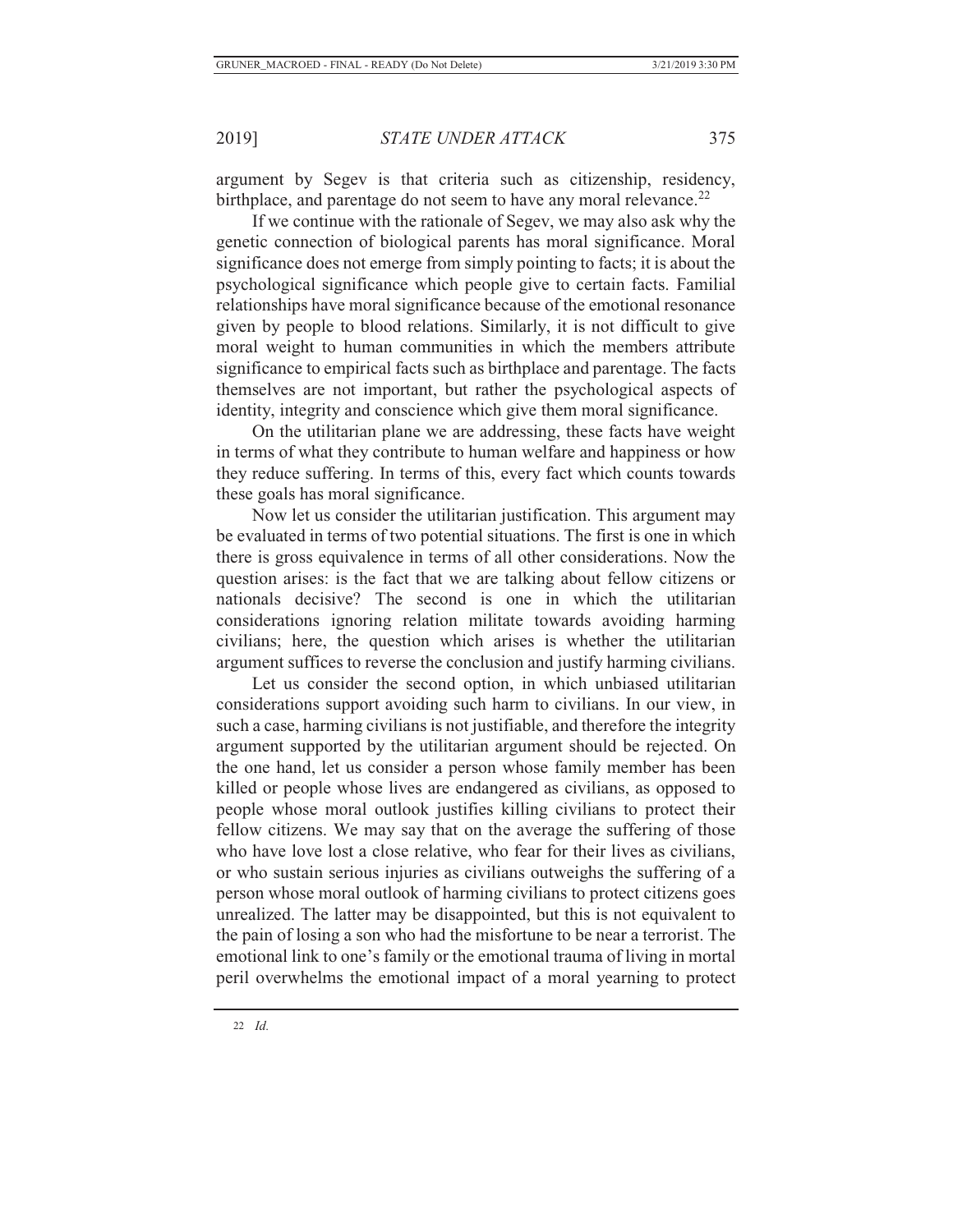citizens whom one does not personally know or have intimate relations with. Ultimately, the pain of one's ideology going unrealized is common and dealt with every day, wholly unlike the pain of a death in the family.

Now, would the answer be different if unbiased considerations of civilians versus citizens yields a justification for harming the latter, but only to a very small degree? In our view, in this case as well, the consideration of bias should not be dispositive. This is because as long as we have not identified that the utilitarian considerations change everything and as long as the consideration to avoid harming civilians is a matter of human life, then even if there is only a step between the decision to avoid impinging on human life and gross equivalence, the consideration of human life should overwhelm the consideration of being partial to one's fellow citizens and nationals. The consideration of human life is superior to being partial to one's citizens and nationals, and in our view this hierarchy must be expressed in our situation.

Segev argues that government officeholders who espouse an unbiased position concerning harm to civilians normally do not pay a personal price for it.<sup>23</sup> His reasoning is that, sometimes, an unbiased position puts a burden on the agent to accept greater danger, but on the other hand, rejecting the operation can make things easier for the agent.<sup>24</sup> We concur. If the policy is partiality directed towards citizens, this increases, relatively speaking, the number of military actions, including ones which endanger soldiers. This may impose a burden on the decisionmakers, because of the peril into which they send their troops. However, for the sake of this discussion, let us address difficulty. Let us assume that it is easy for the decision-makers to send soldiers to carry out pre-emptive terror attacks but declining to do so is hard. We believe that even assuming this is true, the utilitarian argument fails. We have given one reason for this above.

Another reason is that a moral principle of impinging on human life every time those who support it declare that their integrity would be harmed by rejecting such an impingement is likely to lead to horrific consequences of mass casualties simply because the holders of this ideology of justification have identified a threat to their integrity. These consequences are awful, in terms of the deaths, and in terms of the impingement on the personal security of human beings. Therefore, utilitarian considerations demand a principle that does not allow killing people on the basis of a claim of integrity.

<sup>23</sup> *Id.*

<sup>24</sup> *Id.*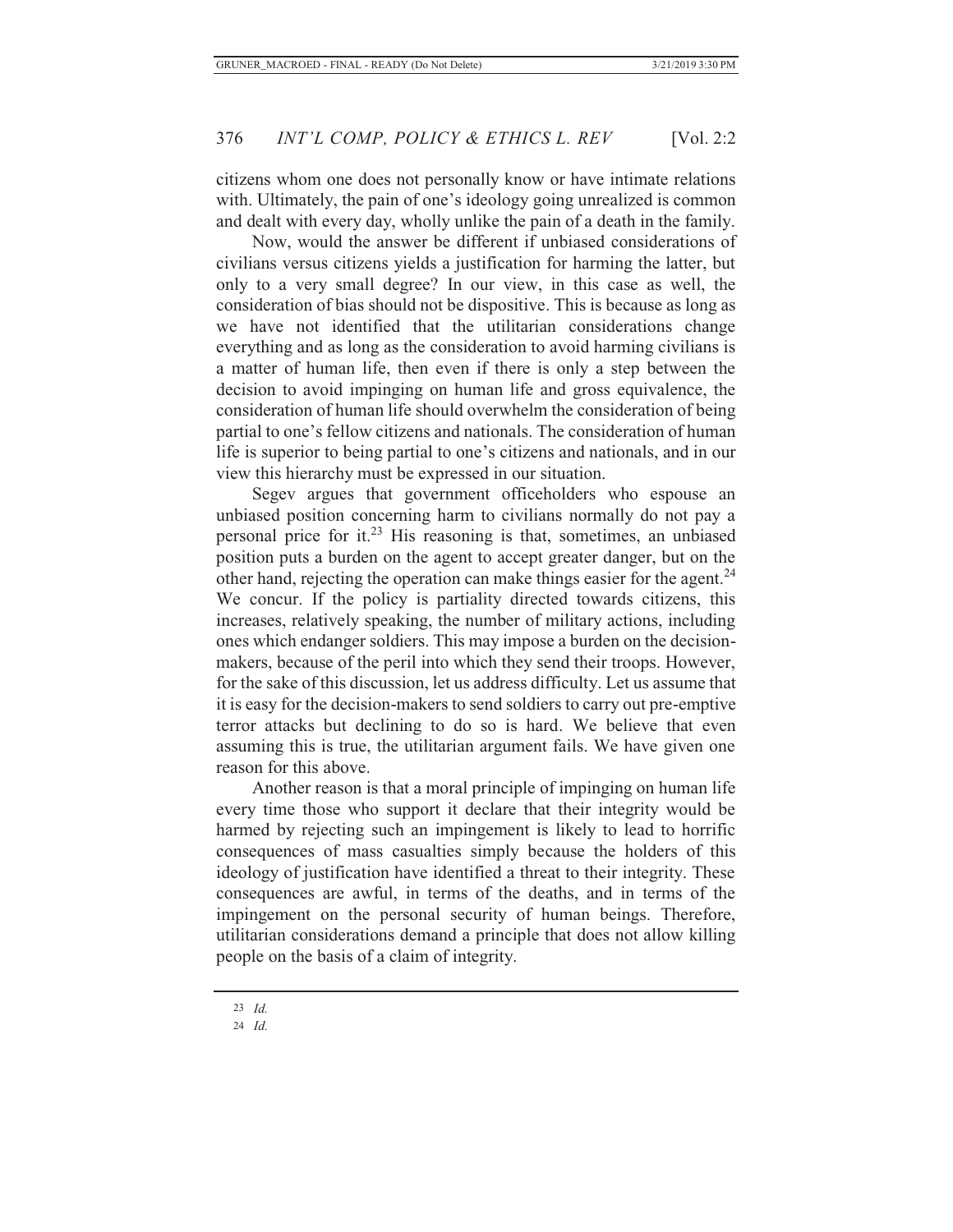In the end, the argument of integrity based on utilitarianism to justify killing civilians may be challenged by a claim of integrity based on utilitarianism on the part of the terrorists themselves. If a terrorist declares that he must commit an act of terrorism to maintain his integrity and claims of integrity based on utilitarianism must be honored, then the act of terror should be just, creating a conflict with the argument of integrity for pre-empting the act, even at the cost of harming civilians. Indeed, these justifications may at times be in conflict; however, although we should not reject in a sweeping manner such a situation, it is less desirable than these justifications not being in conflict. Rejecting a claim of integrity based on utilitarianism to kill civilians is a situation in which these justifications are not in conflict and, as such, is preferable.<sup>25</sup>

Now let us turn to a situation in which the unbiased utilitarian considerations are in gross equivalence, on one side supporting harming civilians and on the other leaving the population engaged in self-defense in harm's way. In our view, if we only take into account utilitarian considerations, if such a consideration points to only the advantage of harming civilians and not every advantage of avoiding such an act, then we will come down on the side of the lone advantage: achieving the emotional satisfaction of defending citizens or the homeland and avoiding the negative feelings of missing the chance to assist them.

To summarize, the argument succeeds in a situation in which utilitarian considerations not based on relation are more or less equal, while it fails when the number of anticipated casualties among the foreign civilians outnumbers the number of anticipated casualties in the population under attack. As for the argument based on excuse, we believe it is unjustified, not just because if every time a person claims an excuse when he wants to kill people in the name of ideology he adheres to, as otherwise he will suffer an impingement on his integrity, this will lead to vast attacks on human life and health, under the aegis of ideology justifying such harm due to a claim of integrity. People must defend their security and lives from those adhering to an ideology which justifies their death. If anyone nevertheless causes their death due to some ideology, protecting human life requires a punitive response, not an excuse based on that ideology.

<sup>25</sup> An example of a situation in which these justifications are in conflict is a case in which both A and B have justification to seize an integral resource to save their lives, but only one of them can possibly acquire the resource.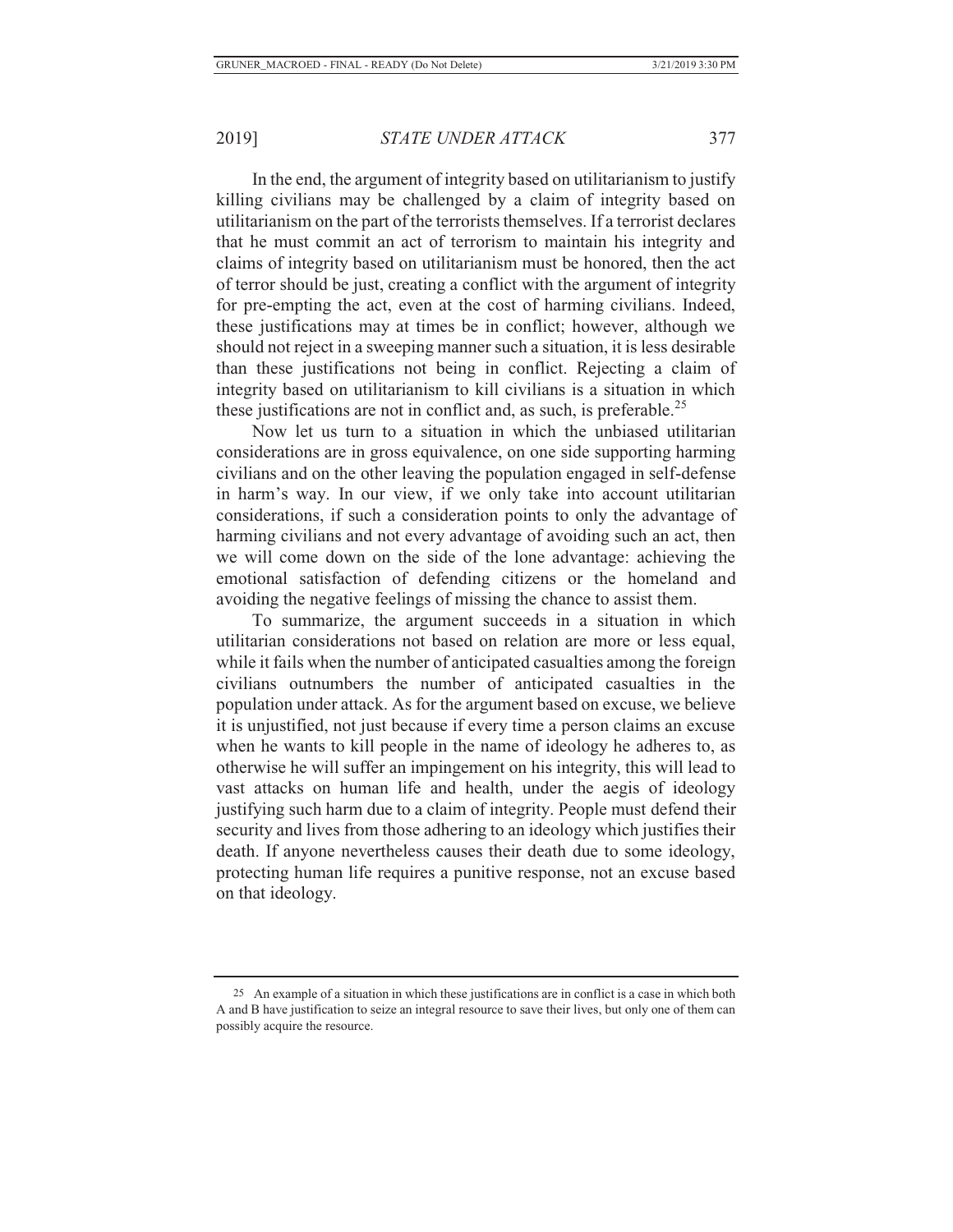## 2.2 The Duty to Respond to Expectations of Greater Weight for Relatives

This utilitarian claim is also based on the emotional need produced by a relationship. However, unlike the previous claim which relates to the right of helping relatives, this argument is about the moral duty of responding to the expectations of associates and giving them more weight than strangers.

In the context of our discussion, we are talking about the duty upon the leaders of the country to harm civilians in order to fulfill their duty to protect their relatives. In addition, we may speak of the duty of the citizens to support a policy which gives more weight to protecting citizens or the homeland, than harming foreign civilians. Unlike the previous argument, this is based on the emotional need of those in danger to have others come to their aid, based on expectations about their relationship to their fellow citizens, not the emotional need of whoever comes to their assistance.

We note that the applicability of this argument is limited to situations in which the attacked populace believes that avoiding hurting civilians is based on giving greater weight to the interest of the civilians than their interest. This reservation is important in utilitarian thinking, as the factor which determines the moral loss is not what takes place in reality but rather awareness of the event, as only this awareness allows a consciousness of frustration. Unless one knows that their expectations are being frustrated, they will not suffer. Therefore, the application of this argument is limited to situations in which the population which anticipates a different policy is aware of its hopes being dashed. In the utilitarian framework, there is significance to willfully concealing the policy from a population which may thwart it due to the population's immoral views.

It is not uncommon for such situations to take place when the population is not aware of the policy. If there is no official declaration of the policy of avoiding harming civilians for moral reasons, many times the public is not aware that such an opportunity arose and was not taken. Even when this is publicized, answers may be provided to satisfy the public. Nevertheless, the ability to conceal such a policy for a long period of time will likely encounter difficulties, as some of those who know the truth will inevitably disagree and will likely leak the information about the motivations for the policy.

Assuming that the argument holds water, we may distinguish between a situation in which utilitarian considerations are grossly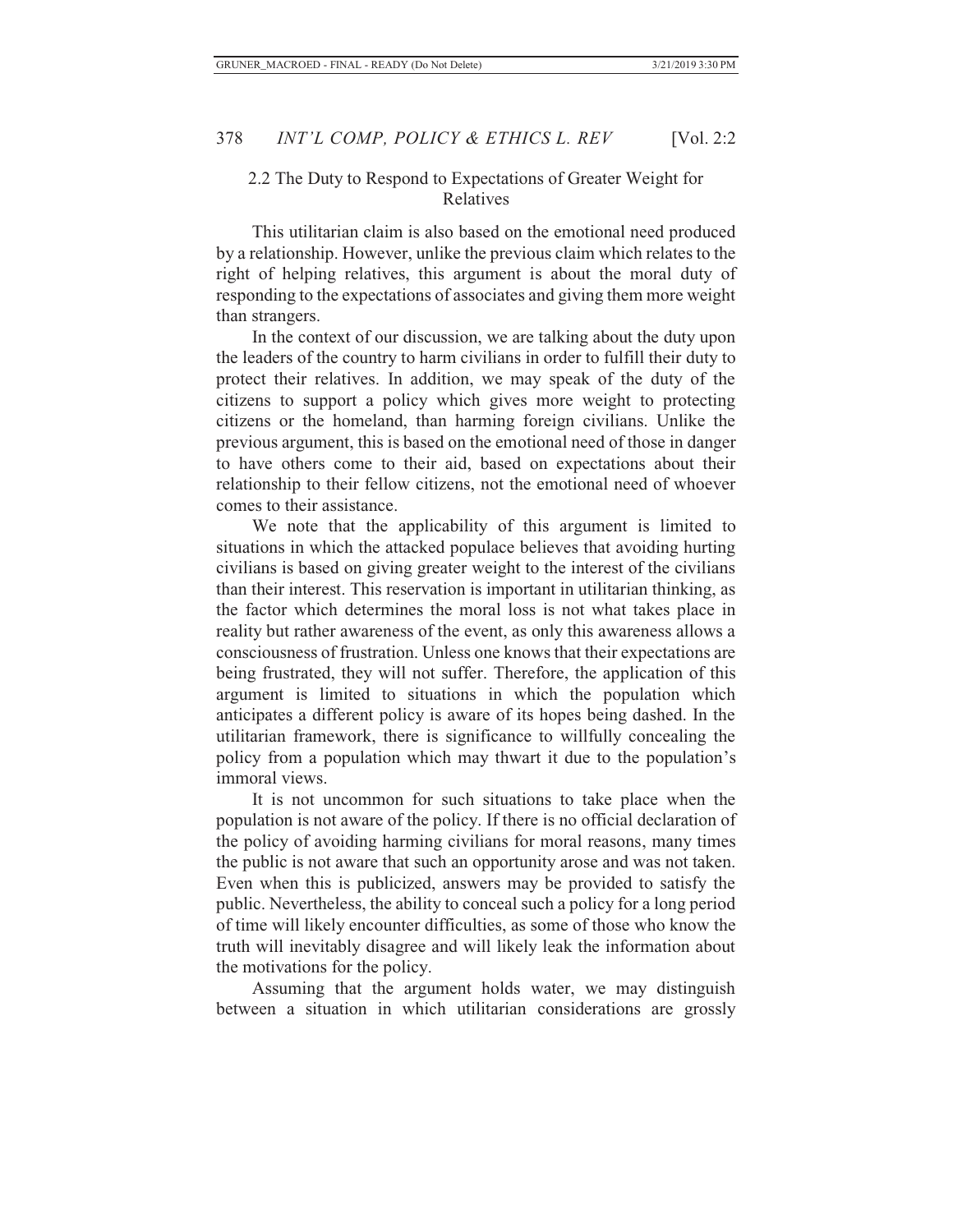equivalent if considerations of relation are ignored and a situation in which utilitarian considerations other than those of relation support avoiding harming civilians. Considering the former, in our view, we may say here too what we said above. When the considerations are grossly equivalent, the scales are tipped to harming civilians, since the consideration of realizing the anticipation of relatives is the only advantage to be pointed to from among the options.

There is another consideration. If a given person or his family member is injured after being "let down" by their government, their suffering is greater than that of someone who is injured or whose family is injured without any such expectation. In addition to the suffering of injury or bereavement, there is the suffering of being disappointed, which is worse than the experience of such injuries without such frustration. Thus, if the utilitarian scales are even, aside from a consideration of relation, this consideration tips the balance to justify harming civilians.

There are situations in which there is a utilitarian reason not to harm civilians. It is important to distinguish between two situations: one in which those who are disappointed are not personally injured and one in which they are. In the latter case, we believe that the argument for harming civilians based on expectations should be rejected for similar reasons as the right to act on behalf of one's relatives by harming civilians. In our view, the three arguments for rejecting this right also support rejecting the duty to act on the basis of expectations.

A second situation is one in which those whose expectations are frustrated are themselves, or their family members, injured. Here exists a utilitarian argument, as one who is injured while being "let down" by his government experiences a deeper trauma, and this damage offsets the significance of the fact that the number of casualties among the civilians is higher. For example, the injury of one person with expectations dashed causes greater suffering than the injury of two persons with no such expectations.

We reject this argument as well. First, as already noted, the expectation of assistance for relatives is offset by the expectation of the civilians not to be harmed because of their view of justice. Second, for utilitarian calculations, the harm to those under attack is not that of death or serious injury plus the frustration of not being helped; rather, the frustration must be isolated and evaluated independently. In other words, the additional harm is that of frustrated expectations; on the other side we have additional harm among civilians of another death or serious injury. The weight of loss of life and serious injury in terms of the suffering inherent in them, including mourning and bereavement, and physical and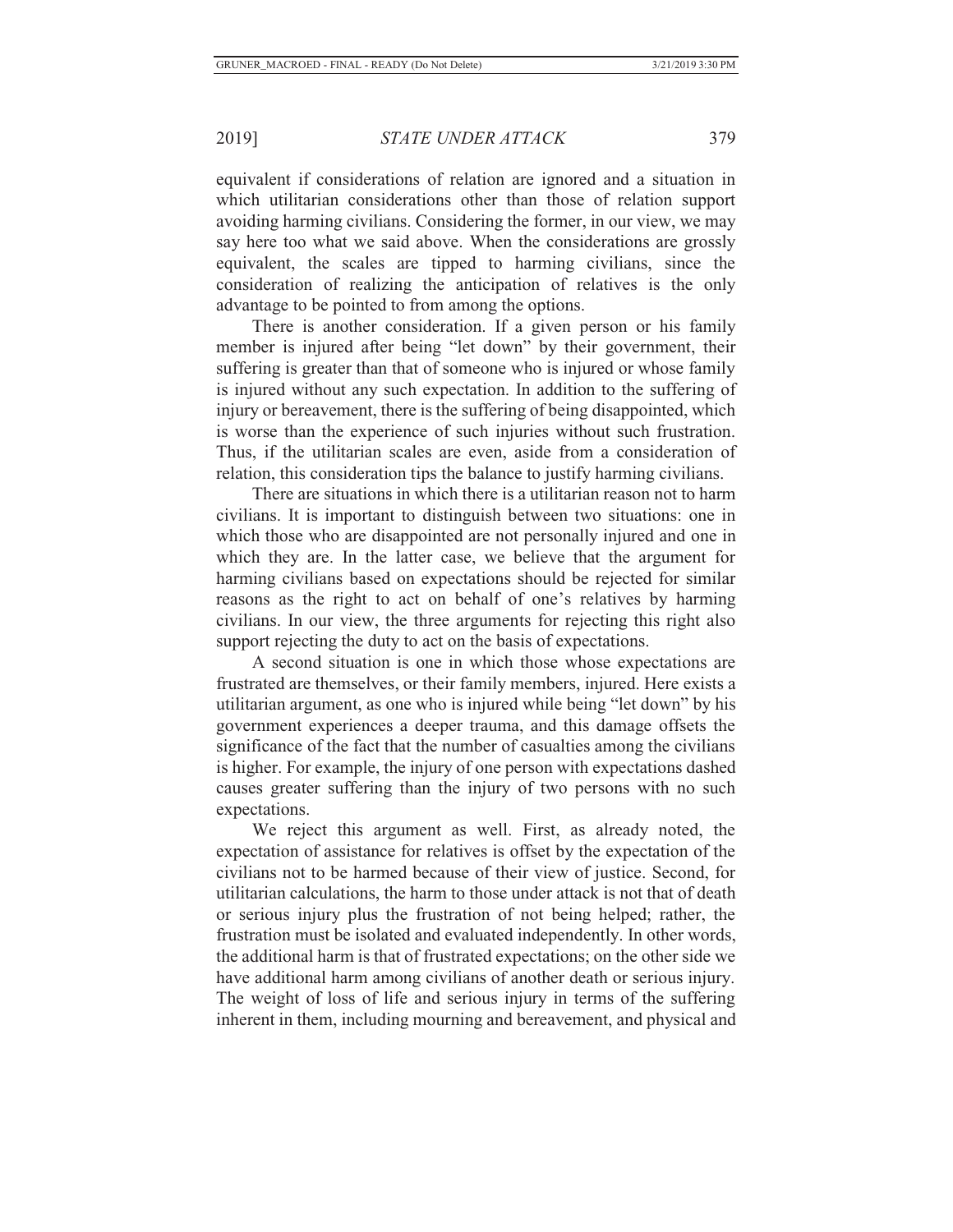emotional suffering, on average exceeds the suffering engendered by frustrated expectations, which does not come with harsh outcomes of death or serious injury. It is reasonable to think that the connection of human beings to their loved ones is more significant and intimate than their connection to the value based on the anticipation of receiving assistance. The people whom we look to for help are not as close as those beloved family members, and therefore it is logical that the loss of faith in people from whom we expect assistance is weaker than the loss of beloved family members.

Indeed, when we are talking about the people who are themselves harmed, we may say that the frustration of expectations becomes relevant when the disappointed people are ab initio in a desperate emotional state due to the death of a loved one. In such a situation, does the frustration of expectations not offset the suffering of loss of loved ones by the civilians? In our view, for these to be equal, we must assume a mechanism of psychological disruption in which the lesser harm of frustrated expectations is raised to the level of the higher harm of losing loved ones. Even if we assume that such disruption sometimes occurs, it is logical to assume that it is rare, and the incidents of disruption are fewer than those without disruption. Therefore, on average, it makes sense that the loss of loved ones will cause greater suffering than frustrated expectations of receiving assistance, even among those people who lose loved ones. Since bereavement is not an emotional pathology, there are grounds to assume that generally no disruption occurs.

In this situation as well, in our view, the answer we propose will not change if, due to considerations of maintaining balance between foreign civilians and fellow citizens or soldiers, the justification for avoiding harming civilians is greater, but only to a minimal extent. In such a case too, it is not appropriate to make bias the dispositive factor. As long as we have not identified that the utilitarian consideration in fact reverses the picture, and as long as the consideration to avoid harm to civilians is a consideration of human life, then even if there is just a step between the decision to avoid harm and gross equivalence, it is appropriate that considerations of human life overpower the consideration of expecting aid from related nationals or citizens. Since human life belongs in the category of highest consideration, outweighing the expectation of aid, in our view, this hierarchy must be expressed in this case.

To summarize, the argument succeeds when the considerations not based on relation are more or less equal, and it fails when the number of civilian casualties expected is greater than the number of citizen casualties.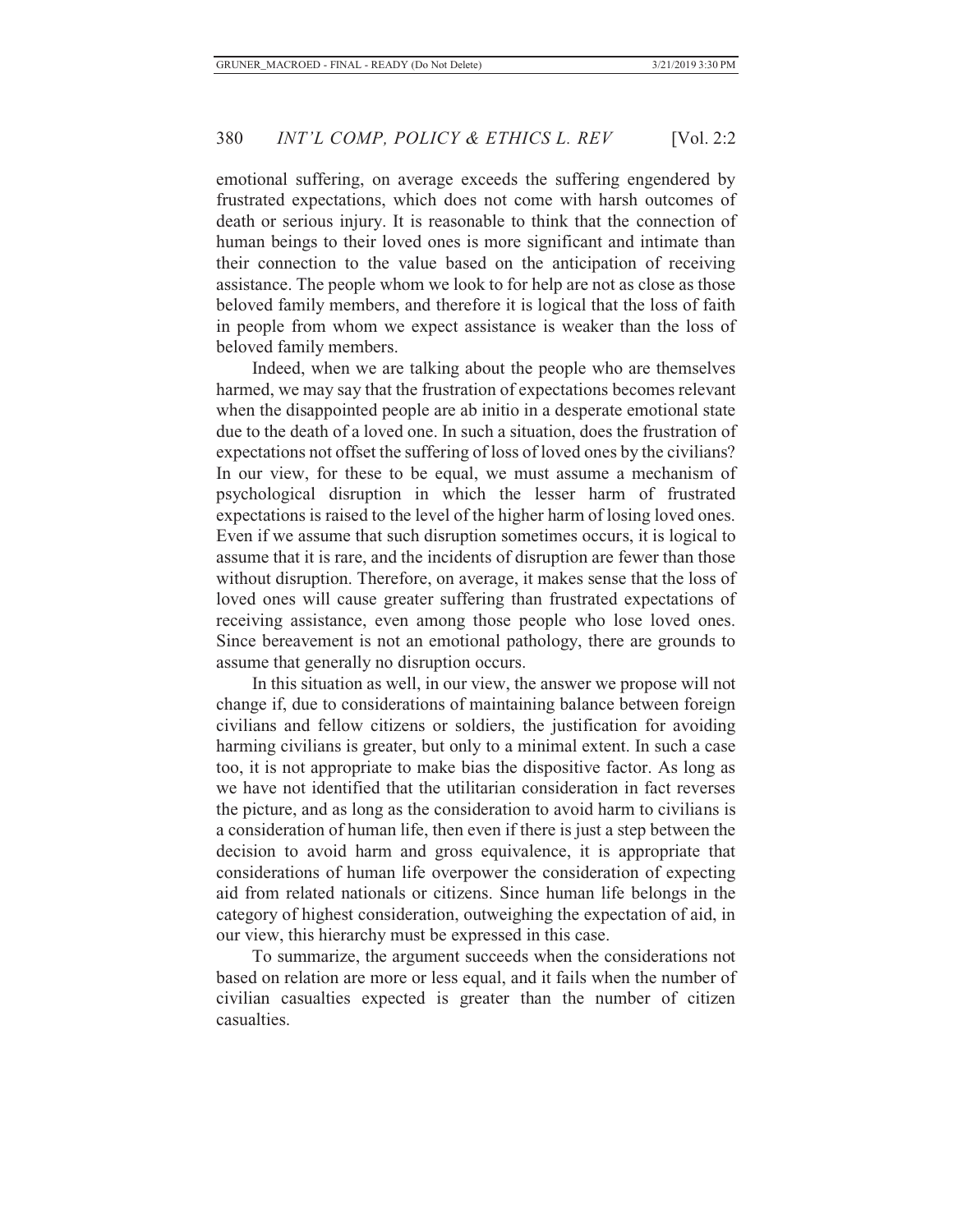## 2.3 The Argument for the Interest of Maintaining Relationships and Communal Frameworks

An additional utilitarian argument is based on the human need to maintain relationships and the societal interest of protecting institutions of relationship and affiliation. This interest requires responding to the expectation of relatives with bias. To fail to do so means endangering the relationship: these relatives are expected to express anger and disappointment at this betrayal and breach of trust. Bias in favor of belonging and relation prevents such situations.<sup>26</sup> In the political-national context, the argument is that if no preference is given to citizens, the relationships of trust necessary for societal integrity will be damaged, along with the required cooperation for society to function.<sup>27</sup>

First, we must analyze the nature of the argument, namely a secondorder moral argument. It assumes that if foreigners (in our case, those not involved in terror) are preferred, then the public will demur, leading to bad results. However, the question is whether it is morally just for that portion of the public to oppose such preference. If this is a first-order consideration, it is appropriate to give equal initial weight to the civilians and the citizens under attack; in a world in which everyone is moral, such opposition would ab initio never occur.

If morality justifies the public's opposition to equal weight for civilians and citizens, then the reasons which justify preference for citizens do not emanate from the very opposition, but rather from the reasons which justify opposition. If morality does not justify the public's opposition, the very opposition is already a moral error. This raises a second-order question: how to act in light of the immoral opposition of a segment of the public.

This is correct concerning any political morality. Let us assume that we arrive at a conclusion which adopts a left-wing policy rather than a right-wing policy. Now a counterargument is raised: if a left-wing policy is implemented, the public will oppose it and undermine proper societal life. Therefore, pragmatic considerations make a policy which is the reverse of what we find just desirable, simply because of the practical considerations of societal stability.

As mentioned above, this argument becomes practically relevant only if we assume that morality demands we avoid harming civilians,

<sup>26</sup> CHAIM GANS, THE LIMITS OF NATIONALISM 157 (2003).

<sup>27</sup> Richard W. Miller, *Cosmopolitan Respect and Patriotic Concern*, *in* PATRIOTISM 167, 174 (Igor Primoratz ed., 2002).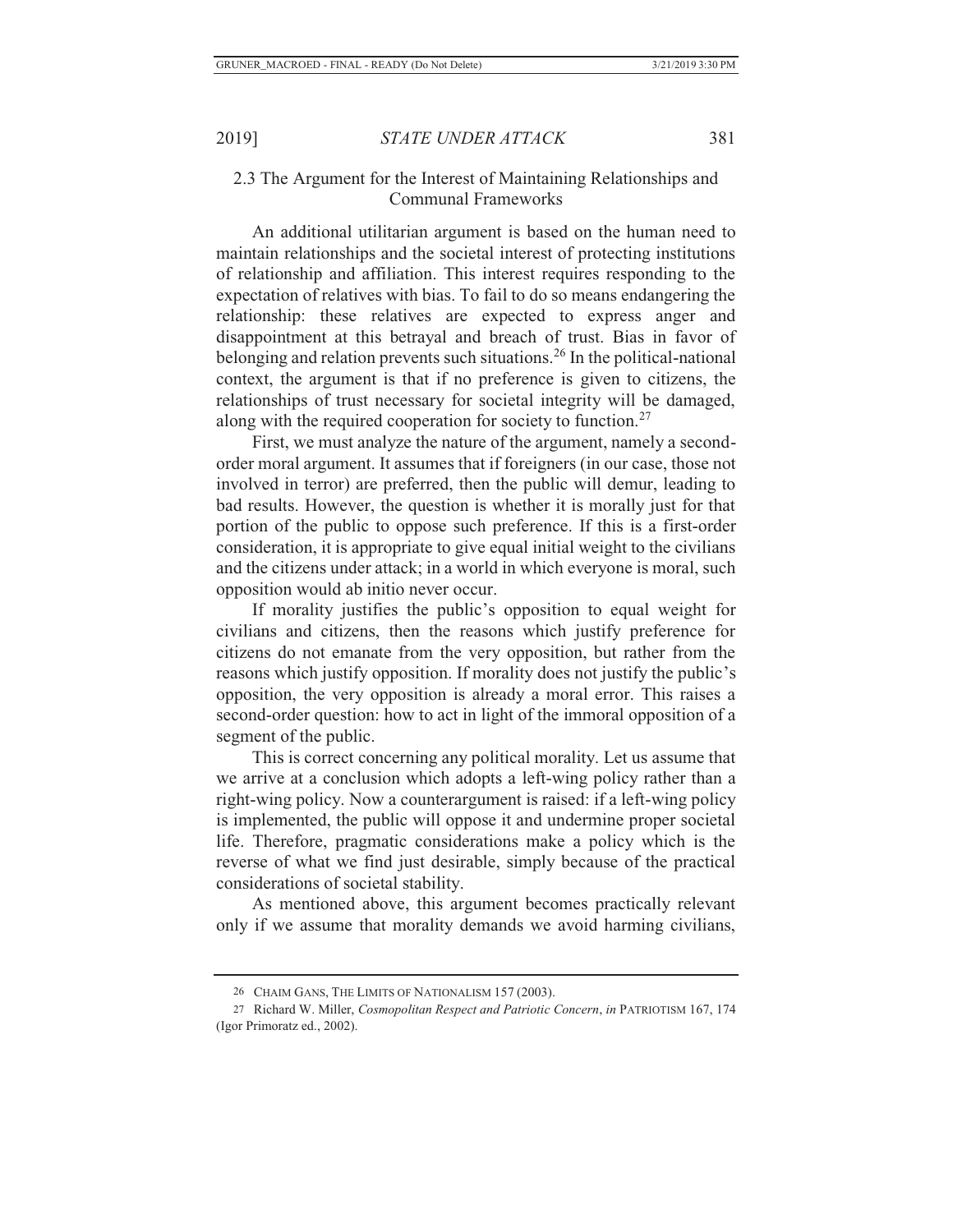while relationships of trust and social cohesion demand harming civilians.

Some may seek to reject this argument summarily: how could it be that we would prevaricate for our friends or family when they expect it, in order to avoid harming trust-based relationships? How could we misappropriate public funds for this purpose? How could we kill people when morality forbids it, simply in order to avoid the ramifications of public opposition?

However, first of all, duties based on belonging and relation are not dependent on the relationship being itself moral. The duties arise from the relationships of affiliation and not from the moral character of the relationships of affiliation. If the duties depended on the morality of the connection, then they would be morally justified, ignoring the weight of the connection itself. If the connection has an independent weight, the morality of the connection is irrelevant. If the connection is not moral and demands performing immoral acts, then a balance must be struck between the weight of the connection and the weight of the impingement on morality if the act demanded by the connection were to be carried out.<sup>28</sup> It appears that a utilitarian would not reject the argument summarily and at least initially would address it seriously, because if the public opposition yields bad results, in utilitarian thinking, any bad result must be part of the general calculation.

In our view, even in a utilitarian frame of thinking, the current argument fails as long as we are talking about justifying harming civilians, assuming that first-order moral considerations forbid this. First, this argument has limitations on its application much like those we pointed to in our discussion above about the duty to respond to the expectation of relatives to receive greater weight. This is a limitation in situations in which the public believes the policy gives greater weight to civilians.29 Second, assuming that the country under attack is democratic, this means that if there is public opposition, it will be expressed electorally. If enough citizens oppose the anti-terror policy, a party which believes this will come into power and reverse the policy. Third, if the assumption is that first-order morality forbids killing people, then from a utilitarian perspective, in order to justify killing people for pragmatic

<sup>28</sup> YAEL TAMIR, LIBERAL NATIONALISM 101-03 (1993). For example, Tamir claims that there is no clear answer to the question of whether Palestinians are required to turn over other Palestinians who have committed crimes, or whether a student must report another student's cheating on a test. *Id.* at 103.

<sup>29</sup> See *infra* Section II(A)(2)(i) for further discussion.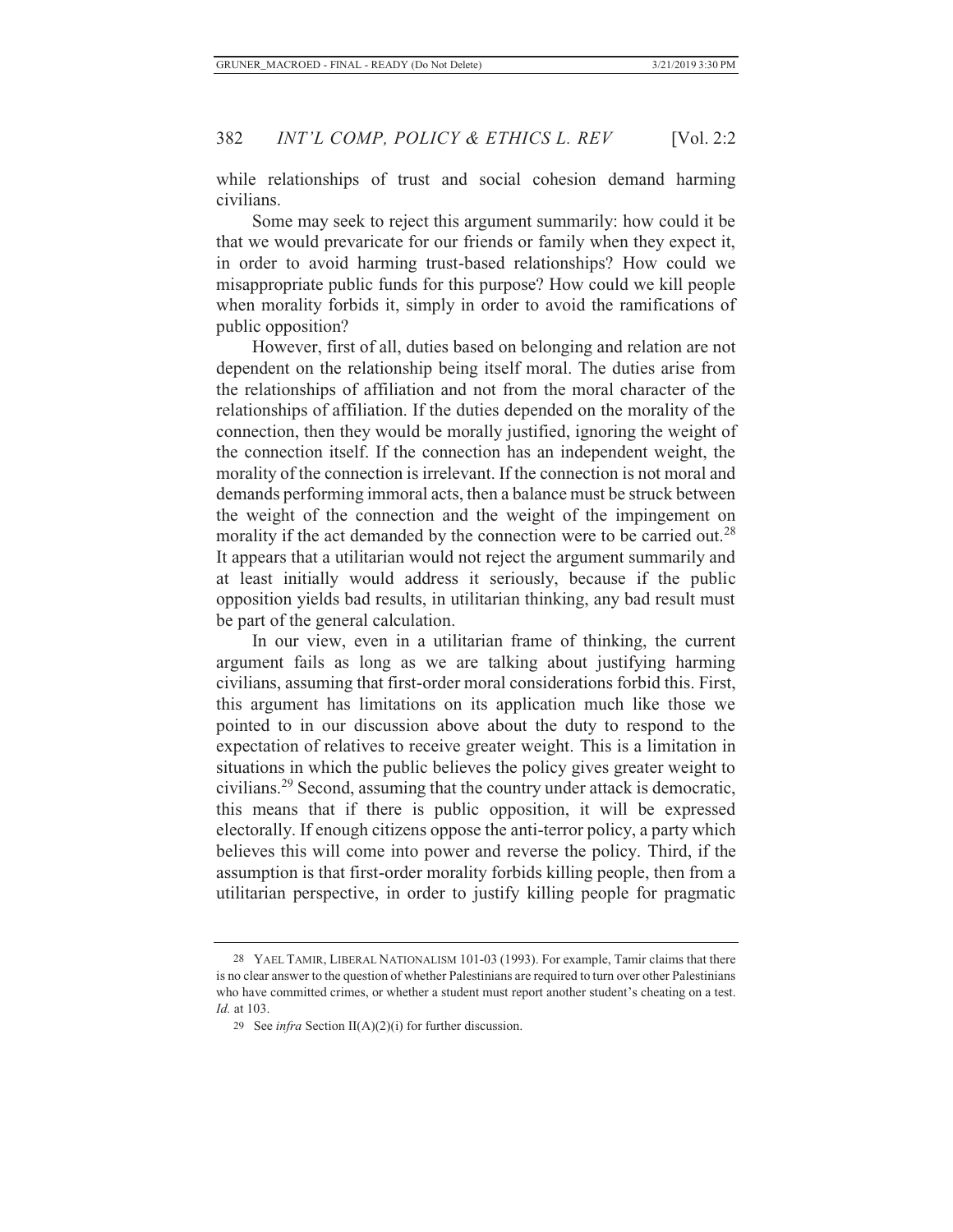considerations, they have to show that these bad societal results are worse than the unjust killing of human beings. The negative influence on society has different levels: murmurs and criticism in the salons, lawful protests, unlawful protests and civil disobedience, civil unrest expressed in the refusal (in various ways) to serve in the army or (in various ways) to pay taxes, mass violence and civil war.

It appears that only lethal violence and civil wars could neutralize the consideration of harming civilians. This is problematic because these are unlikely and illogical events, even if a segment of the public does not approve of a policy which seems anemic in the fight against terror. Here, the probabilistic difference is decisive. Death and serious injury of civilians is a certainty or near-certainty, and such outcomes are extremely difficult from a psychological perspective. On the other hand, similar harm as the result of death or serious injury when civilians are not put to death is a distant possibility. It is not appropriate to execute a process which has a high probability of causing psychologically difficult outcomes, based on the assumption that this will prevent worse outcomes which are unlikely. If such a policy is adopted for a long time, the number of dead and injured in such a world would be greater than the number of dead and injured in a world in which civilians are not killed for such considerations. Therefore, a world in which the policy which the current argument supports is applied is a worse world, in terms of utilitarianism.

Unrest on the level of a tax revolt or refusal to enlist may in extreme cases lead to the collapse of a state or society, causing fatalities, but it is unlikely for this to happen because of a disagreement about counterterrorism policy. These actions may instead be limited in scope. As stated above, if the opposition is so great, the next elections will bring about a policy change. As Segev notes, there are social and legal restraints which make the extreme event unreasonable.<sup>30</sup> The social restraint is the human desire to live in a flourishing society which deals with security threats, and therefore it is reasonable that there would be enough motivation to pay taxes and serve in the military. Similarly, there are legal restraints, such as sanctions for nonpayment of taxes and draft-dodging.<sup>31</sup>

Fourth, another advantage to the consideration of avoiding harming civilians is that it allows a reversal if we see that the results are worse. In other words, if refusing to harm civilians leads to bad outcomes, the policy can be altered. It allows more time and critical thinking than harming civilians, which is immediate and irreversible.

31 *Id*.

<sup>30</sup> ENOCH ET AL., *supra* note 9, at 94.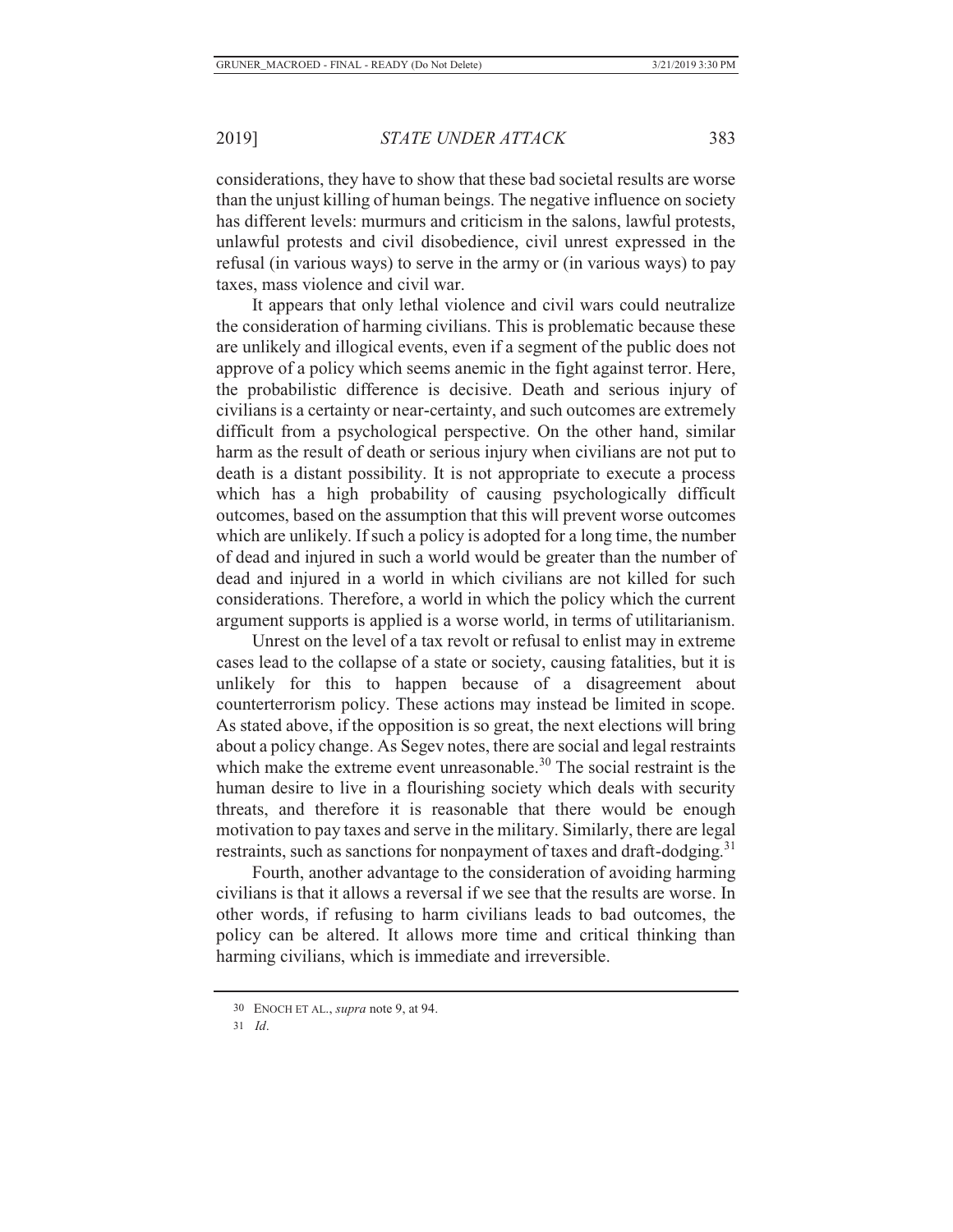Fifth, as with every pragmatic argument, even if we assume it is successful, it is tentative by its very nature. It is successful as long as the factual circumstances are those which create outcomes which are unacceptably bad for a morally just policy, based on first-order considerations. As soon as we identify a change in the facts, we must abandon the current policy and adopt what appears just. Moreover, it is appropriate to aspire to the situation in which the pragmatic argument which succeeds will be as short as possible.

#### 2.4 The Argument for the Efficient Division of Labor

According to this argument, the utilitarian justification for bias in favor of relatives emanates from the efficient division of labor. A person may adopt the concerns of a limited number of other people. Thus, the most efficient method is for a person to concern himself with a minimal number of others—those to whom he is closest. $32$ 

Concerning the international system, the argument is that the best approach is for every state to take care of its citizens, not citizens of other states. This allows for the effective division of labor on the international plane. This assumes a division of labor by nation. Different human populations belong to different countries, and every sovereign nation is responsible for a certain portion of the world population. Thus, every state must first and foremost worry about its own citizens. This principle is based on division of labor. If a state is concerned first with citizens of other states, de facto it will function as a global state, violating the division of labor. Assuming that national division of labor is the most desirable and efficient method of global order, each state must concern itself with its issues. This justifies bias in favor of a state's own citizens.<sup>33</sup>

The effective division of labor argument may be broadened to international non-state bodies, organizations including terror groups which effectively rule over people. The reason for division of labor shows the limitations of the argument. As long as the reason is based on the power of the state or the organization to take care of certain people due

 <sup>32</sup> Gans, supra note 26, at 150; Sidgwick, supra note 20, at 241-42, 434; Idit Shafran Gittleman, Magenim Enoshim ve'Chovot Meyuchadut [Human Shields and Special Duties] 16 (n.d.) (unpublished manuscript),

https://law.huji.ac.il/sites/default/files/law/files/mgnym\_nvshyym\_vkhvbvt\_myvkhdvt\_drpt\_my.p df.

 <sup>33</sup> Enoch et al., supra note 9, at 90-91; Robert E. Goodin, What Is So Special about Our Fellow Countrymen?, in Patriotism 141, 151-57 (Igor Primoratz ed., 2002); Miller, supra note 27, at 181; Michael Walzer, After 9/11: Five Questions About Terrorism, in Arguing About War 130, 139 (2004).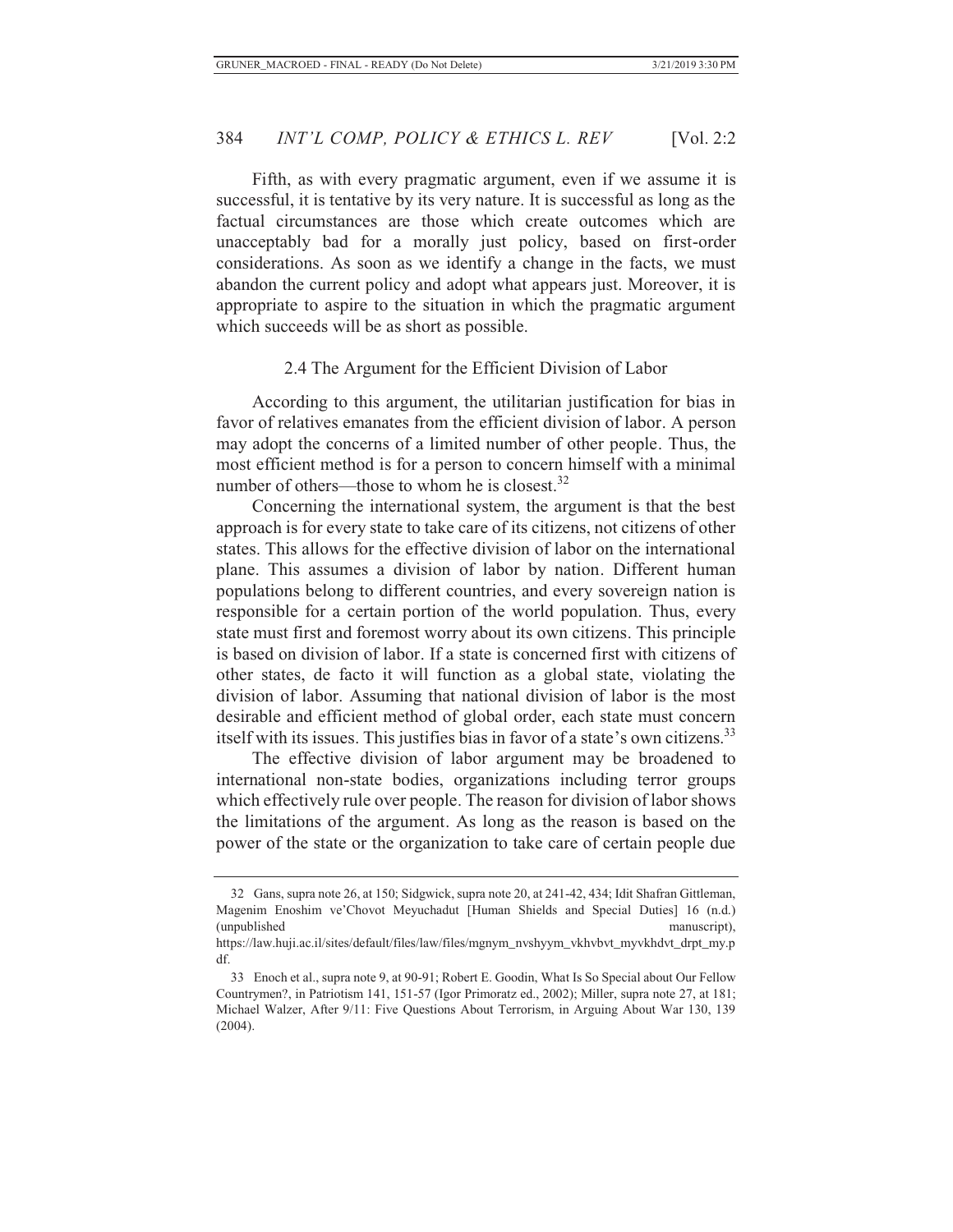to their effective control of certain territory, and it is not appropriate to demand that a state or organization worry about people in territories outside their effective control, the division of labor is based on the rationale of effective control and not relationships such as citizenship or nationality. The division of labor argument does not justify each state's worrying about its citizens or the nation whose self-determination it embodies, or that each organization worry about those who belong to it or the nation it claims to represent; the concern is based on effective control. If the citizens of Country A are effectively ruled by Country B or Organization B, or the members of Organization A are under the effective control of Country B, then there is no reason to demand that a state or organization or those who belong to that nation exhibit concern for citizens or those who belong to a nation which is not under their effective control. Demanding concern for people who are under the effective control of others is inconsistent with efficiency, due to the very lack of effective control.

However, even if we understand the argument as a functional one of effective control and not as based on duties of citizenship or nationality, we are still talking about an argument of special duties towards certain people. When effective control exists, then according to the current argument, any state or organization must express concern first and foremost for those under its effective control, not those under the effective control of another state or organization. These special duties are not based on belonging and relation in the sense of emotional closeness or identification, but rather functional ability. A state or organization has specific duties towards those who are under its effective control, even foreigners, even if they are citizens of other states, but they do not have any specific duties towards those who are not under its effective control, even if they are related by citizenship or nationality.

If we apply the argument to harming civilians, then terror organizations have effective control to keep such people away from terrorists. The state defending itself does not have effective control, and therefore the entity responsible for keeping the civilians away from terrorists must be the terror organizations who maintain effective control of that territory. The difficulty with the division of labor argument based on effective control is that it is not an all-or-nothing proposition; it is a matter of degree. Sometimes one may identify one entity as holding the greatest effective control, while other entities have lesser effective control, but not zero. Those entities may help, but less effectively, with lower odds of success and a greater cost for those offering assistance. Still, assistance from such an entity is not utterly ineffective.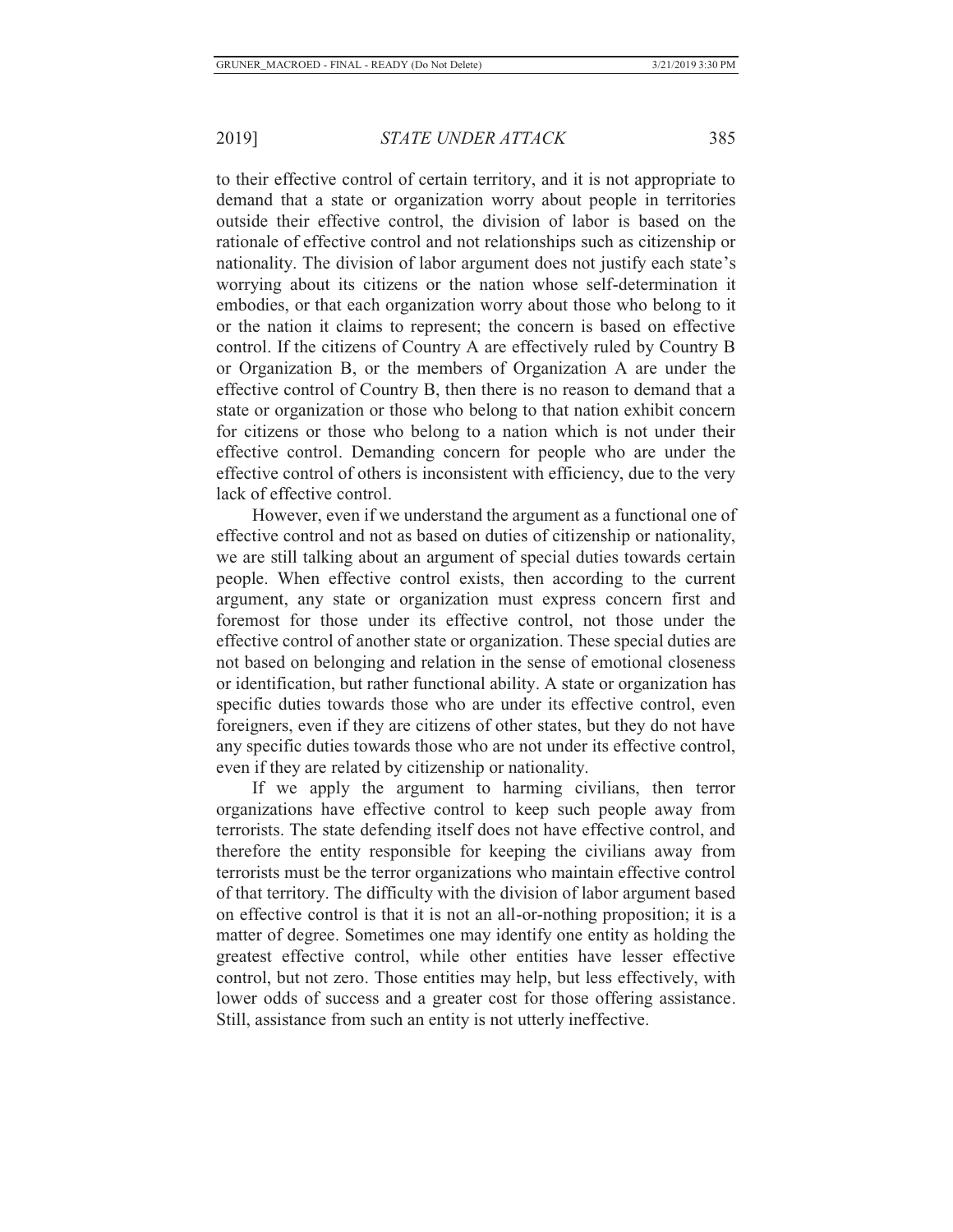Indeed, it is justified to argue that the entity with the greatest effective control is responsible for taking care of those people, but what if, for whatever reason, this entity fails to do so? Should a second-order consideration come into play, i.e. should the entity with the second-most effective control act because the one with the most fails to do so? Or is it appropriate to conclude that if the entity with the most effective control refuses to act, no other entity is required to fill its shoes, regardless of the (lower) effective control it holds?

## 2.4.1 The Argument of Inability to Act

One possibility is to examine why the entity with the greatest effective control does not act. Is this entity responsible for inaction? It may be that this entity is unable to act. Here, we must distinguish between general effective control and effective control in the specific event. The entity which has the greatest effective control of the territory generally speaking may not have effective control for this event.

This is what Shafran Gittleman describes as the "trapped citizen."<sup>34</sup> This is a person who finds himself in a combat zone, near a military target, without any direct manipulation; in addition, the state or organization which generally maintains effective control of the scene is not in control of the citizen's arrival at the location, nor can it remove him.<sup>35</sup> On the other hand, the anti-terror military force has effective but lesser control in the sense that it can choose to avoid harming civilians if it gives up the military target.<sup>36</sup> In the case of a "trapped citizen," the argument is that the entity which generally holds effective control is not and cannot be responsible for this situation, and thus the "trapped citizen" becomes the responsibility of the entity with the greatest effective control of the situation, namely the military or the state it represents.<sup>37</sup>

The question which then arises is under what conditions responsibility cannot be placed upon the entity which generally exercises effective control.38 Miller distinguishes between outcome responsibility and remedial responsibility.39 The classic example of a lack of responsibility is a situation in which the entity which generally holds effective control bears neither outcome responsibility nor remedial

 $^{34}$  Shafran Gittleman, supra note 32, at 4.<br>35  $_{\text{Id}}$ 

 $\frac{35}{36}$  Id.

 $\frac{36}{37}$  See id.

 $\frac{37}{38}$  Id.

See id. at 20.

<sup>&</sup>lt;sup>39</sup> David Miller, National Responsibility and Global Justice 81-109 (2007).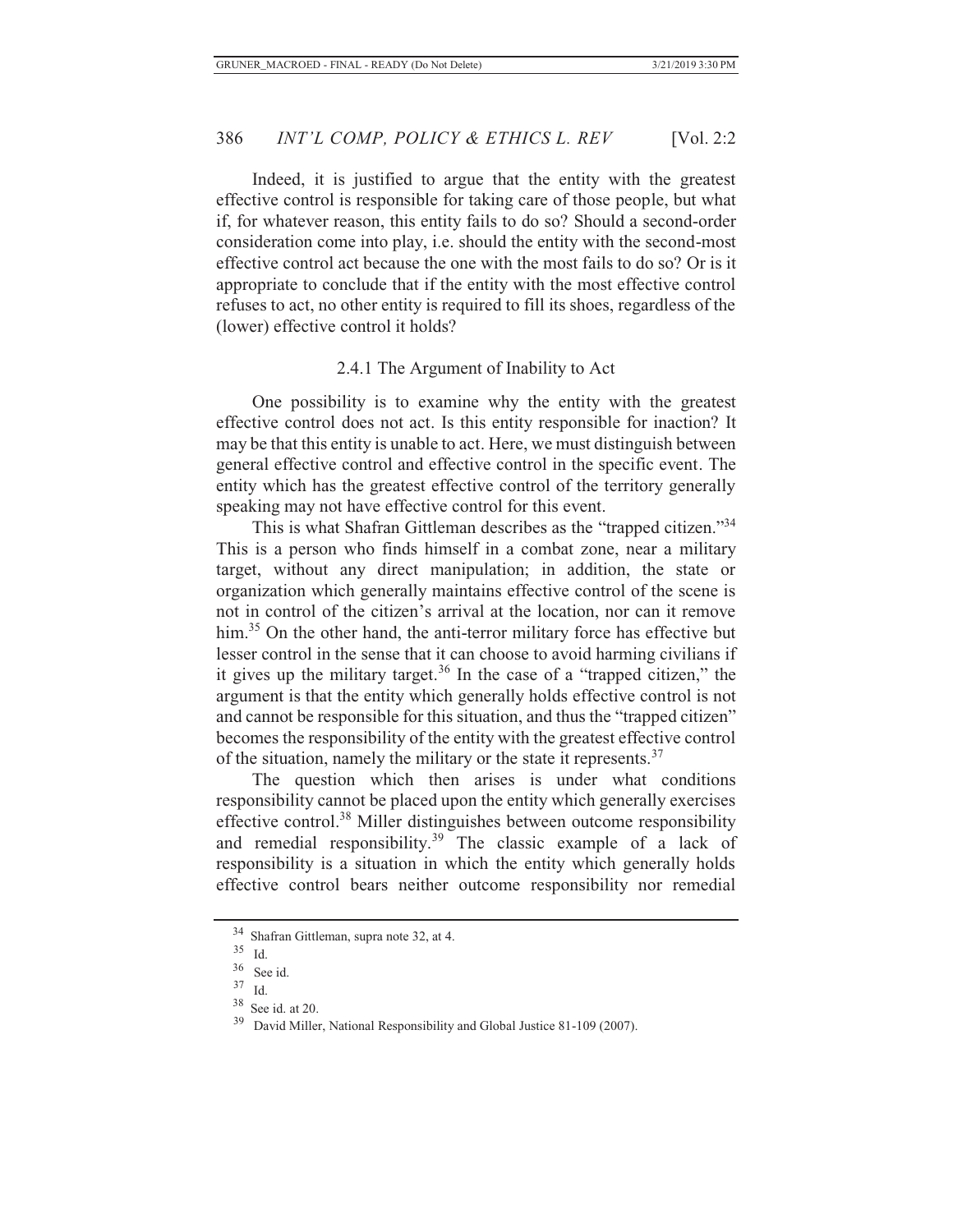responsibility for the trapped citizen. This is a case in which the one who generally holds effective control does not initiate an unjust military operation, nor violate principles of war, nor manipulate the trapped citizen, nor use him as a human shield; in addition, the entity has no capacity to help him.

However, Shafran Gittleman argues that such a condition is too harsh.<sup>40</sup> She maintains that it is sufficient that the entity which generally holds effective control has no remedial responsibility, and it is not necessary for it to have no outcome responsibility.41 This means that even if the entity is responsible for initiating an unjust military operation (e.g., an act of terror) or for an unjust tactic (e.g., using a human shield), if it cannot physically remove the trapped citizen from danger, it does not bear responsibility for his fate, which still rests with the military power.<sup>42</sup>

Is it justifiable to impose outcome responsibility even if there is no ability to repair it? This argument for imposing outcome responsibility is the argument of transferring responsibility. According to the argument, an entity which must bear the responsibility for the bad fate that may befall civilians is the one which exposes them to this risk, e.g., an entity engaging in a military operation, such as an act of terror, which is unjust, causing civilians to be in a dangerous area and exposing them to danger by using them as human shields.<sup>43</sup>

We agree with Shafran Gittleman that this argument should be rejected.44 First, it is illogical to shrug off responsibility when someone is presented with two options and then chooses one and rejects the other. Whoever pulls the trigger bears the responsibility for his action. Even if he is not the once to create the danger initially, he controls his response to it. Second, transferring responsibility after the danger has been created does not mean that the entity responding to the danger is no longer responsible. Responsibility is not exclusive, and more than one entity may bear it.

Shafran Gittleman presents a good example of a situation in which intuition says that responsibility should not be transferred: if a father prepares dinner for his child and a thief steals the food, the father still must feed his child, even though it is someone else's fault that they have

<sup>40</sup> Shafran Gittleman, *supra* note 32.

<sup>41</sup> *See id.*

<sup>42</sup> *Id*. at 19-20.

<sup>43</sup> *See* Michael Walzer, *Coda: Can the Good Guys Win?* 24 EUR. J. INT. LAW 437 (2013); Shafran Gittleman, *supra* note 32, at 7-8.

<sup>44</sup> Shafran Gittleman, *supra* note 32, at 8.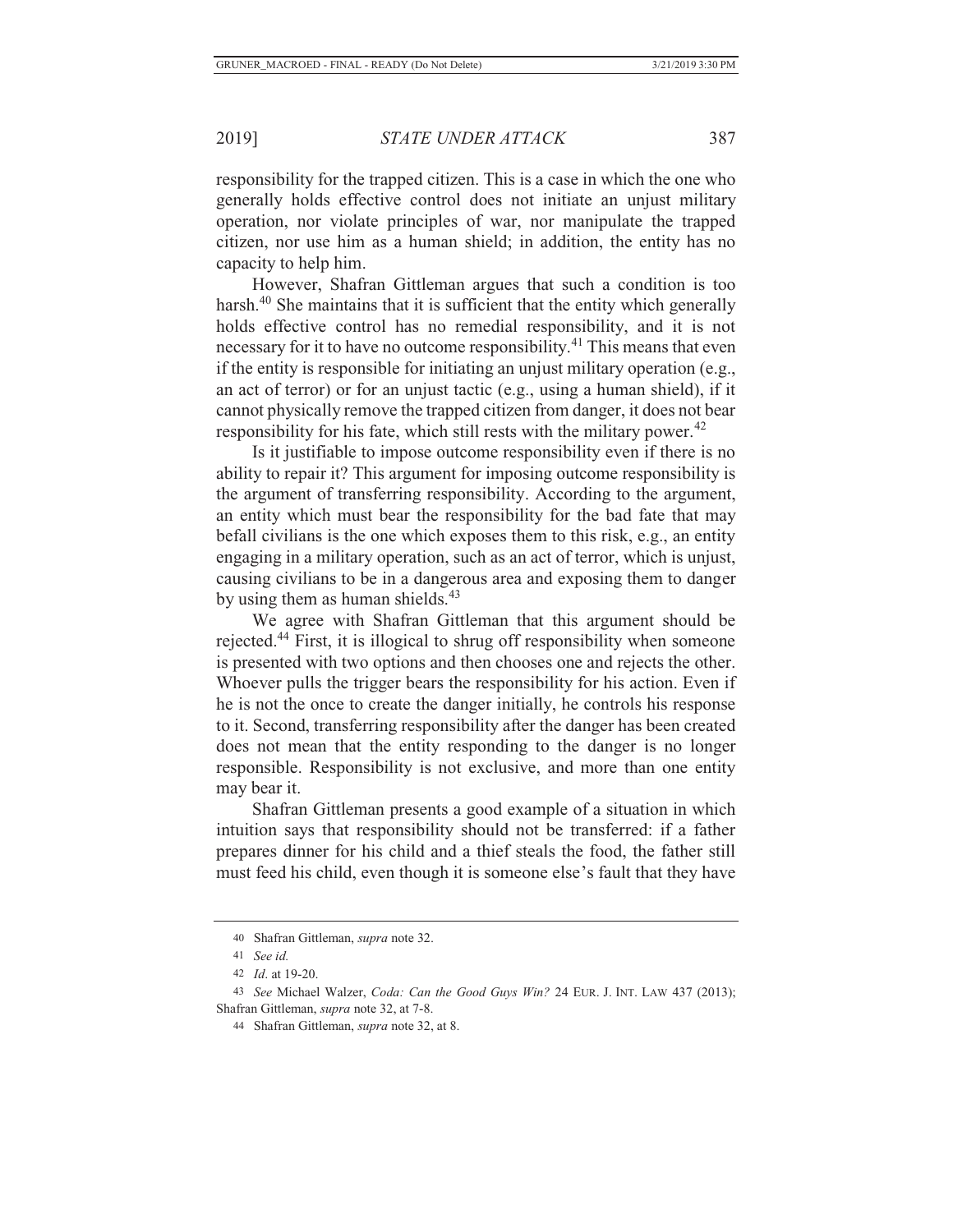nothing to eat.45 The father cannot shrug off his responsibility for feeding his child by blaming the thief.<sup>46</sup>

Let us summarize what we have seen so far:

The division of labor argument, which states that the entity which must help people is the entity which has the greatest effective control, does not apply when the entity which generally has the greatest effective control does not have it in a specific event. Its lack of effective control must be examined according to its ability to act to remedy the damage which has already occurred, not its ability to prevent this damage. Even if this entity has responsibility for the infliction of this damage, it should not bear the responsibility if it does not have the ability to repair this damage.

In the context of harming civilians, this means that the state defending itself from terror is not allowed to transfer the responsibility for harming civilians to the terror organizations if the terrorists are responsible for the civilians' presence but are not capable of removing them or warning them to clear out, and their blood will be on their own hands should they fail to do so. In the end, the terror organization does not act without justification by initiating an act of terror, i.e., it is not unjust based on jus ad bellum considerations.

If the terror organization can cause civilians to leave the dangerous area or warn them to do so, or if the terror organization does not act in a just manner so that the very act of terror is unjust and the terror organization must eschew military action, in these situations the responsibility of the terror organization for the fate of the civilians cannot be removed due to the reason of inability to act.

# 2.4 The Argument for Transferring Responsibility due to Unwillingness to Act

Let us assume that the entity with the greatest effective control has the ability to act but declines to do so. Should responsibility then be transferred to the entity with the next greatest effective control? We must distinguish between two questions: (1) Who is the primary obligatee and who is the secondary obligatee? (2) Who is the actual obligatee? These are different questions. It may be that the entity bearing the primary duty

 <sup>45</sup> *Id.* at 21.

<sup>46</sup> *Id.*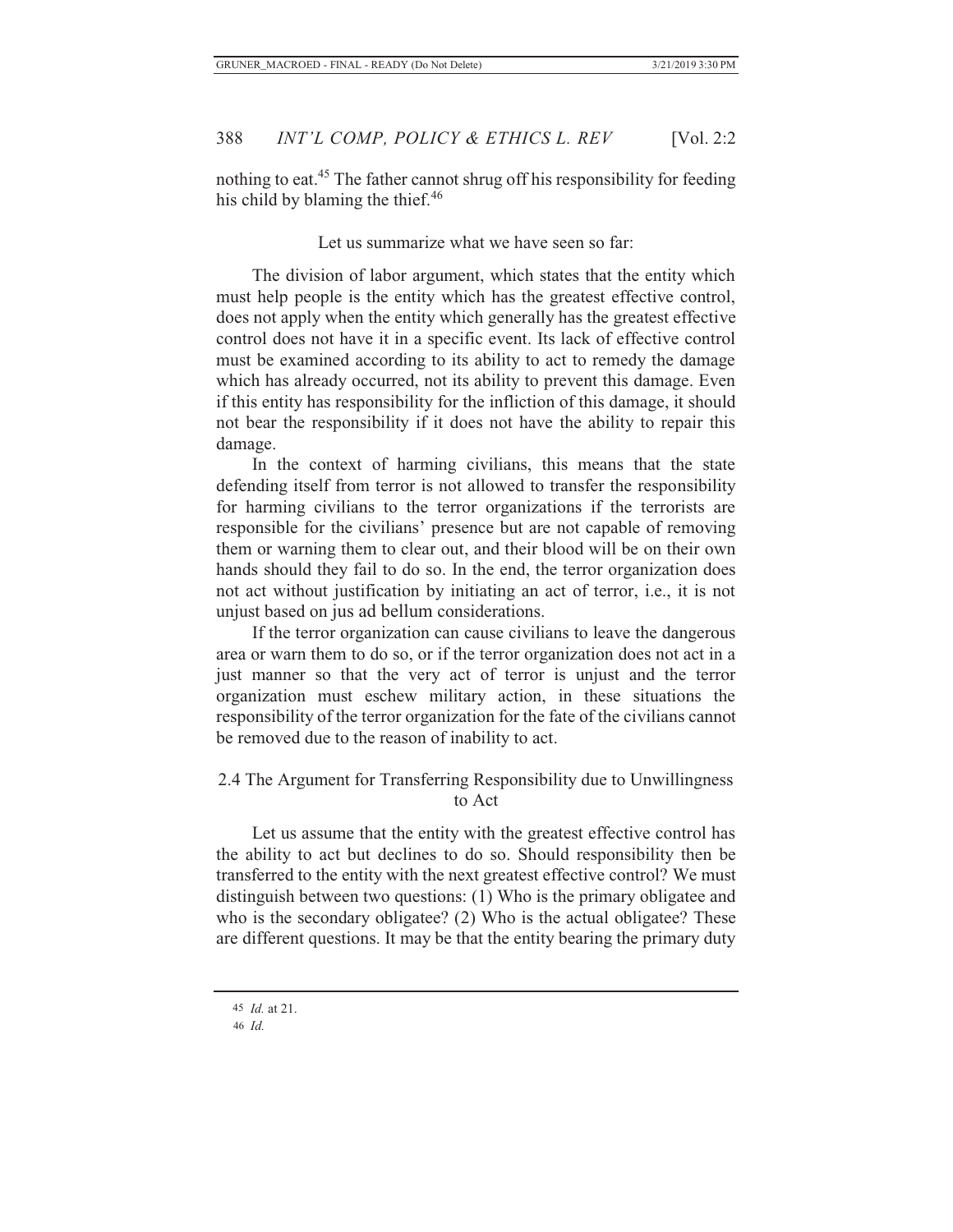bears the actual duty as well, but this is not always necessarily true. Sometimes it is the secondary obligatee.

The question of the primary or secondary duty is determined by the question of who bears the duty detached from the issue of what other potential agents might do (primary obligatee) and who bears the duty when others have not fulfilled their duty, i.e., who bears the duty when the bearer of the primary duty fails to act (secondary obligatee).

In other words, the assumption in this distinction is that there is regular obligatee who is the primary, and if he fails to fulfill his duty, it falls to the secondary obligatee.

The question of actual duty is who bears the duty in practice. In light of the above, it is obvious that sometimes the primary obligatee may be the actual obligatee, and this is when it is unclear that the primary obligatee will shirk his duty. On the other hand, it may be that the secondary obligatee will be the actual obligatee, when the primary obligatee will clearly shirk his duty.

The primary duty precedes the secondary duty, but when the former is unfulfilled, the latter becomes the actual duty. Shafran Gittleman illustrates this with the stolen supper: the foremost actual duty is to get the food back or to prepare a new meal, borne by the thief; however, if the thief fails to act, the actual duty devolves to the parent, the secondary obligatee, to make a new meal.<sup>47</sup>

If we apply this to the issue of harming civilians, the primary and actual duty towards the welfare of the civilians is upon the terror organization. If the terror organization shirks its duty, then the actual duty is transferred to the secondary obligatee, the military power or the state which fights terror. The civilians do nothing to sacrifice their right to life. Their basic rights still exist. They are not responsible for the primary obligatee's refusal to do his duty. After this occurs, there is still an agent with effective control of their fate: the military power fighting terror. Therefore, the army or state should be seen as secondary obligatees, so that when the primary obligatee (the terrorist organization) shirks its duty not to endanger civilians, the actual duty towards civilians takes center stage.

From a utilitarian perspective, the primary obligatee's refusal to fulfill his duty does not exempt the secondary obligatee, who has effective control, from applying utilitarian calculation. The secondary obligatee, like every person, must maximize the utility and minimize the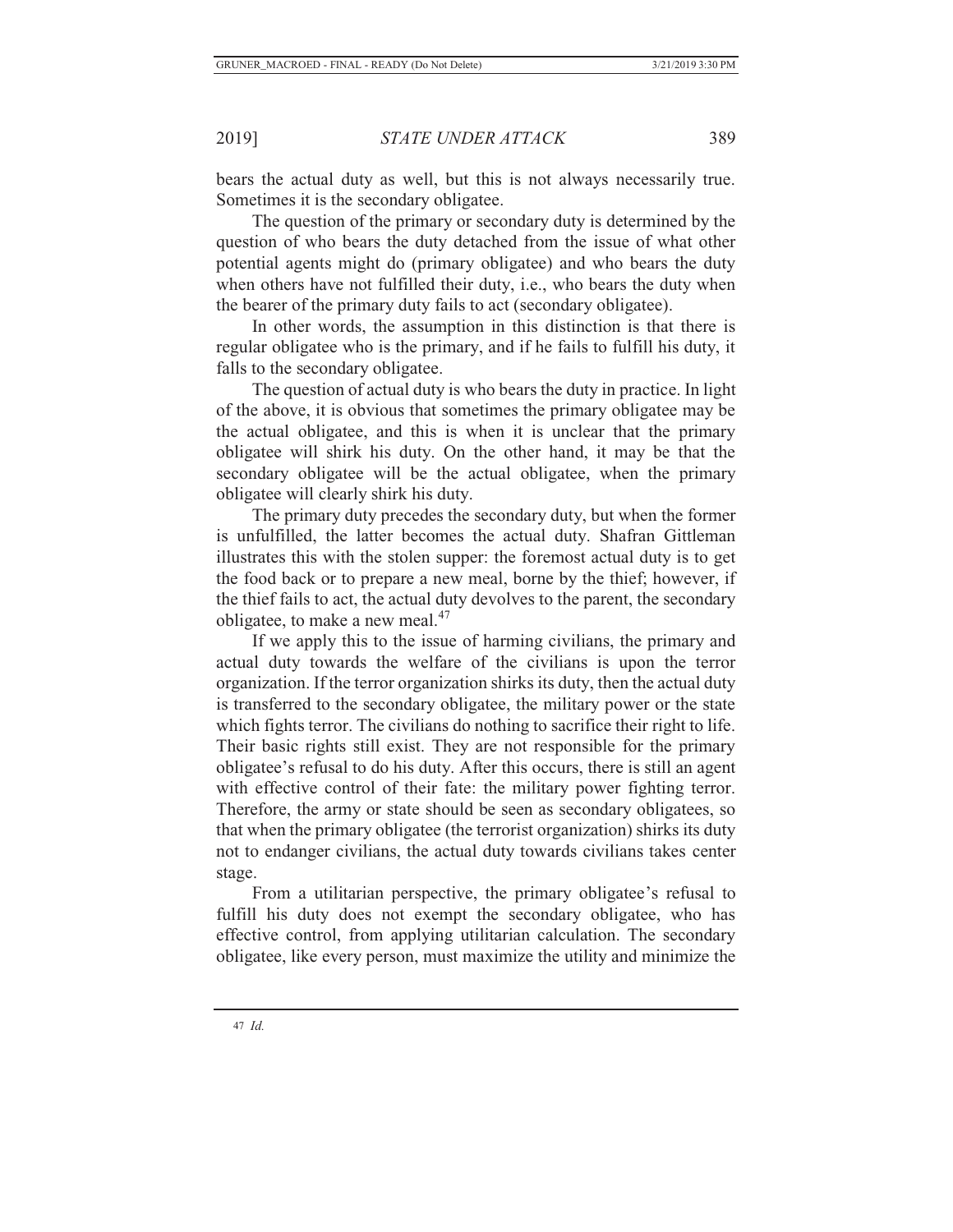damage or harm independent of the question of whether others are fulfilling their duty.

It should be noted that the secondary duty towards civilians is a prima facie duty, and not necessarily a decisive duty. The duty towards civilians is an apparent duty in the sense that the military power or state must take into account the impingement on their rights, first and foremost in the lives of civilians; but the considerations of the success of the mission in order to protect its citizens must also be taken into account. This is a question of balance, and the solution will not always be not to harm civilians. They do not have immunity from harm in anti-terror operations. Everything we have shown up until now indicates that they have the right to enter the moral calculus, but this is not necessarily decisive, certainly not always.

An additional question: does the weight to be given to the rights of civilians change if the primary obligatee is unable or unwilling to act?

This question depends on empirical assumptions of whether the primary obligatee will do his duty. If he generally does, then the secondary obligatee may be justified in relying on this tendency and neglecting the duty, as it is reasonable to assume that the primary obligatee will tend to it. If the empirical pattern usually observed is that states and organizations take care of their citizens and nationals, and if there is no reason to assume that in this case they will diverge from this —i.e., if it is reasonable that the terror organization will take care of its people and not expose them to danger by using them as human shields then the secondary obligatee (the military power engaged in counterterrorism) may ignore the presence of civilians with the assumption that the enemy will evacuate them from the dangerous area.

However, there may be situations in which this is not the case, and there is even reason to believe that this is not the case in known actual situations. For the most part, the soldiers know that the enemy does not fulfill its primary duty, as it endangers civilians even to the point of death. There is an interest in terror organizations to use civilians as human shields, such as influencing public opinion for propaganda purposes and leveraging international pressure. Therefore, it is logical that the enemy will ignore its primary duty.<sup>48</sup>

We concur with Shafran Gittleman that when the enemy is expected to ignore his primary duty, we must give weight to what he is expected to actually do, not what he should do.<sup>49</sup> We cannot rely on what is

<sup>48</sup> *Id*. at 24.

<sup>49</sup> *Id*.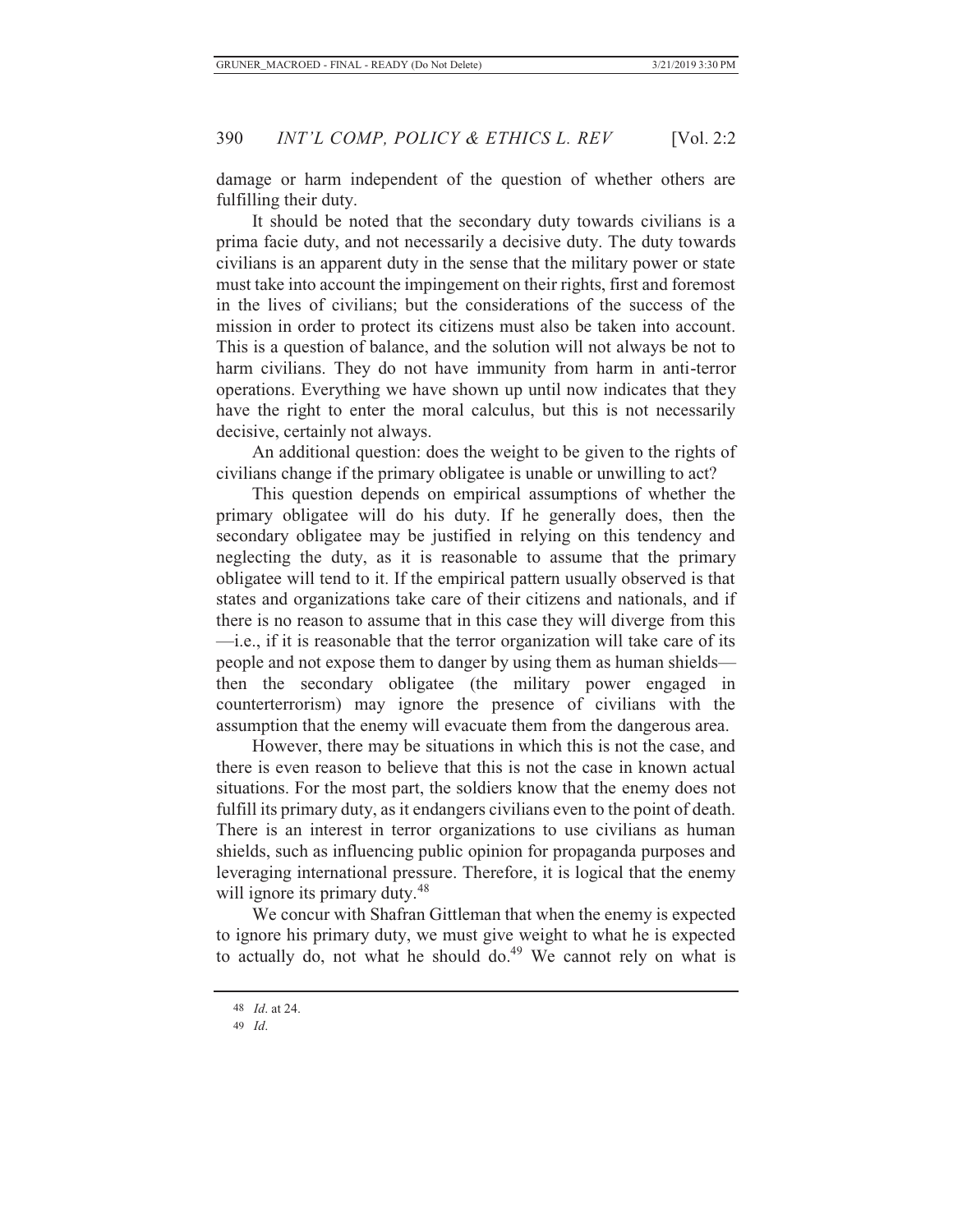appropriate when what is expected falls short, so that relying on the former has no rational basis.<sup>50</sup>

However, does this mean that no weight is to be given to the primary obligatee's abrogation of his duty? Let us assume that all of the pros and cons of harming civilians are in gross equivalence, excluding the consideration of the primary obligatee to protect them. What is appropriate to do when the lone consideration for harming civilians is the consideration of the terror organization's abrogation of its duty to protect them? Can this break the tie and tip the scales towards harming civilians?

A possible argument is the motivational argument: in order to motivate the primary obligatee in this case or primary obligatees in general to fulfill their duties, we must give weight to the fact that the primary duty has been abrogated, even if it was foreseeable.

However, as Shafran Gittleman claims, this argument is limited to cases in which there are a series of wars or anticipated wars in the future.<sup>51</sup> This argument does not apply to a war after which no further combat is anticipated, and therefore there is no reason to address coming wars.<sup>52</sup>

In our view, one may give some weight to abrogation of the primary duty, even when this is anticipated, as dependent on the psychological ramifications of the fact that a primary duty has been abrogated. In the absence of psychological ramifications, or when these are grossly equivalent, gross equivalence does indeed exist, and there is no weight to the abrogation of the primary duty.

However, we may consider psychological ramifications of the abrogation of the primary duty: first, it is reasonable that the number of people who expect that the state will give weight to the abrogation of the primary duty to the benefit of the state will be greater than the number who would expect that such weight would not be given, or applied in the opposite direction. This is a second-order consideration. Even if we assume that as a first-order consideration, such anticipation has no moral basis, the very fact that the anticipation exists is a utilitarian consideration which can be a tie-breaker for harming civilians. When the number of those who anticipate that a certain decision will be made is greater than those who expect that the reverse decision will be made, and this is the lone consideration to the benefit of the decision, this consideration must have dispositive weight. From an empirical point of view, it is logical to think that people expect that states will give preference to their interests

<sup>50</sup> *Id*. at 26.

<sup>51</sup> *Id.*

<sup>52</sup> *Id*. at 15.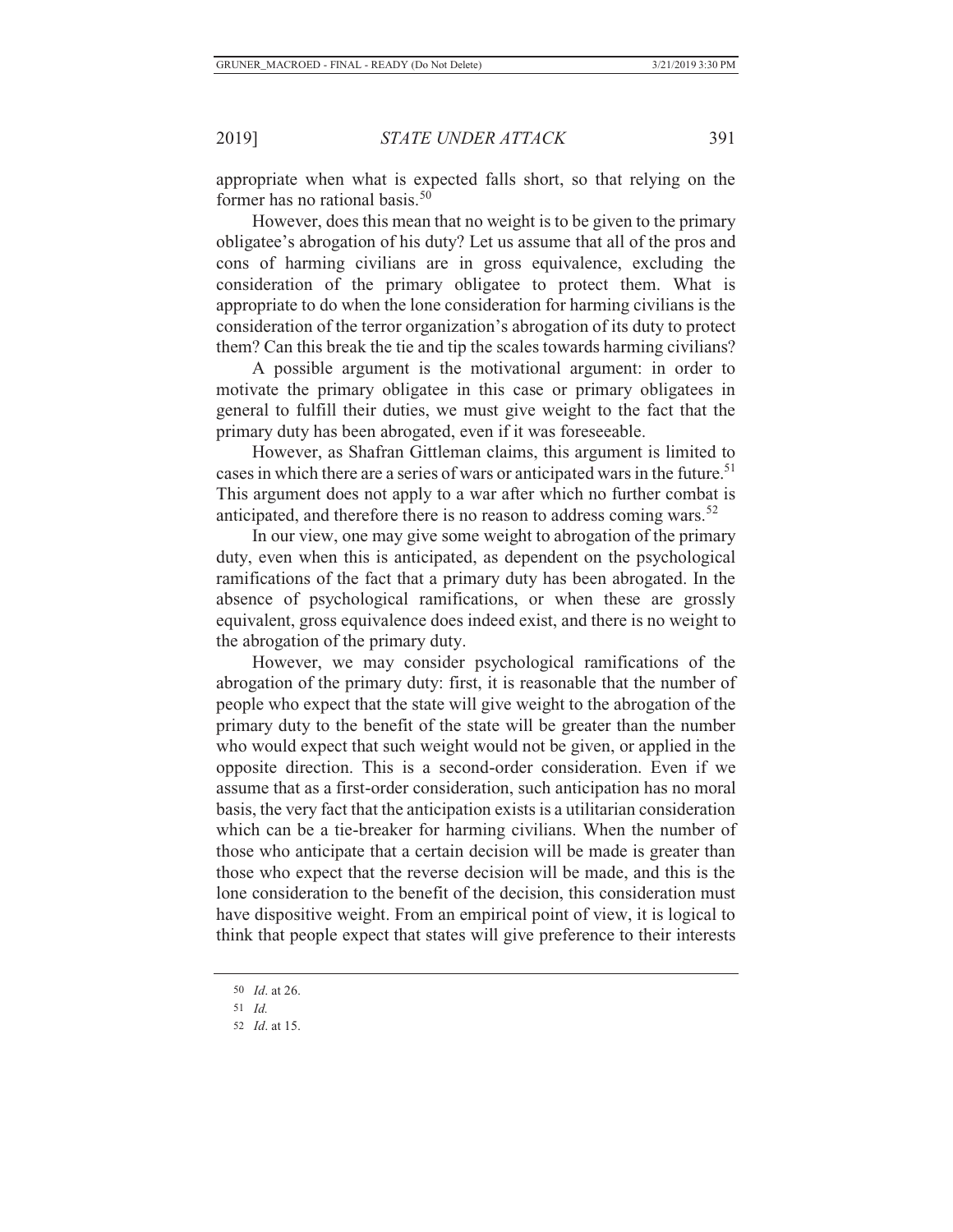more than they expect the opposite. In addition, it is logical to assume that the greater number will expect the state to give negative weight to the fact that a primary obligatee has shirked his duty or to give positive weight to a decision perceived as harming his interests. Similarly, it is logical to assume that the greater number will expect that the violator of his primary duty will bear the responsibility for the fate of the victims. This is based on the idea that common, popular morality dictates that each state give preference to its interests and that people who abrogate their primary duty should have their interests harmed and that the responsibility for such harm due to abrogation will be on their shoulders.

However, as stated above, this consideration is a tie-breaker. As long as considerations of human life support avoiding harming civilians, it is wrong for abrogation of primary duty to tip the scales to justifying the harm.

2.5 The State's Duty to Protect Citizens Based on the Social Contract

In the context of pre-empting terror attacks, Kasher and Yadlin argue that the duty of the state under attack to protect its citizens may be based on the social contract; the state commits to safeguard its citizens' security, but not that of the rest of the world.<sup>53</sup>

Does this relationship create a duty? The analogy to parenthood is imperfect, as parents choose to bring children into the world, while the national decision-makers do not bring the citizens into existence. The argument is that these decision-makers declare (at least implicitly) that they pledge to safeguard the security of the citizens, and this pledge is binding.

However, a contract can only be binding on those who are parties to it. A third party cannot be bound by a contract, and this is what the civilians are. An agreement or guarantee which disadvantages a third side has no more normative power than the decision of an individual to harm another. If A is forbidden to harm another, this remains true even if A and B agree to harm that person. In fact, this may make the endeavor more morally objectionable, as a conspiracy.

Another argument based on agreement and consent does not flow from moral authority, but rather the expectation that commitments will be honored, even if they are invalid. People may still think erroneously that these commitments are valid, so that if they are not honored, there

<sup>53</sup> Kasher & Yadlin, *Military Ethics of Fighting Terror: An Israeli Perspective*, *supra* note 1, at 20; Elaine Scarry, *The Difficulty of Imagining Other People*, *in* FOR LOVE OF COUNTRY? 98, 101 (Joshua Cohen ed., 1996).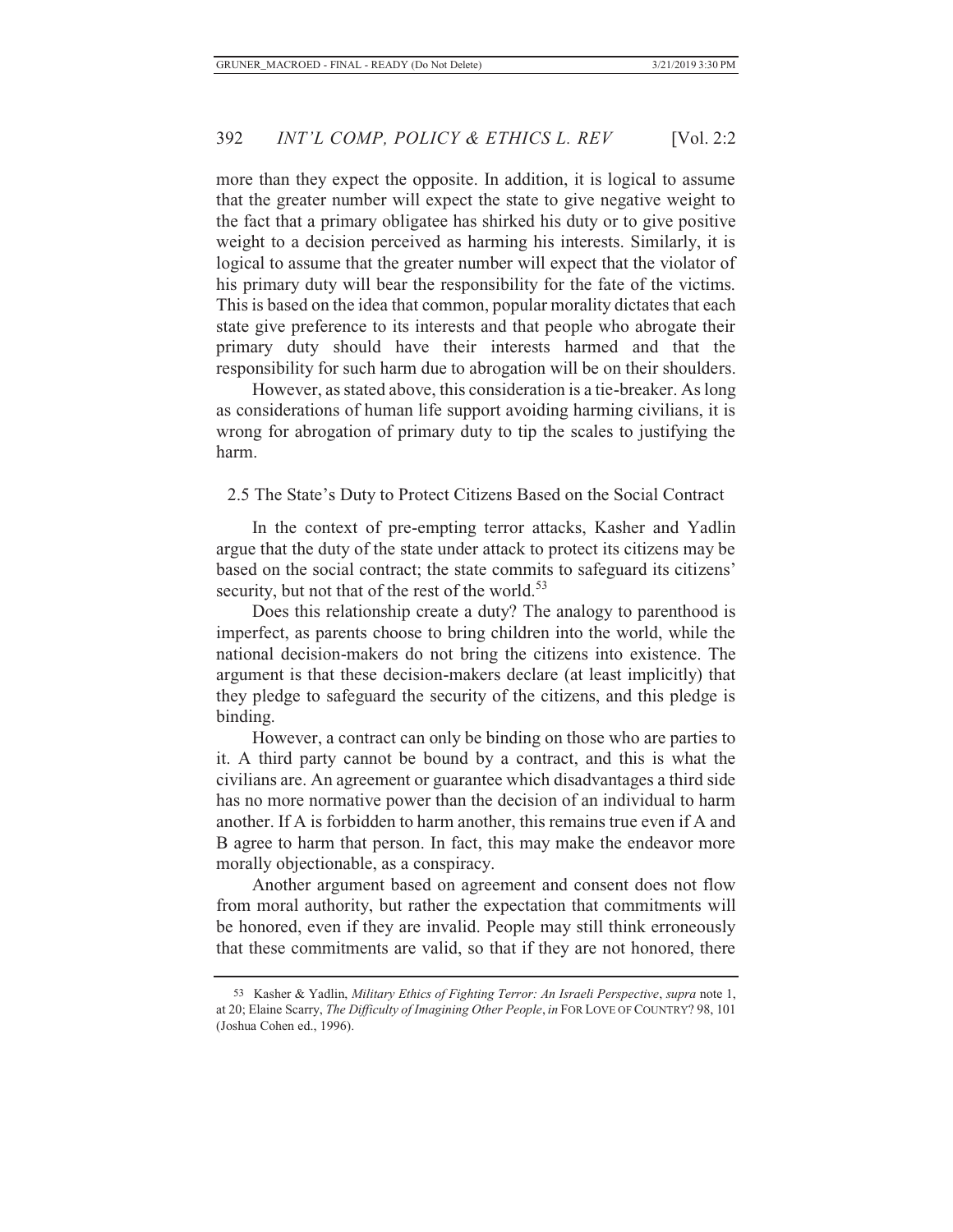will be psychological harm due to the frustration of expectations, even if this anticipation is unjust. In utilitarian thought, this psychological harm must have weight.

As for the contractual argument, in a situation which all other conditions are equal and the considerations for and against harming civilians is grossly equivalent, the contractual argument might be the decisive tie-breaker. Does the contractual argument have any weight? This must be distinguished from a situation in which the reason not to harm civilians overpowers the reason to harm them, ignoring the contractual argument. Does it then have the power to reverse the situation, justifying harming civilians?

In the former case, we believe that the contractual argument has neutral moral value in terms of consensual justification. If the pledge is not valid, if the contract is void because it stands to harm a third side, it has zero weight and cannot break a tie. However, if this argument is not based on the moral power of the pledge, but rather on the psychological harm of that which is erroneously perceived as breaking a contract, on the utilitarian plane a decision may be justified to give some weight to what people see as nullifying a commitment to them; when the other consideration are grossly equivalent, we should not flip a coin, but consider this injury.

Still what is the power of the utilitarian argument when aside from it, considerations of human life and human rights support avoiding harming civilians? In our view, in such a situation, the utilitarian argument fails due to our reasons for rejecting the argument for expectation of relation. If it is just not to take into account the expectations based on belonging and relation, it is just not to take into account the expectation based on the pledge.<sup>54</sup> The argument of consent is applicable to hypothetical consent. However, hypothetical consent is

<sup>54</sup> *See supra* Section 2.1.2.2; ENOCH ET AL., *supra* note 9, at 93 (consent cannot justify harming a third party). On the utilitarian plane, an argument may be made that when many agree to harm a certain person, the fact that there are many may change the result to justify the harm: if this person is not harmed, many others will suffer. *See* SAMUEL SCHEFFLER, THE REJECTION OF CONSEQUENTIALISM 118 (1988). Since utilitarianism is cumulative, the disappointment of every one of the many may outweigh the suffering of the individual whom they seek to harm. *See id.*  This is a widespread argument against utilitarianism generally, but it is misguided. Utilitarianism is not obligated to assume the additive nature of suffering. If A feels x amount of suffering and B feels y amount, the cumulative suffering is not  $x + y$ , since A does not experience B's suffering and vice versa. No person experiences the sum total of suffering. If a person suffers a loss five times, his position is worse than that of five different people who each suffer such a loss once independently.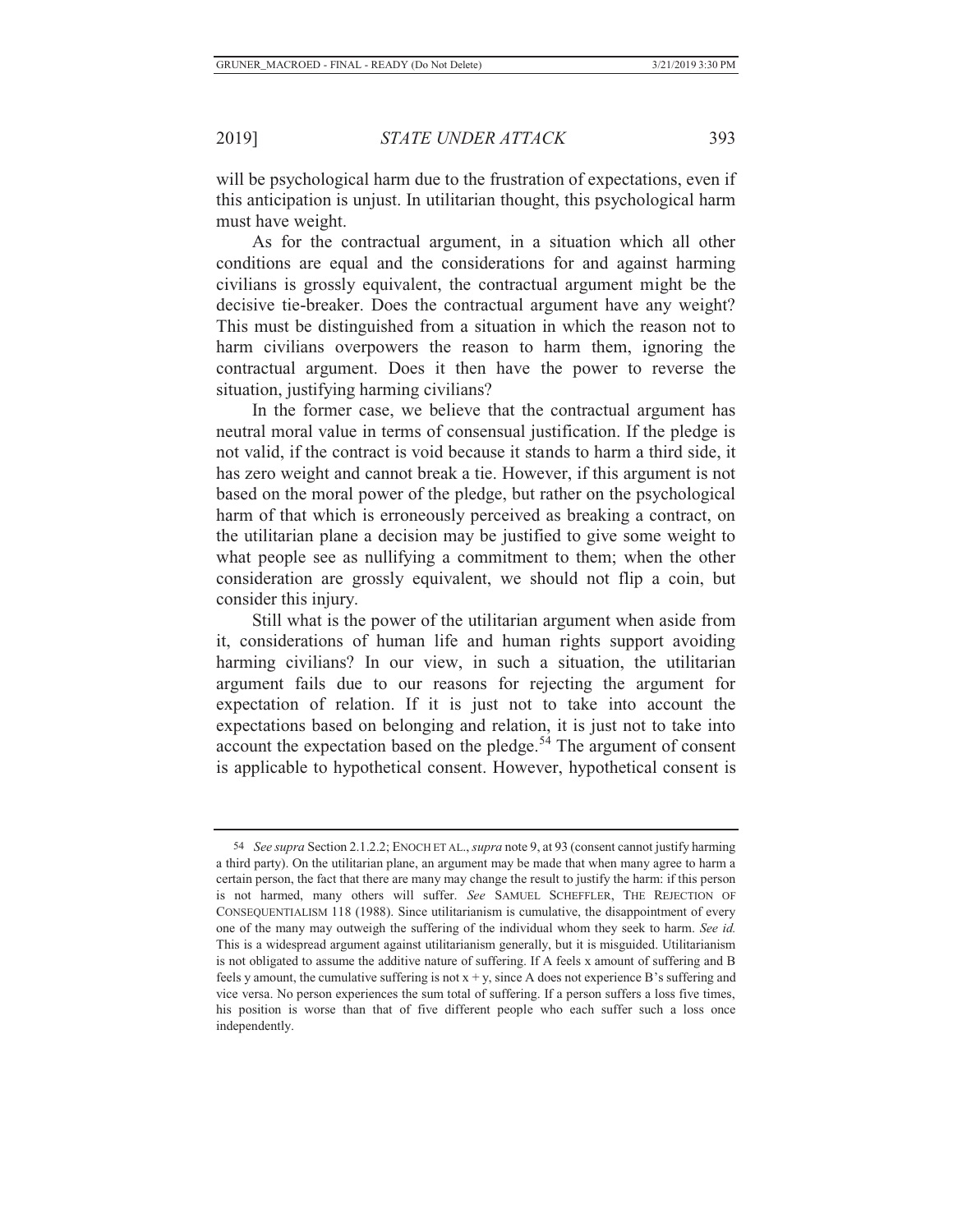consent which has not actually been given; its normative power emerges from the argument that we should consent.<sup>55</sup>

As Halbertal rightly claims, we should not confuse the risk of harming civilians (agency risk) with the risk which soldiers assume in order to protect their countrymen (relational risk).<sup>56</sup> The agency risk is the risk discussed here and is the risk that the soldiers take upon themselves by harming the uninvolved.<sup>57</sup> Concerning this risk, there is no difference between citizens of the soldiers' country and civilians from the enemy entity. Every human being is equally entitled to life and limb, regardless of citizenship or nationality. On the other hand, relational risk is about the justification of endangering soldiers' lives in light of some goal or value.58 Here exists a moral distinction between soldiers' lives being endangered for citizens of their state and for civilians of another. Due to the special relationship among citizens of a given country, its soldiers are ready to lay down their lives for their countrymen—but not for others. However, the fact that soldiers are not obligated to lay down their lives for foreigners since they do not share citizenship does not mean that they should not give weight to the agency risk that perhaps in their operation, without endangering their lives, they will harm civilians.<sup>59</sup> Similarly, it does not mean that they should avoid endangering their lives in order not to harm civilians, as a result of the fact that their activity will harm civilians. This is because of the difference between a situation demanding that soldiers lay their lives down for civilians and a situation in which the soldiers take part in creating the danger to civilians. The former is done without the likelihood that their actions will lead to the deaths of civilians and without the soldiers taking part in creating the risk to those civilians. It also demands that soldiers endanger themselves for civilians of another state when the soldiers do not take part in creating the risk to those civilians and are unlikely to harm those civilians. The latter is entails opening fire at terrorists when civilians may be hit as well, and are likely to cause harm to civilians, which is the collateral damage to them due to an attempt to attack terrorists.

59 *Id*.

<sup>55</sup> ENOCH ET AL., *supra* note 9; CHAIM GANS, PHILOSOPHICAL ANARCHISM AND POLITICAL DISOBEDIENCE 50 (1992).

<sup>56</sup> MOSHE HALBERTAL, PRESERVING HUMANITY: MORAL CHALLENGES IN ASYMMETRIC WARFARE 18-19 (2014).

<sup>57</sup> *Id*.

<sup>58</sup> *Id*.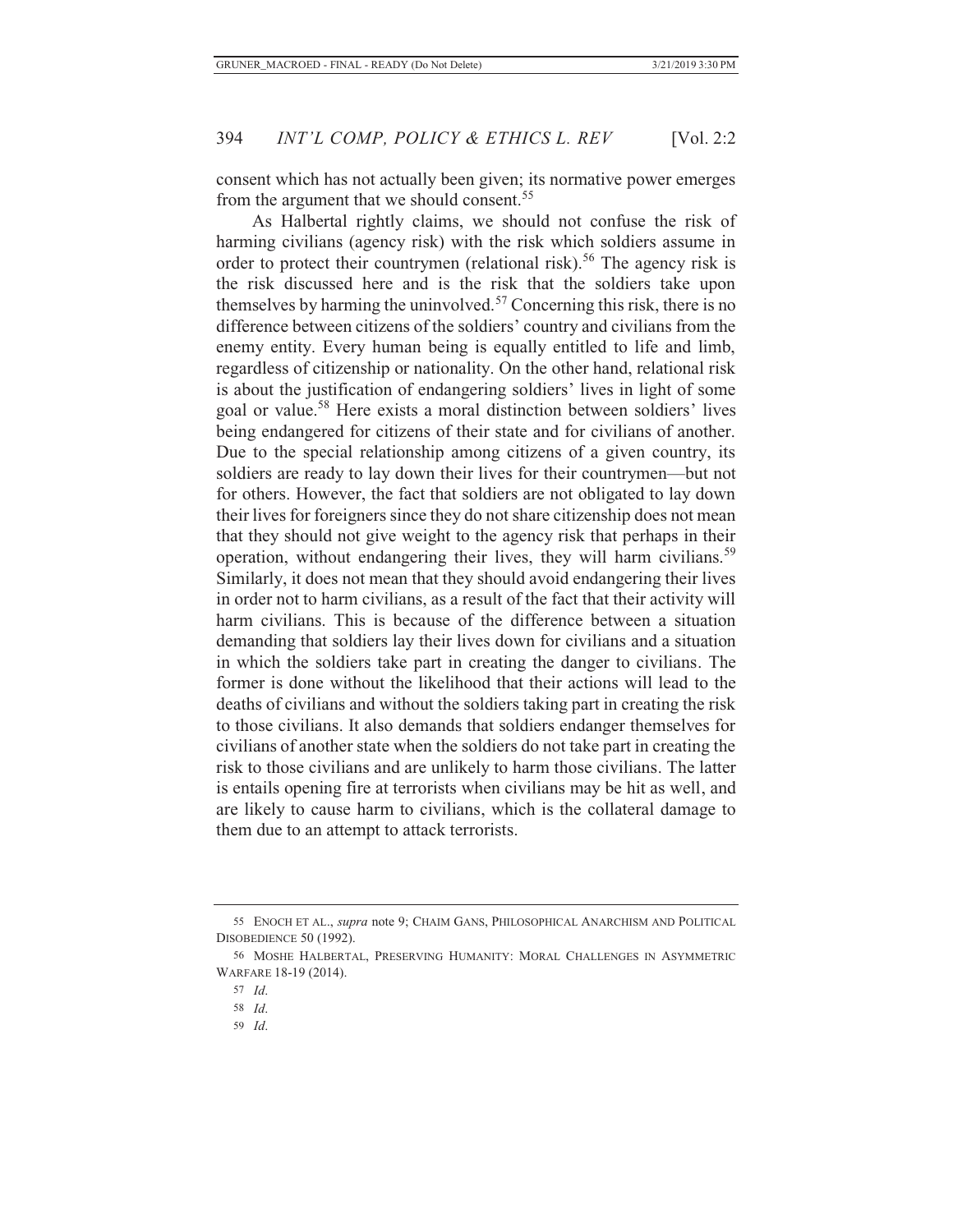#### 3. Deontological Justifications

A deontological moral approach claims that it is not always justifiable or appropriate to attempt to achieve the best results. Here, even if we assume that the best results will be achieved if civilians are not harmed, relationships of belonging and relation mean that it is permitted or allowed to harm civilians, despite the fact that the outcomes will be worse than if civilians are not harmed. Another way of phrasing this is to say that the right overpowers the good—even though maximizing good results means avoiding harming civilians, it is right to do that which is less good, i.e., to harm civilians. $60$ 

The deontological approaches may be divided thusly: sometimes there is a duty not to act in order to bring about the best results, and there is a duty to act in a manner which will not produce the best results. Another approach proposed by Scheffler is the hybrid, that the agent is sometimes allowed, but not required, to act in the manner which does not yield the best results. In other words, according to this approach, avoiding maximization of the results is an option for the agent. $61$ 

#### 3.1 Scheffler's Deontological Approach of Moderating the Moral Duty

Scheffler proposes a deontological approach which expresses the moderation of the moral requirements, an agent-centered approach. According to this approach, it is permissible for the agent to give greater weight to his interests, and to the interests of those close to him, without bending himself to general utilitarian considerations and maximizing good results.62 The agent has a "safe space" in which he has the prerogative to maximize his self-interest, and those of his intimates, even if his personal benefit and the benefit of those closest to him do not maintain proportion between self-interest and some impersonal values. It is permissible for an agent to deviate from strict proportionality and give excess weight to his interest, because it is his interest.<sup>63</sup>

The principle of the centrality of the agent, as distinguished from universal egoism, a principle which is limited and balanced by the interests of others and the preference that the agent is allowed to give himself, is partial and local. This means greater weight for self-interest, but not decisive weight; sometimes, the interest of the agent will retreat

<sup>60</sup> SCHEFFLER, *supra* note 54, at 5; JOHN RAWLS, A THEORY OF JUSTICE 24-25, 30-31 (1971).

<sup>61</sup> SCHEFFLER, *supra* note 54.

<sup>62</sup> *Id*.

<sup>63</sup> *See id.* at 14, 17; SAMUEL SCHEFFLER, HUMAN MORALITY 103-104 (1992).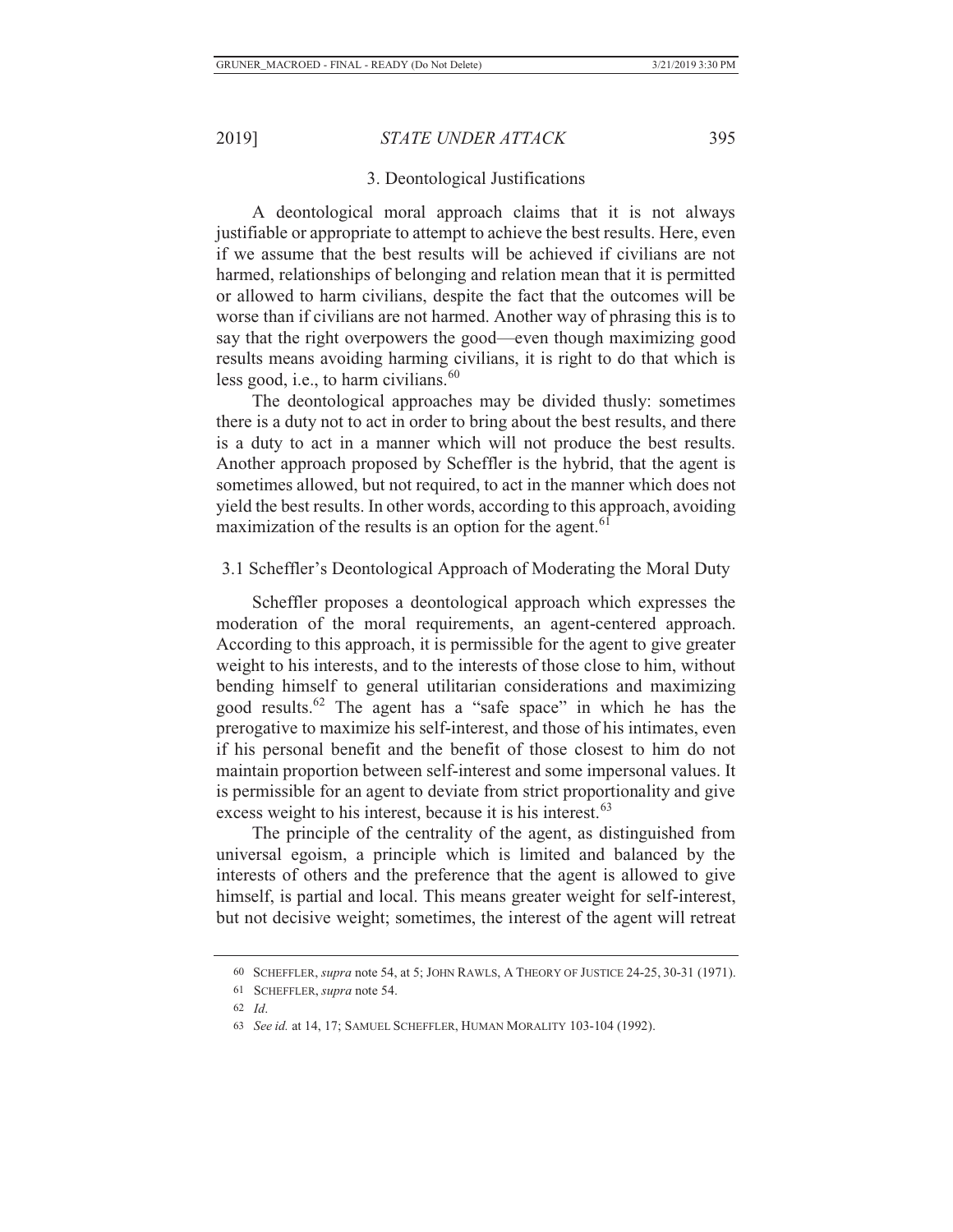as compared to other interests, even based on the centrality of the agent.<sup>64</sup> The argument of the centrality of the agent tries to justify this despite the concept of human equality. Even though the projects of many humans are equal in value, it is permissible for any agent to prefer himself and those close to him.65

Based on the approach of centrality of the agent, it may be expanded from the individual level to the collective level. Just as a person is allowed to give preference to a self-interest, similarly a group is allowed to choose leadership to represent it by giving preference to the interest of the group over others.<sup>66</sup>

Scheffler is of the view that the deontological justification for the centrality of the agent comes from the argument that it is preferable for moral requirements to be moderate.<sup>67</sup> Scheffler distinguishes between three stages of relationship between ethics on one side and self-interest on the other:

1. Morality as self-interest — Morality is subject to self-interest or self-interest subject to morality.<sup>68</sup>

2. Stringent morality — Morality is expressed independently of selfinterest; the moral requirements are high (requiring sacrifice). $69$ 

3. Moderate morality — On the one hand, morality does not coincide with self-interest and can sometimes require sacrifice. On the other hand, the demands of morality take into consideration the constraints of self-interest, and morality starts from the point of view of the individual and his needs $10$ 

Scheffler's one reason for morality being moderate is that it emerges from common sense.71 On the deontological plane, we believe that the argument for common sense is based on an Aristotelian view that the golden mean is the best, between two polar positions: namely, morality as self-interest and stringent morality, which is difficult to uphold.

- 68 *Id.*
- 69 *Id.*
- 70 *See id.* at 4-6, 100.
- 71 *Id.* at 124.

<sup>64</sup> SCHEFFLER, *supra* note 54, at 21.

<sup>65</sup> *See id.* at 118.

<sup>66</sup> *See id.* at 34-35.

<sup>67</sup> *Id*.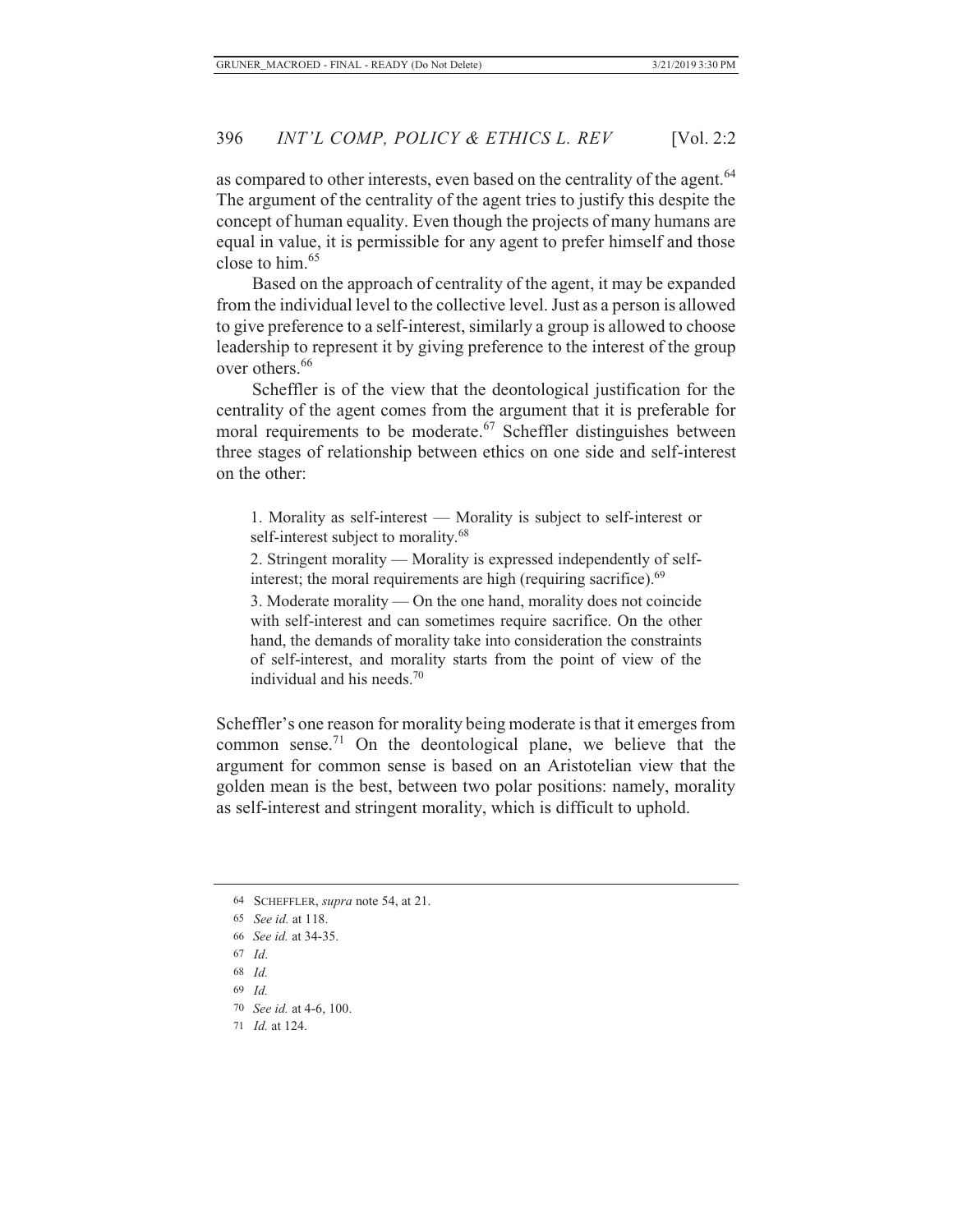Scheffler wants to derive the centrality of the agent from the argument of moderate morality.<sup>72</sup> If the assumption is that morality must be moderate, then this affects the nature of morality with a view to taking into account the constraints of self-interest.<sup>73</sup> The argument of the centrality of the agent is that the agent is allowed to give greater, disproportionate weight to self-interest, for himself and those close to him. On the one hand, morality does not coincide with self-interest, so the agent is not allowed to do whatever he wishes for his self-interest. On the other hand, morality is not stringent, and therefore the agent's selfinterest is not fully subject to impersonal demands. Stringent morality makes demands of the agent which are too high, a life of extreme sacrifice. For morality to be moderate, one must allow the moral agent, within certain boundaries, the prerogative of self-interest.<sup>74</sup>

One criticism to be leveled at Scheffler is that if the demands of morality are too difficult, then either there is a justification for the demands, hard though they may be, or there is not. If they don't have sufficient justification, naturally these demands are against morality, and therefore we cannot say that it is morality which is too difficult. If they have a justification, why are people allowed not to fulfill them? The entirety of the argument against the difficulty of fulfilling demands has already been taken into account at the point of justification. If, ultimately, we reach the decision that the demands are just, claiming that they are too hard undermines their justification. It is obvious that if the demands are unjust, these cannot be the demands of morality.

We may say that the question of whether these demands are or are not too difficult is a question of balance, and it is always a comparative one. What will be the result if the demands go unfulfilled? It may be that the moral demand is extremely difficult, but if it is ignored, the results will be even worse. In this case, fulfilling the difficult demands is the minimization of bad. However, the comparative question of what is more difficult is the question of utilitarian balance. If according to utilitarian balance, which already takes the difficulty of all of them into account, the decision is to justify the difficult demand, then it is not clear how a nonutilitarian consideration about a demand which is too difficult can change anything. This is a case in which the difficult demand has already been justified while taking everything into account. Therefore, it is not clear how to call into question justification once again.

<sup>72</sup> *Id*.

<sup>73</sup> *Id.* at 101-02.

<sup>74</sup> *Id*. at 122.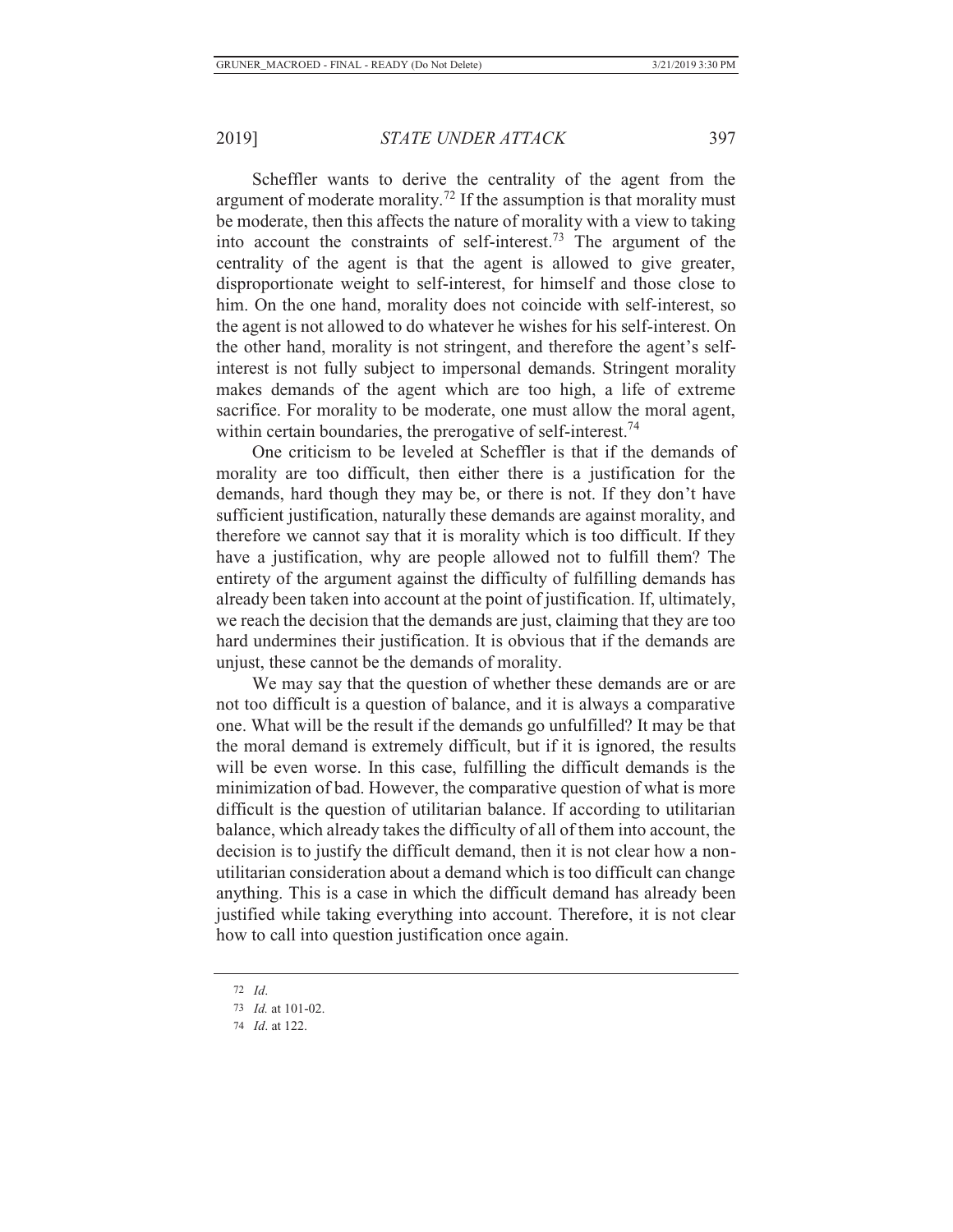Here, we may respond that even if the difficult demand is justified, people are too weak to carry it out, and morality is meant to take human nature into account when making moral demands. However, this is not a claim of justification but a claim of excuse. The difference between the two relates to this point. If a person is emotionally incapable of carrying out what is morally just, or the difficulty to carry out the morally just action is too high, he should be excused to act according to what is just. Claims of the agent's weakness differ from claims that the act is unjust. Arguments focused on the agent and his difficulties in carrying out the act rather than the act itself are arguments of excuse, not justification. Therefore, Scheffler's arguments that morality does not need to be overly difficult for the agents do not justify but merely excuse.<sup>75</sup>

If we apply the principle that morality should not be overly demanding to the subject of harming civilians, it would mean that avoiding harming civilians when fighting terror is asking too much. If the argument relates to avoiding harming civilians at all, this is beyond the pale of our discussion. We are not discussing whether harming civilians can be just, but whether this harm can be justified by their not being citizens or nationals. Our assumption is that there may be justification to harm civilians, for example for utilitarian reasons, which are not tied to any preference of citizenship or nationality; the question we are faced with is whether there is justification to harm civilians in concerns of belonging and relation beyond the utilitarian justification—or beyond the justifications unconnected to belonging and relation.

Thus, applying Scheffler's claim means that the demand not to harm civilians beyond the just amount—not based on reasons of belonging and relation—is overly hard and worthy of rejection.<sup>76</sup> Civilians may be harmed, with a scope beyond just harm, as mentioned above. In our view, this demand is not overly difficult. Unlike the emotional stakes involving a first-degree family member, such as a child, spouse or parent, in this case we are speaking about people whom we might otherwise consider strangers; there is a huge difference between the emotional responses to the loss of a first-degree family member versus the loss of a fellow citizen or countryman. This reinforces the conclusion that the demand is not too great, which means according to Scheffler this is not a case in which a person can give precedence to his group and avoid impersonal balance. Scheffler too agrees that it is just for morality to make demands which are not easy, which are opposed to self-interest, as long as they are not

<sup>75</sup> *See generally id.*

<sup>76</sup> *See generally id.*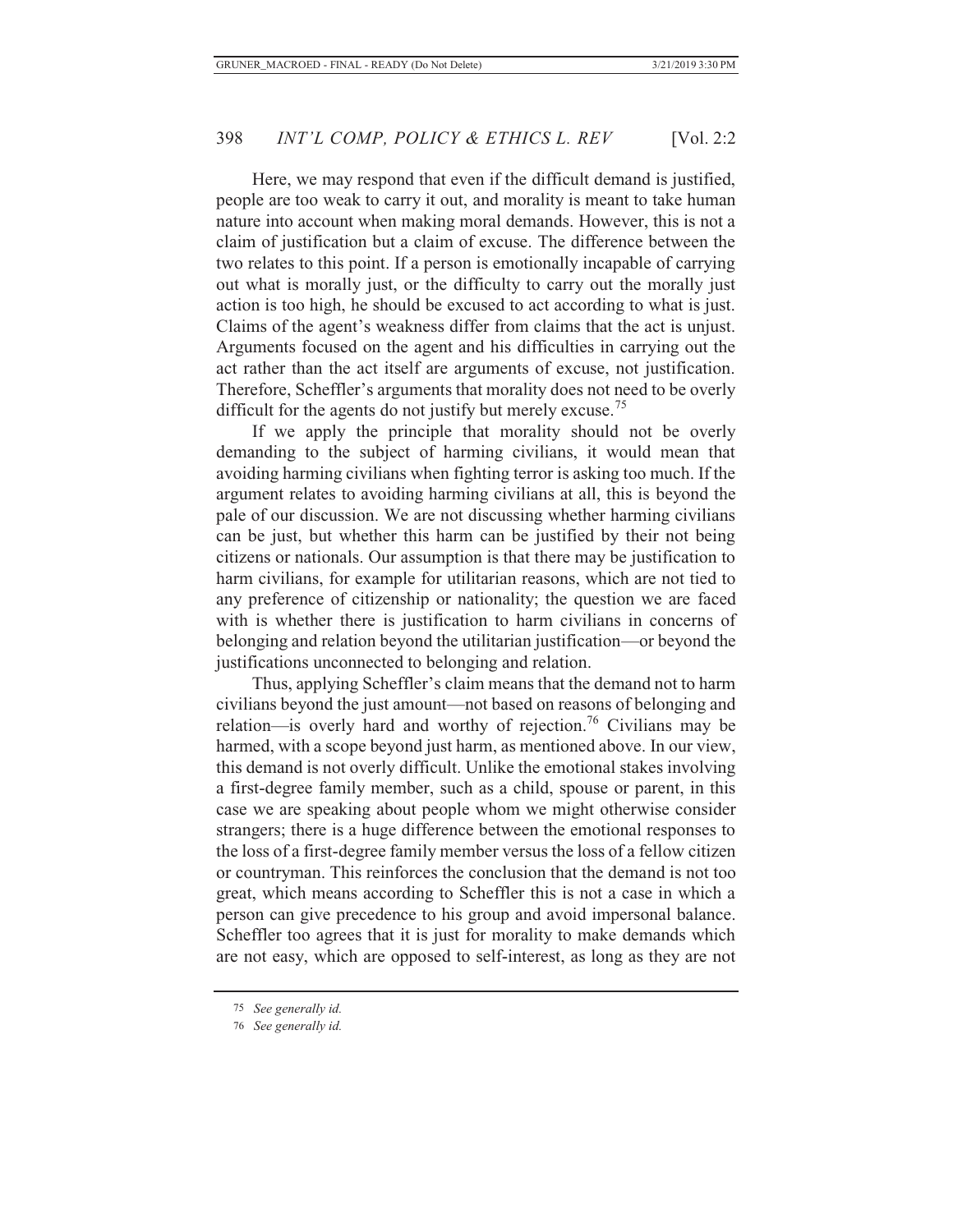too difficult.77 This demand does not seem to be especially hard—no more so than other moral demands such as paying taxes or engaging in combat, or even refusing to subsidize an expensive medication, which may lead to the deaths of certain patients.

In addition, the difficulty in fulfilling the demand not to harm civilians depends on ethical and ideological personal positions. One who feels morally bound to harm civilians obviously will find it emotionally difficult to do the opposite, but this is due to his preconceived notions of morality. If he is in error, then perhaps were he thinking correctly, he would not hold such beliefs and would find it easier to avoid harming civilians. In other words, the difficulty emerges, at least partially, from the moral errors of those complaining. Taking such a difficulty into account is problematic. We can illustrate this in the following manner: imagine that those on the political right claim that it is too hard to carry out the policy of a left-wing government, or those on the left say the same about a right-wing government. If our ideology may be realized despite the objections of those who oppose it and find it difficult to accept, then, in this case, difficulty based on ideological differences should not grant a veto.<sup>78</sup>

A difficulty of this sort has the character of opposition based on conscience or personal integrity. We considered this above in the utilitarian context<sup>79</sup> and rejected it. If it is just not to consider the argument of emotional difficulty as an excuse, then it is not clear how it could be a claim of (non-utilitarian) justification for harming civilians. A fortiori, if it just to punish someone who harms civilians in such situations, obviously he is acting without justification.

In our view, concerning Scheffler's approach as well, it is just to claim that when other conditions are equal, i.e., the reasons to harm civilians and the reasons not to harm civilians—aside from the consideration that avoiding harming civilians makes things more difficult for the decision-makers, but harming civilians does not—that the scales be tipped towards harming civilians. Here, we may apply what we wrote

<sup>77</sup> *Id*. at 100-102.

<sup>78</sup> This does not mean that psychological considerations have no weight at all, nor does it mean that they have no weight when people are in moral error and ignoring or failing to tolerate that error will make their psychological situation worse. Similarly, this argument does not negate the duty to show tolerance towards those who hold a mistaken view. This is a specific argument stating that even when we give weight to such psychological states, it is unreasonable that a democratic state decision will not be made which will reject certain ideologies as a basis for policy.

<sup>79</sup> *See supra* Section 2.1.2.1.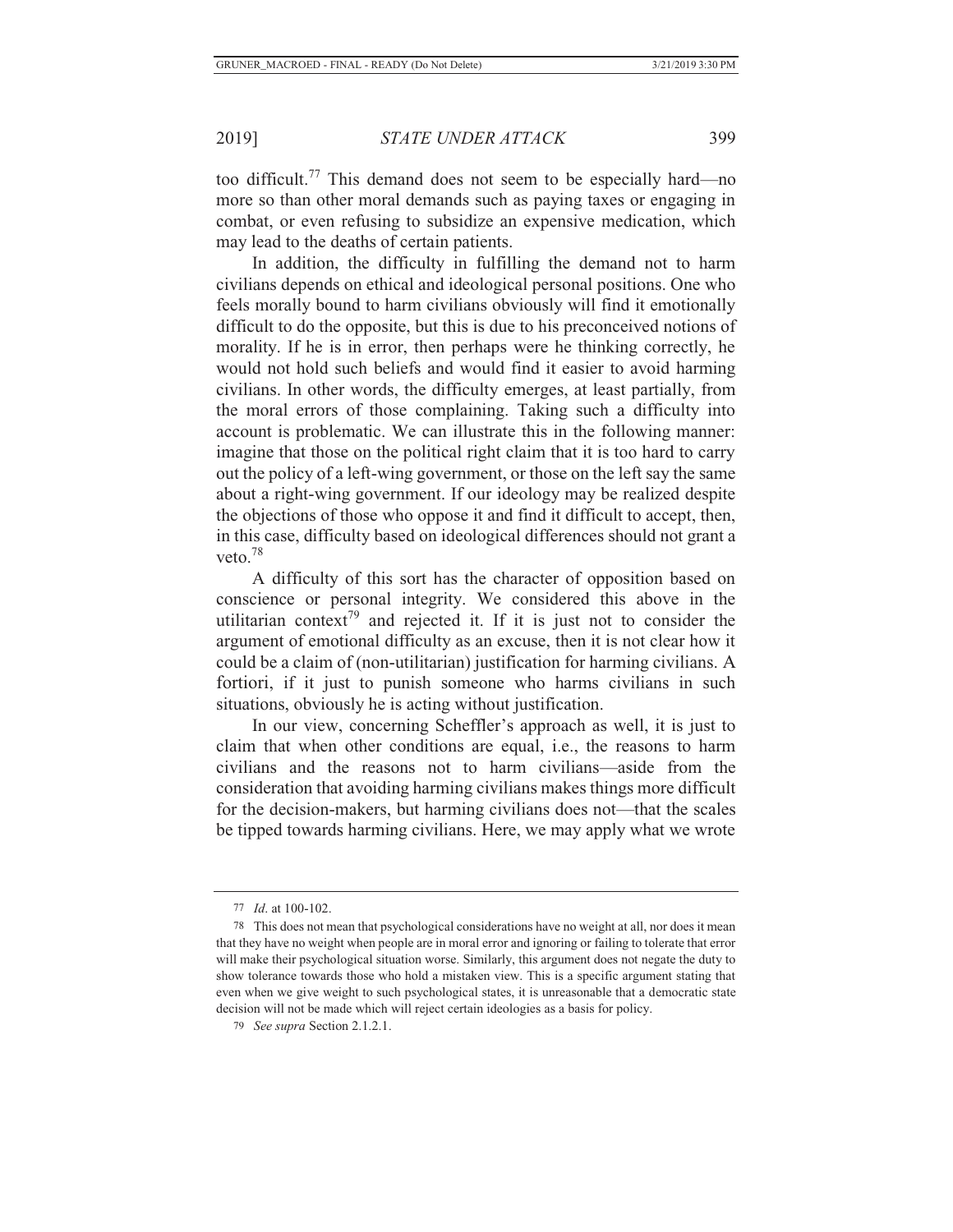concerning a situation in which the other conditions are equal in the context of utilitarian arguments.<sup>80</sup>

#### 3.2 Moral Conclusion in Light of Kant's Deontology

The deontological moral theory which is most insignificant is that of Immanuel Kant. We will consider what arises from it concerning justifying harming civilians based on preferences of citizenship and nationality.

# 3.21 The Absolute Prohibition to Harm Civilians in Deciding Among Competing Duties

The categorical imperative forbids bodily harm to another person's life or limb. This argument does not apply to people who have earned punishment by committing immoral acts, because Kant does acknowledge the role of punishment. However, we are talking about civilians, who deserve no punishment and thus no harm.

To consider the categorical imperative, let us consider its first formulation: "Act only according to that maxim by which you can at the same time will that it should become a universal law."<sup>81</sup> Any harmful act means that an assailant is taking advantage of his greater power over the victim. Because it is impossible to give everyone greater power, there is no way that both assailant and victim can have greater power. Consequently, no universal maxim can be promulgated which will allow everyone to use to his greater power, simultaneously, to harm each other. This law requires a situation in which there are people (the victims) who cannot use it, and thus universality does not exist in this law. The attempt to formulate a universal maxim of compulsion creates a contradiction in the concept of greater power—necessary for harm—and it is therefore impossible, unreasonable, and contradictory to the categorical imperative.

Now let us consider the second formulation of the imperative: "Act so that you treat humanity, whether in your own person or in that of another, always as an end and never as a means only."82 According to this formulation, every person as a reasonable being must see his rationality as an end, not merely a means to an end. Since one perceives their

<sup>80</sup> *See supra* Sections 2.1.2.1, 2.1.2.2, 2.1.2.4.

<sup>81</sup> IMMANUEL KANT, FOUNDATIONS OF THE METAPHYSICS OF MORALS 47 (Lewis White Beck trans., Liberal Arts Press 1959) (1785).

<sup>82</sup> *Id.* at 39.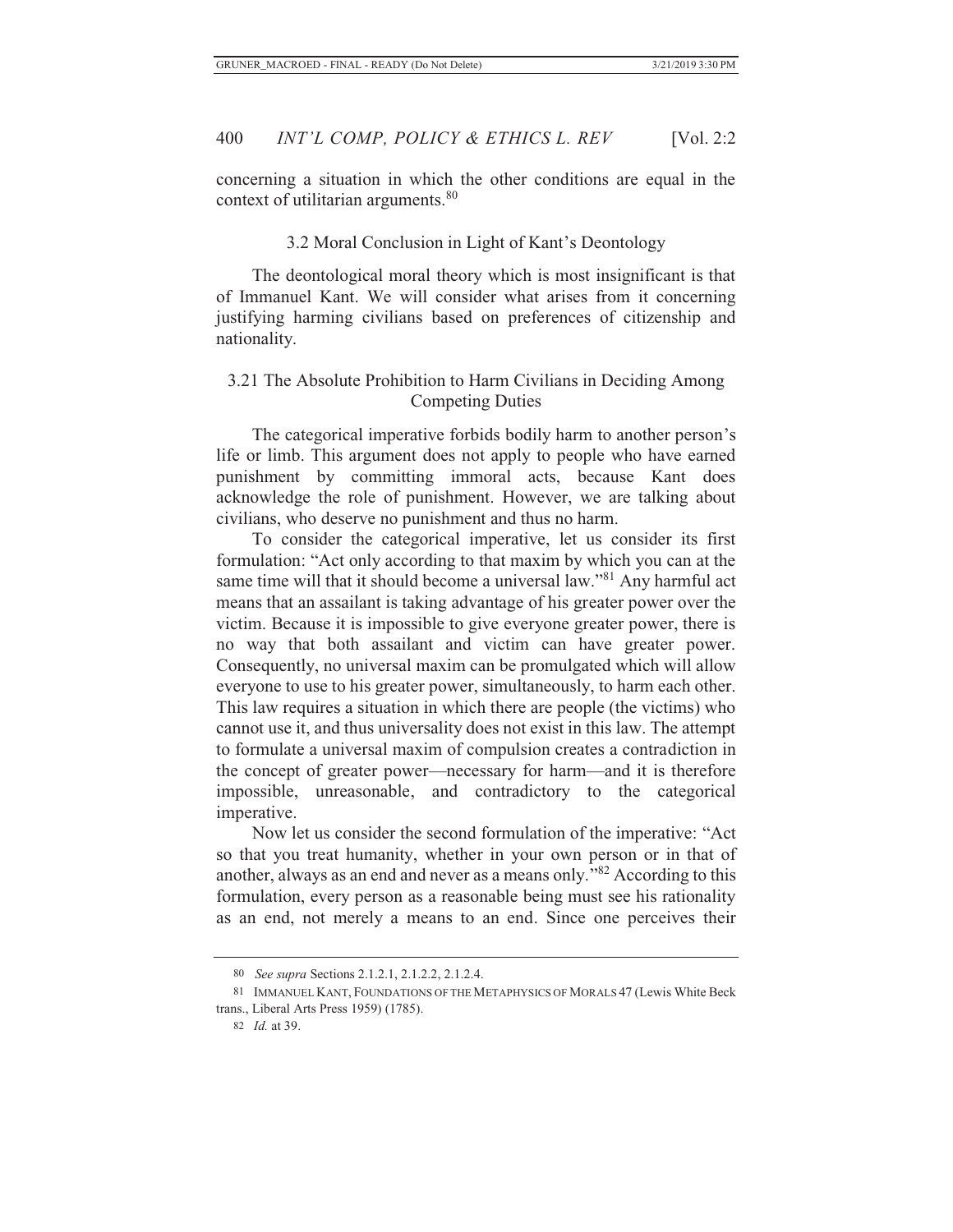rationality thus, according to the rule of consistency, he must see every other rational being as an end and not as a means, since all those with reason are similar to each other in their rationality. If A harms B, he does not respect B's rationality, in that he does not allow B to consider and decide based on his desires, but rather A compels him to carry out A's desire. Does protecting A's life and limb justify harming B's life and limb, when B is not responsible for the harm and when this harm is necessary in order to protect A's life and limb? Here we have a situation of competing duties. On the one hand, Kant claims a duty to save people in distress; $83$  on the other hand, Kant claims a duty to avoid harming another.<sup>84</sup> What if harming B is the only way to save A?

In cases of competing duties, Kant claims that a perfect duty supersedes an imperfect duty.<sup>85</sup> A perfect duty allows no expectation, while an imperfect duty allows exceptions.<sup>86</sup> Since the duty to rescue is an imperfect one, while the duty to avoid harming others is a perfect duty, and since a perfect duty beats an imperfect one when they come into conflict, the decision should be in favor of not harming others and the duty to rescue should be rejected.

We should note that this does not mean that Kant rejects a human prerogative to protect one's relatives. However, according to Kant, this cannot be universalized in a sweeping manner. $87$  For example, we cannot propound a rule that if one's relative is in desperate need of cash, one may rob a bank.

87 KANT, *supra* note 81.

<sup>83</sup> *Id*. at 41.

<sup>84</sup> *See id.*

<sup>85</sup> *Id.*

<sup>86</sup> *Id*. at 39. This indicates that Gross's approach ought to be rejected. Gross associates with Kant the idea that dilemmas in which the state must choose between the lives of its citizens and soldiers on the one hand and the lives of civilians belonging to the nation engaging in terror on the other are unsolvable. *See* GROSS, *supra* note 2, at 354. Gross argues that since Kant believes that all people have the same value, we should relate to each person as having inherent value and an end in himself. *See id.* Gross does not relate to the criterion which Kant sets out to resolve the competition between duties, based on the classification of the duties as perfect or imperfect, a source on which Gross relies. *See id.* Kant claims that what has internal value is a person of moral ability. KANT, *supra* note 81, at 53. Moral ability is the ability to formulate partial rules of will, but the content of these rules themselves allows one to decide when duties compete, if we read this passage together with Kant's note. *Id*. at 39. We should note that Kant does not claim that because a person has inherent value, then it is forbidden in any case to let him die. He even claims the opposite, that there are circumstances in which the moral duty is to let a person die. *See* IMMANUEL KANT, *On a Supposed Right to Lie from Altruistic Motives*, *in* CRITIQUE OF PRACTICAL REASON AND OTHER WRITINGS IN MORAL PHILOSOPHY 346, 346-50 (Lewis White Beck, trans., Garland Pub. 1976) (1873). Kant claims that it is forbidden to lie in order to save an innocent person from a pursuer who wants to kill him. *See id.*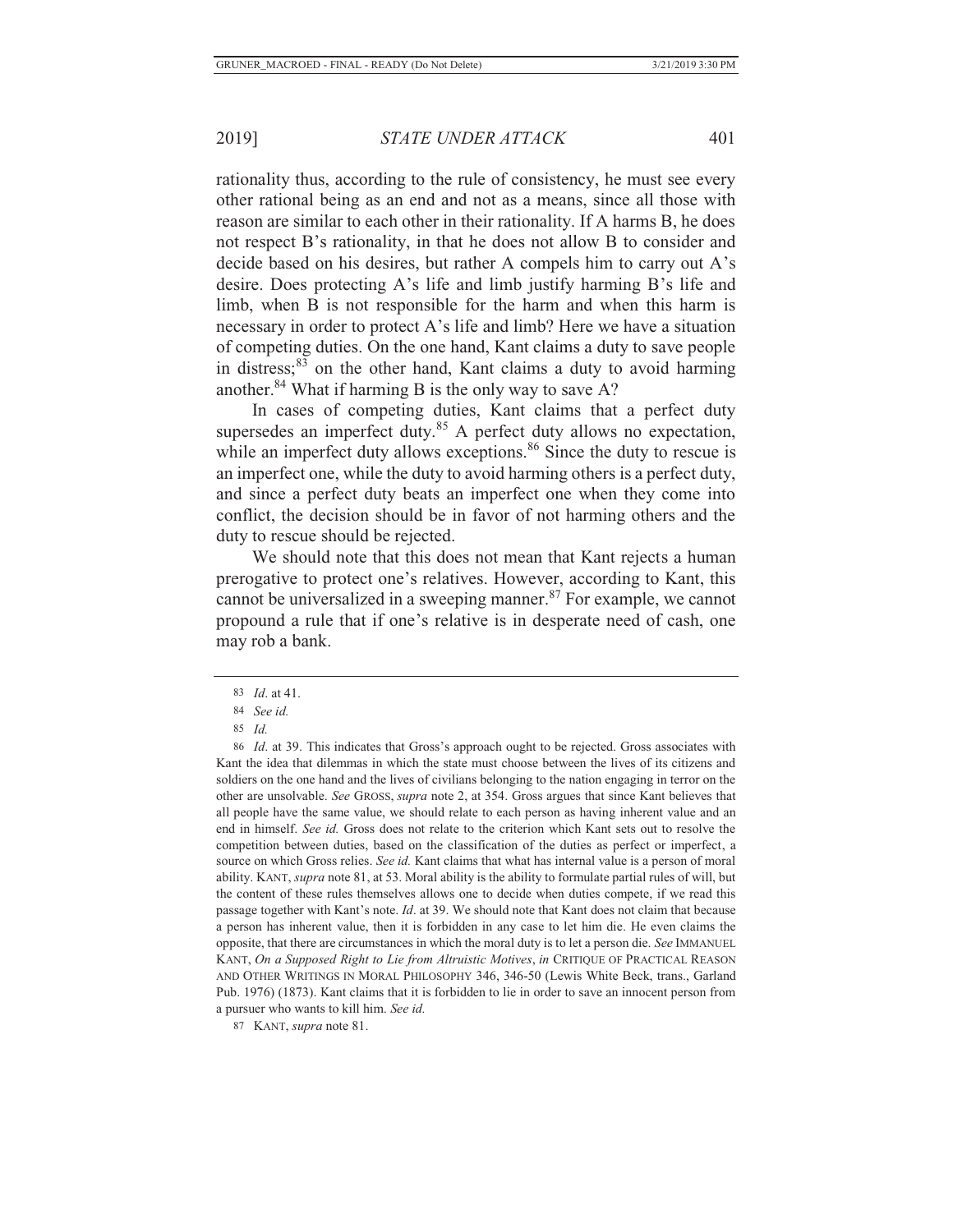The limits on the ability to universalize are tied to the distinction between perfect and imperfect duties. Since a perfect duty is defined as a duty without any exceptions, this means that perfect duties cannot conflict with each other, because if perfect duties are in conflict, then one of them must lose, and then that perfect duty has an exception, which is inconceivable, by definition. This means that it is forbidden according to Kant to create a situation in which the prerogative towards relatives would be in conflict with some total duty.<sup>88</sup> For example, bank robbery for a relative creates conflict with the perfect duty not to harm another's body or property.

#### 3.22 Do Relations to Citizens or Nationals Change the Decision?

The answer is negative. The idea on which the categorical imperative is based is that of universalization of rationality, so that every rational being is an end in itself. Universalization does not allow a person to make himself an exception or to give himself preference over others because "he is he." All rational beings share equality, and therefore every practical rule must be subject to the test of universalization: can this practical rule be a universal maxim? To give preference to oneself is to do the reverse of what the principle of universalization requires. Since every rational being must be seen as an end in himself, this reason would forbid a preference for oneself or using another as a means to benefit him, for the very reason that the other is not "he," and only he is he.

If this is the situation of the prohibition to indulge personal preference, the same applies to preference for a group. A group of citizens or nationals under terrorist attack which gives presence to self-defense over the prohibition to harm civilians, for the sake of its citizens or nationals, undermines the idea of universalization, of seeing the civilians as ends in their own right; instead, it sees them as means to an end for the group, only because the group's members love each other more.

The argument that a state must first and foremost protect its citizens, due to consent or guarantee, is based on the duty to fulfill commitments or agreements, which Kant also accepts. However, such a duty does not apply when the commitment is to hurt third parties. In this case, the commitment contradicts the categorical imperative itself, and so Kant's philosophy would contain internal contradictions. For the sake of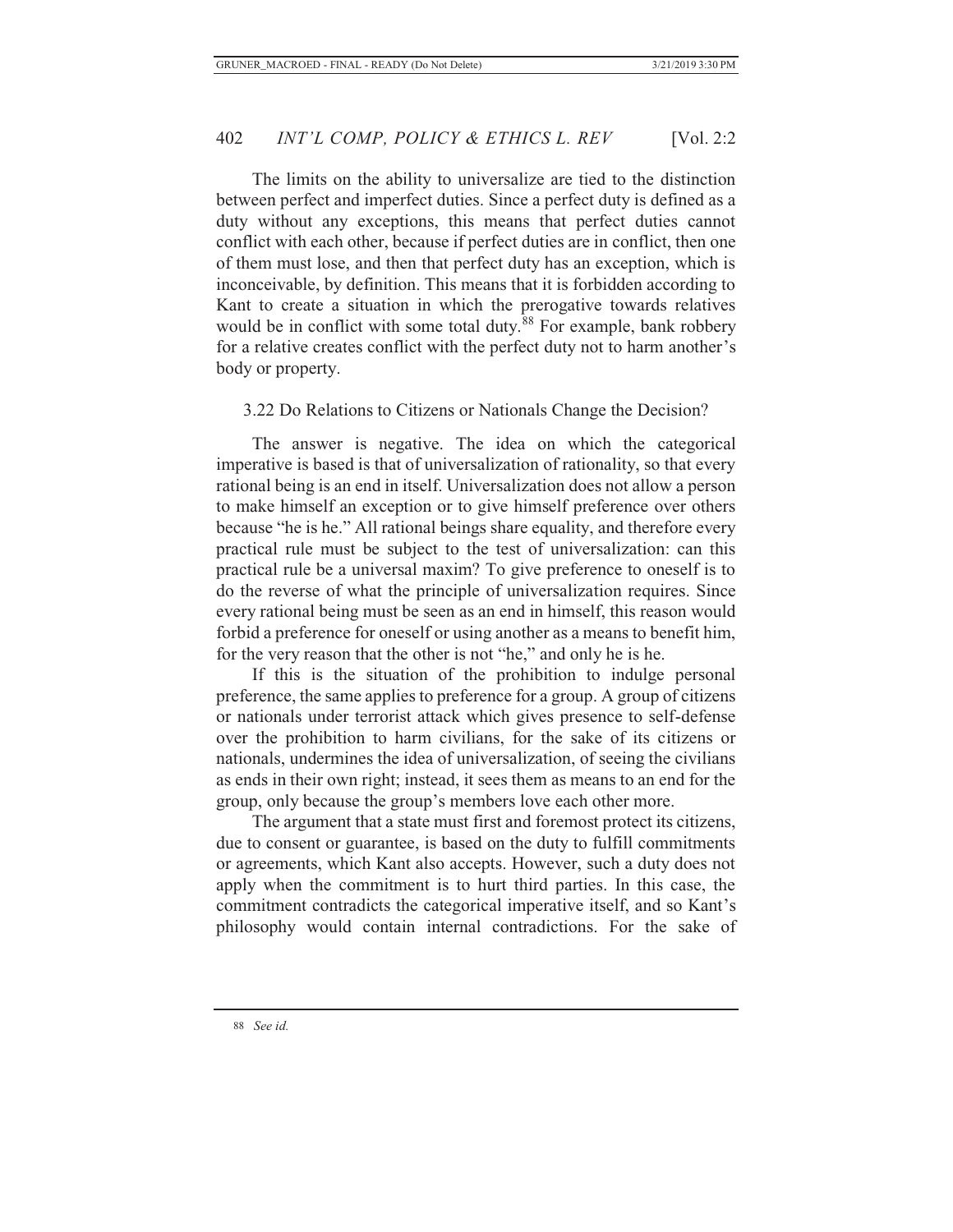consistency, Kant's philosophy would require rejecting commitments which include harm to others.<sup>89</sup>

Whenever a result is contradictory, this means that the process is in error, as a contradiction is irrational. Rational morality must not be contradictory, and therefore claims of a contractual duty to rescue cannot be explained in such a way as to lead to a contradiction but must be otherwise explained.

## 3.23 Attempts to Justify Harming Civilians in the Context of Kant's Morality

Hill claims that a conclusion which justifies harming civilians while harming a terrorist does not necessarily emerge from Kant's philosophy, but it is not unreasonable either.<sup>90</sup> Orend claims that military history provides no documentary evidence of any war in which the civilian populace was not harmed.<sup>91</sup> Since, according to Orend, Kant supports the idea of just war, $92$  and any war inevitably involves harming civilians and would thus be unjust, it turns out in practice that every war in our world would be unjust. Due to the tension, we must explain Kant so as to permit harming noncombatants.<sup>93</sup>

One way to justify this suggested by Orend is based on Kant's example of two survivors near a board after their boat sinks. If both climb on the board, the board will sink, and they will both drown; if only one climbs on the board, it will not sink. Kant claims that if one pushes the other away from the board, this is not morally justifiable, but it is morally forgivable.94 In this case, the primal fear of drowning in the sea is so strong that the perpetrator should not be punished for acting on a survival instinct.95 This leads Orend to conclude that when State A invades State B and State B cannot defend itself without harming civilians, in this case too we may say that the survival instinct does not justify killing civilians morally, but it is the basis for not punishing one who does so.  $96$ 

96 *Id.* at 372.

<sup>89</sup> *See generally id.*

<sup>90</sup> Thomas E. Hill, *Making Exceptions Without Abandoning the Principle: or How a Kantian Might Think About Terrorism*, *in* VIOLENCE, TERRORISM, AND JUSTICE 196, 215 (Raymond Gillespie Frey & Christopher W. Morris eds., 1991).

<sup>91</sup> Brian Orend, *Kant on International Law and Armed Conflict*, 11 CAN. J. L. & JURIS*.* 329, 372 (1998).

<sup>92</sup> *Id.* at 372-74.

<sup>93</sup> *Id.* at 372.

<sup>94</sup> *Id.*

<sup>95</sup> *Id.* at 361-62.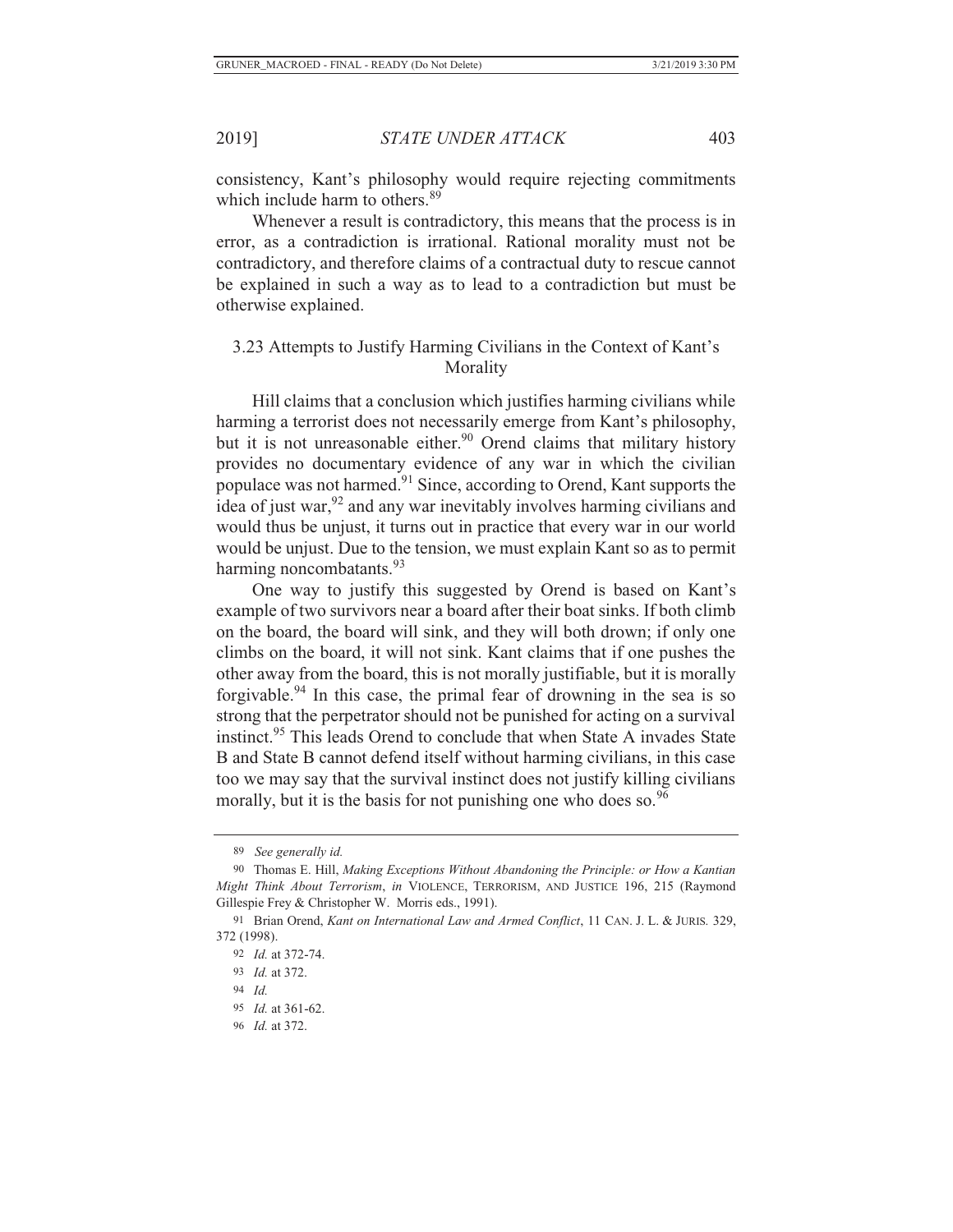In our view, this analogy works, but with some reservations. First of all, this is not a claim for justification; morally, Kant believes harming civilians can never be just.<sup>97</sup> Second, its application is limited to very extreme cases of imminent mortal peril; thus, a soldier involved in an anti-terror operation would not be able to use this argument unless he himself were involved—danger to others would not constitute a psychological condition of immediate, primal survival instinct.<sup>98</sup> Even if we expand this to danger to close family members, as we noted above, this cannot be expanded to include strangers who share nationality and citizenship.99

The second form of justification is based on Kant's example of the duty not to lie even when a potential murderer is trying to find one's friend. Kant argues that it is still forbidden to lie, even if his friend may die.100 Hill claims that, as Kant lays the blame for the murder at the feet of the murderer, not the one who reveals his friend's location, we may conclude that the terrorists bear responsibility for any harm to civilians, as they create the situation, not those who engage in self-defense and injure civilians.101 Orend argues that this example indicate that Kant embraces the doctrine of double effect, according to which the murder of this friend is a foreseeable result, but not one which is desirable or intended.<sup>102</sup> Analogously, a state defending itself is allowed to harm civilians when it is foreseeable, but not when it is desired or intended.<sup>103</sup>

We dispute the arguments of Hill and Orend, who use Kant's example about revealing a friend's location to a potential murderer to prove that he believes in the doctrine of double effect. Kant's claim concerning the duty not to lie, emerges as a perfect duty, while the duty to save a friend is an imperfect duty; when a perfect duty and an imperfect duty compete, the former must always win.

On the other hand, harming civilians may be seen as abrogating a perfect duty, the duty not to injure people; while the duty to rescue (even at the cost of hurting others), is an imperfect duty. Hill and Orend ignore Kant's distinction between perfect duties and imperfect duties as a criterion when duties conflict. $104$ 

<sup>97</sup> KANT, *supra* note 81.

<sup>98</sup> *See id.*

<sup>99</sup> For a discussion of Scheffler's approach, see *supra* Section 2.1.3.1.

<sup>100</sup> KANT, *supra* note 81.

<sup>101</sup> Hill, *supra* note 90.

<sup>102</sup> Orend, *supra* note 91 (discussing the doctrine of double effect).

<sup>103</sup> *See id.* at 372-73.

<sup>104</sup> Hill, *supra* note 90.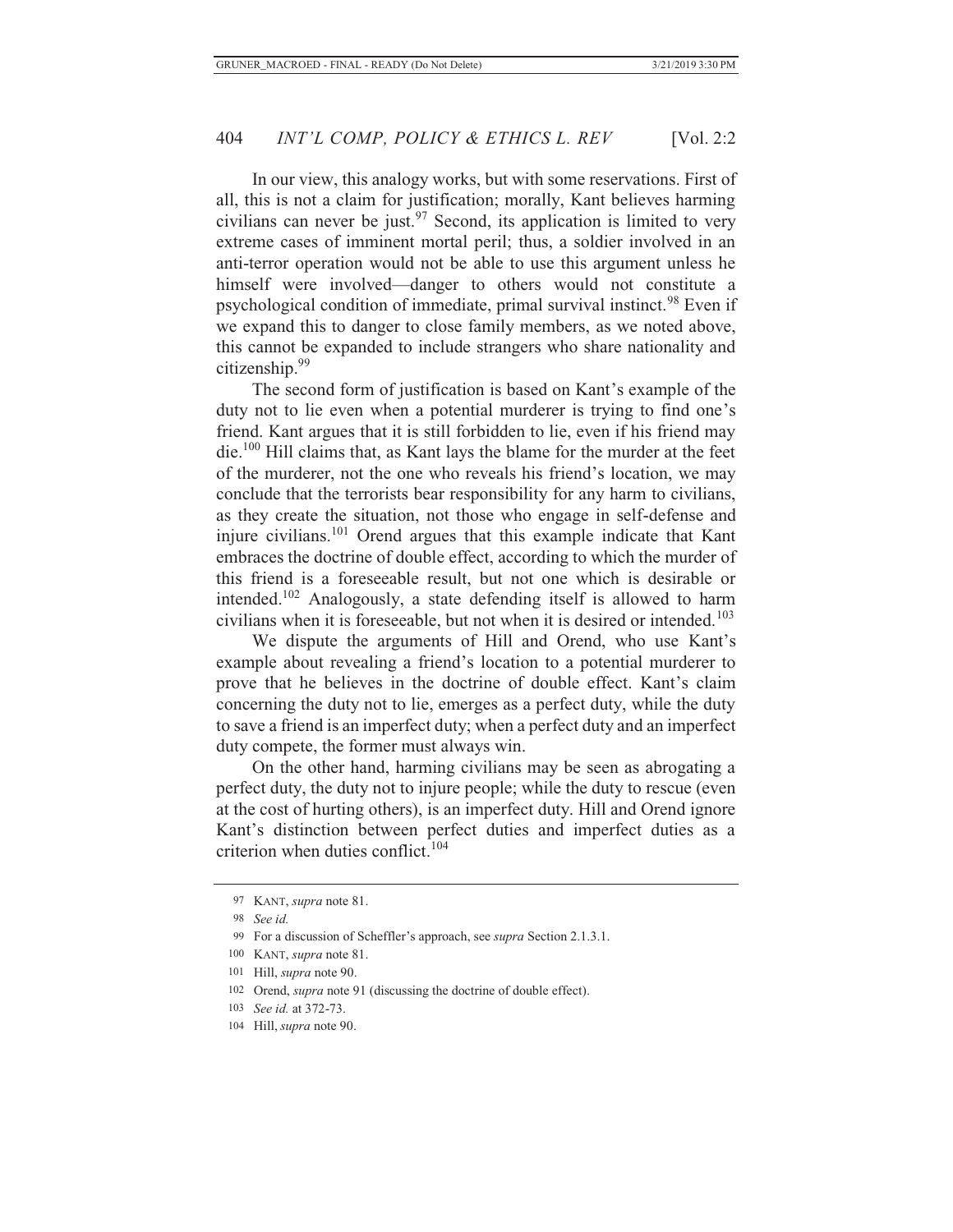Nevertheless, can harming civilians be justified according to Kant's approach by the doctrine of double effect? We may say that Kant rejects saving certain people by killing others who are innocent, but the defensive war is not a situation of the duty to rescue, but rather the duty to defend oneself. When a soldier eliminates a perceived danger to the citizens of his country or to his fellow soldiers, he is not saving an individual; he is engaged in collective self-defense. In order for the individual soldier to succeed in his mission, he needs comrades to fight alongside him or to constitute potential for future combat as a reserve force, as well as civilians on the home front to maintain a wartime economy and to reinforce his morale and maintain the human, economic and physical infrastructure to allow him a reasonable postwar life. These are all part of the ends of self-defense, so any harm to them, harms him; thus, we may say that he is not rescuing strangers, but protecting personal resources as part of the duty to defend oneself.<sup>105</sup>

If the duty is to defend oneself rather than save others, it is a perfect duty brooking no exceptions, as any concession means an irreversible outcome of the agent's death. It is true that the duty not to harm others is a perfect duty, but harming civilians does not abrogate this duty, as violating it would require malicious intent. If the harm is a foreseeable result, but not one which is intended, this is not an abrogation; thus, the duty of self-defense with foreseeable harm to civilians does not conflict with the duty not to harm others. In this situation, there is no contradiction between the prohibition to lie to a potential murderer, which relates to the duty to rescue, an imperfect duty, and the allowance to harm civilians, which relates to the duty to defend oneself, a perfect duty.

Benvenisti claims that Kant's philosophy would forbid endangering soldiers in an anti-terror campaign in order to protect civilians,  $106$  since this would make the soldiers a means, in opposition to the categorical imperative of man's being an end.107 We believe this is correct as long as harming civilians is not seen as an abrogation, because the harm is foreseeable but not intended.

First, were we to see harming civilians as at least an apparent abrogation, then it would be improper to see the soldiers protecting

<sup>105</sup> *See* Orend, *supra* note 91, at 372-73. Kant's approach speaks of duties rather than rights, and thus we speak of the duty of self-defense rather than the right of self-defense. This is the mirror image of the prohibition of suicide. It is the core basis of the duty to develop one's talents; a fortiori, we may say, if one must develop his talents, one must certainly defend himself).

<sup>106</sup> Eyal Benvenisti, *Human Dignity in Combat: The Duty to Spare Enemy Civilians*, 39 ISR. L. REV. 80, 90 (2006).

<sup>107</sup> *See* KANT, *supra* note 81.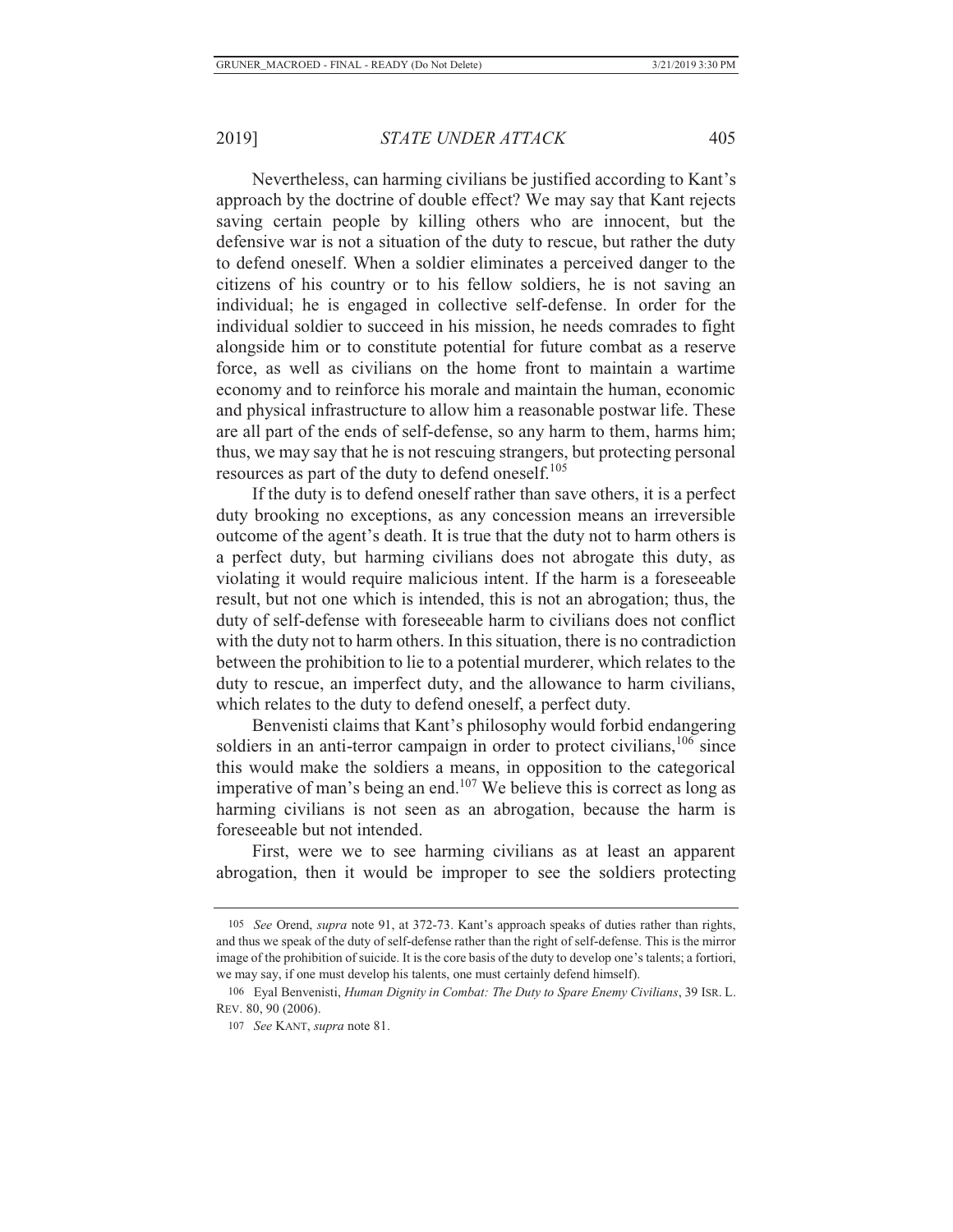civilians as a means only. Kant recognizes the duty to rescue another in crisis.108 If this is true of an imperfect duty, all the more so it would be for a perfect duty, not to harm another. Second, the duty of not harming civilians is a case of a universal duty not to harm another, which is a perfect duty, which brooks no exceptions.<sup>109</sup> Hence, we cannot conceive of an instance in which there would be a duty to harm another. Thus, according to Kant, the categorical imperative requires not harming another under any conditions, so that conditions in which it is morally forbidden to avoid harming another contradicts that which Kant sees as emerging from the categorical imperative.<sup>110</sup> Third, if Kant believes that surrendering one's friend to a murderer is required rather than  $\text{lying}^{111}$  (as it is a perfect duty), it is inconceivable that surrendering one's friend would be using him as means; thus, endangering soldiers to avoid harming civilians (also a prefect duty) would not be perceived as using them as a means. Fourth, what Benvenisti sees as a duty to avoid using soldiers as mere means, namely the duty not to endanger them to avoid harming civilians, is an activity which, according to Kant, makes the civilians mere means, when avoiding endangering soldiers is harming civilians.112 Let us consider Kant's own words:

The ground of this principle is: rational nature exists as an end in itself. Man necessarily thinks of his own existence in this way; thus far it is a subjective principle of human actions. Also every other rational being thinks of his existence by means of the same rational ground which holds also for myself.<sup>113</sup>

The meaning of this formulation of the person as an end is that just as each person sees himself as an end in himself, so do all other rational beings. Thus, just as a person has a duty to himself as an end in himself, the same applies to others. In our case, just as each soldier must see himself as an end in himself and not harm himself, he must see the civilians and their rationality as ends and must not harm them. Harming a person means he cannot realize his rationality and use it to make decisions.

<sup>108</sup> *Id*. at 41.

<sup>109</sup> *Id*. at 39.

<sup>110</sup> *See id.*

<sup>111</sup> *Id.*

 <sup>112</sup> *See* Benvenisti, *supra* note 106.

<sup>113</sup> *Id.* at 47 (emphasis added).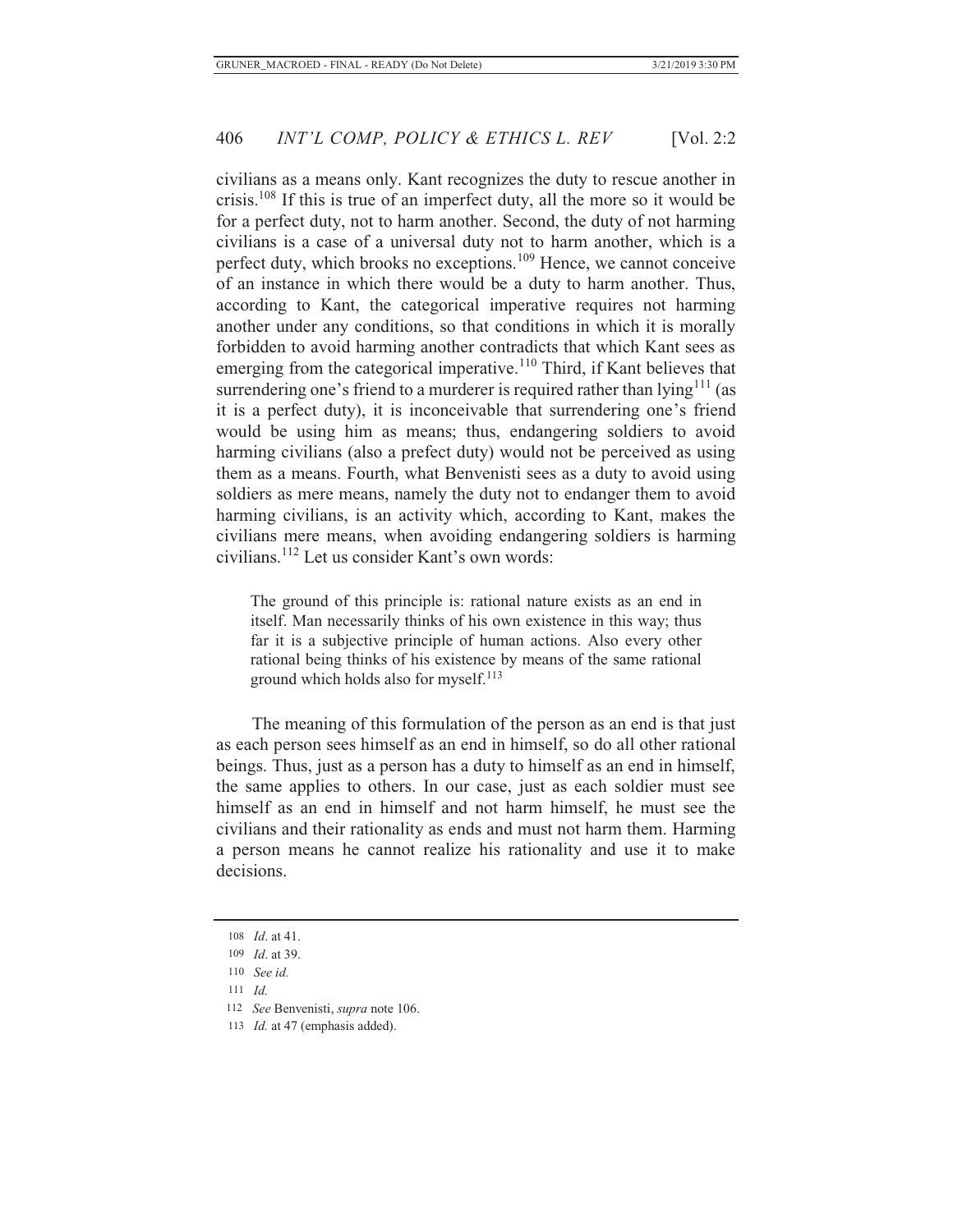However, as mentioned above, we believe that Kant's philosophy allows harming civilians; still, this cannot be derived simply by using the general principle forbidding using people as mere means; the doctrine of double effect is also needed, as harm to civilians is a foreseeable but not intended result, so that it is not an abrogation of the duty not to harm others.

### *B. Moral Considerations to Justify Harming Civilians in the Course of Pre-Emption and the Place of Considerations of Belonging and Relation*

In this section, we will present general considerations other than those of belonging and relation when it comes to pre-empting terror attacks which may endanger those who are not involved in terrorism; we will then see how these considerations relate to those of belonging and relation.

# 1. The Low Weight of Harm to Civilians in Relation to Harm to Citizens of the Defending State and Its Soldiers: the Lack of Duty Towards Foreigners

Kasher and Yadlin claim that, although a state involved in counterterrorism does have duties towards foreigners outside of its effective control, they are far weaker than its duties towards its own citizens and residents and those within its area of effective control.<sup>114</sup> This is because a state has no responsibility to protect people who are not its citizens and are not in its area of effective control, nor is there any need for them to be in its area of effective control. The state has responsibility towards those in its area of effective control: citizens, residents and anyone in its territory. As mentioned, the state has duties towards those who are not its citizens or not in its territory if its actions affect these people and put them in extremity and crisis when the state (more so than others) has a unique ability to help them, but these are weaker duties.<sup>115</sup> This means that for Kasher and Yadlin, utilitarian calculations should not give equal weight to the distress of civilians and the distress of citizens and soldiers; a priori, the duty is weaker as regards the former.<sup>116</sup> Similarly, this means considerations of proportionality between the

<sup>114</sup> Kasher & Yadlin, *Military Ethics of Fighting Terror: An Israeli Perspective*, *supra* note 1.

<sup>115</sup> *See id.* at 16.

<sup>116</sup> *Id.*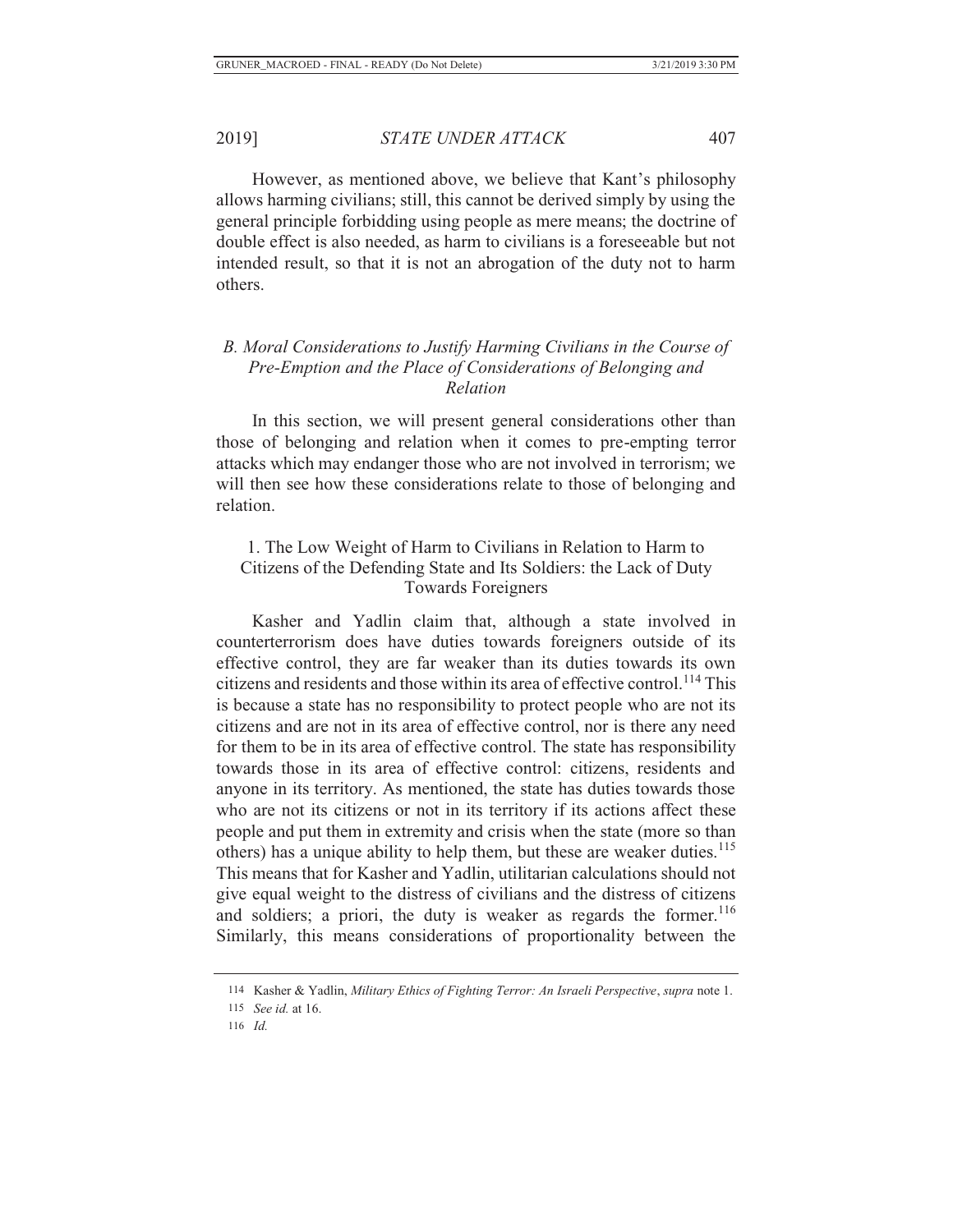damage to civilians and soldiers of the state fighting terror and the damage to the non-involved are not assessed on an equal basis.

2. Opposition to the Argument of Lack of Duty towards Foreigners: Distinction between Omission and Commission

The argument of Kasher and Yadlin for giving lesser weight to harming civilians due to the lack of responsibility towards foreigners faces opposition: some argue that although the state is not required to initiate operations to save innocent foreigners, it is forbidden for it to cause harm (certainly death) to such people by its own operations.<sup>117</sup> There is a moral distinction between omission on the state's part, a failure to help foreigners, and commission, an act on the part of the state which harms them. Bias in favor of civilians can justify a passive policy, but it cannot allow an active policy of killing civilians.<sup>118</sup> This opposition is based on the difference of causal relation: the difference between causing harm by doing or allowing it to be done on the one hand, and the difference between killing others and letting others die on the other.

### 3. Counterargument Based on Omission and Commission: the Insufficiency of the Ethical Distinction in the Context of Fighting Terrorism

Kasher and Yadlin claim that in the context of fighting terrorism, the difference between killing others and letting others die does not hold dispositive moral significance.<sup>119</sup> The decision to let citizens die when they can be saved is like the decision to kill them.<sup>120</sup> It is even a causal component in the chain of causes of the event. When the state lets its citizen die, it is failing in its duty to protect them. It gives unjust preference to foreigners over its citizens.<sup>121</sup> Shafran Gittleman demonstrates that in certain cases, the difference between commission and omission is less, if it exists at all.<sup>122</sup> Thus, the distinction between an adult who drowns a child in a bath and an adult who sees a child drowning in a bath and does nothing out of a desire to kill the child is a distinction

<sup>117</sup> Halbertal, *supra* note 56, at 10.

<sup>118</sup> Danny Statman, *Mussar ha-Milchamah v'Oferet Yetsuka [Military Ethics and Operation Cast Lead]*, TCHELET, Winter 2010, at 3, 5; Halbertal, *supra* note 56, at 10.

<sup>119</sup> Kasher & Yadlin, *Military Ethics of Fighting Terror: An Israeli Perspective*, *supra* note 1, at 20.

<sup>120</sup> *Id.*

<sup>121</sup> *Id*.

<sup>122</sup> Shafran Gittleman, *supra* note 32, at 21-22.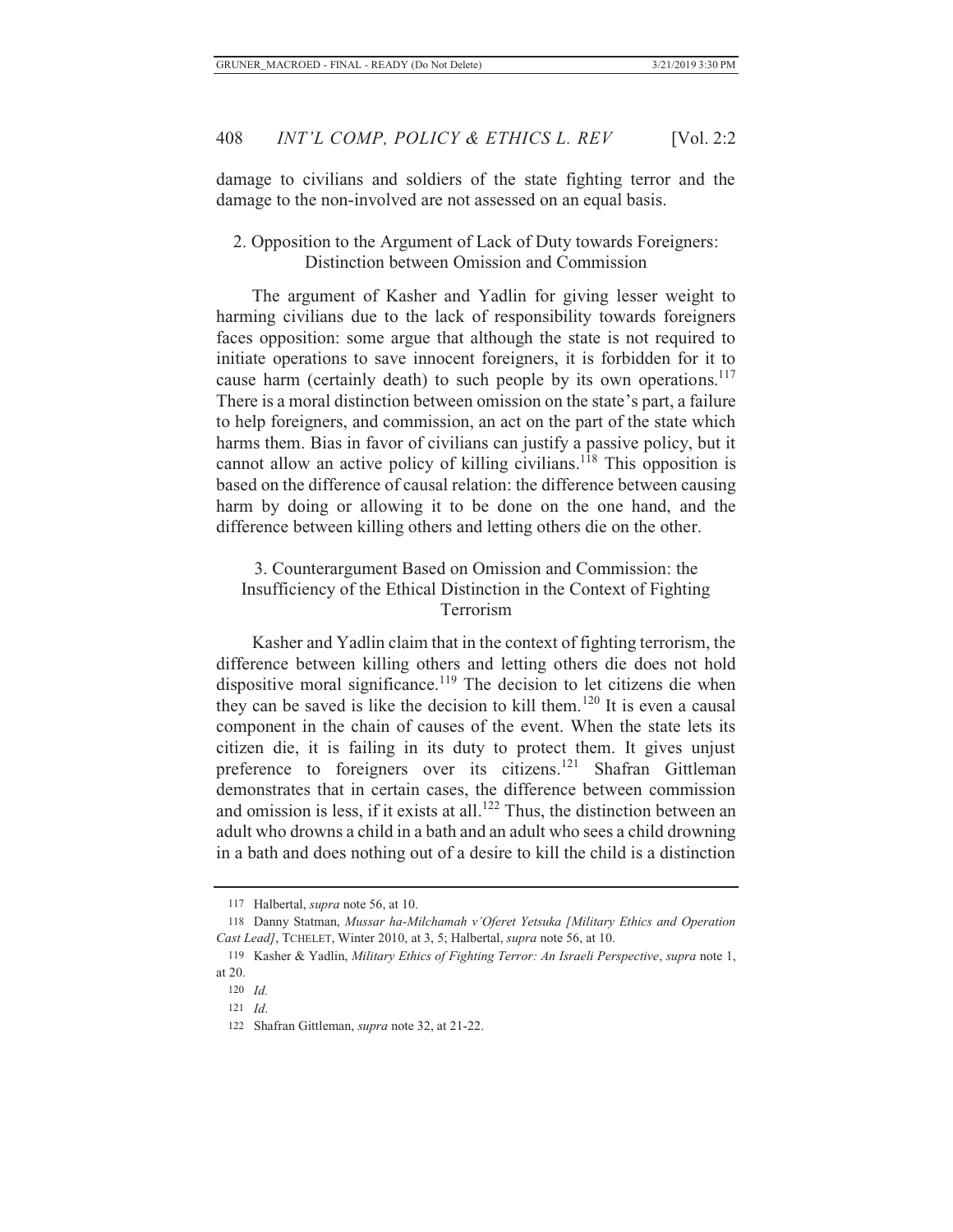lacking moral significance; in both cases, the adult's behavior is indefensible. Similarly, if a military force encounters a tunnel allowing the carrying out of terrorist attacks which is already in operation, so that it cannot be destroyed without hurting civilians, then the decision not to take action means deciding to allow terror attacks against citizens, so the conceptual distinction does not yield a significant moral difference, if at all.123

In our view, this argument is successful, but it does not justify what is required. This undermines the argument that deciding in favor of civilians and against citizens is just by the distinction between omission and commission.

However, this argument does not demonstrate why equal weight should not be given to the lives of citizens and of civilians. If omission is equal to commission, then these options are morally equivalent when the former is letting citizens die and the latter is killing civilians. While there is no initial inferiority to the interests of the citizens to allow them to die, the argument also does not show that they have an advantage.

# 4. Counterargument Based on Omission and Commission: the Lack of Duty to Sacrifice Oneself

An additional opposing argument to giving equal weight to civilians on the one hand and citizens and soldiers on the other is that the difference between omission and commission misses the point—namely, in this context, the lack of any duty to sacrifice oneself even in a case of omission.

The argument is that the state is neither required nor permitted to sacrifice its citizens and soldiers in order to save civilians. It is neither required nor permitted to sacrifice, even if the self-sacrifice is accomplished by inaction rather than action. According to this argument, the reason that a state is neither required nor permitted to go rescue foreigners who are in crisis for which it is not responsible is not because such activity is a positive duty and not a negative duty, but because such activity would be an act of self-sacrifice.

Thus, for example, in a case of individual self-defense when the defender can save his life by attacking only at the cost of an innocent third party's life, the defender is allowed to do so and need not sacrifice his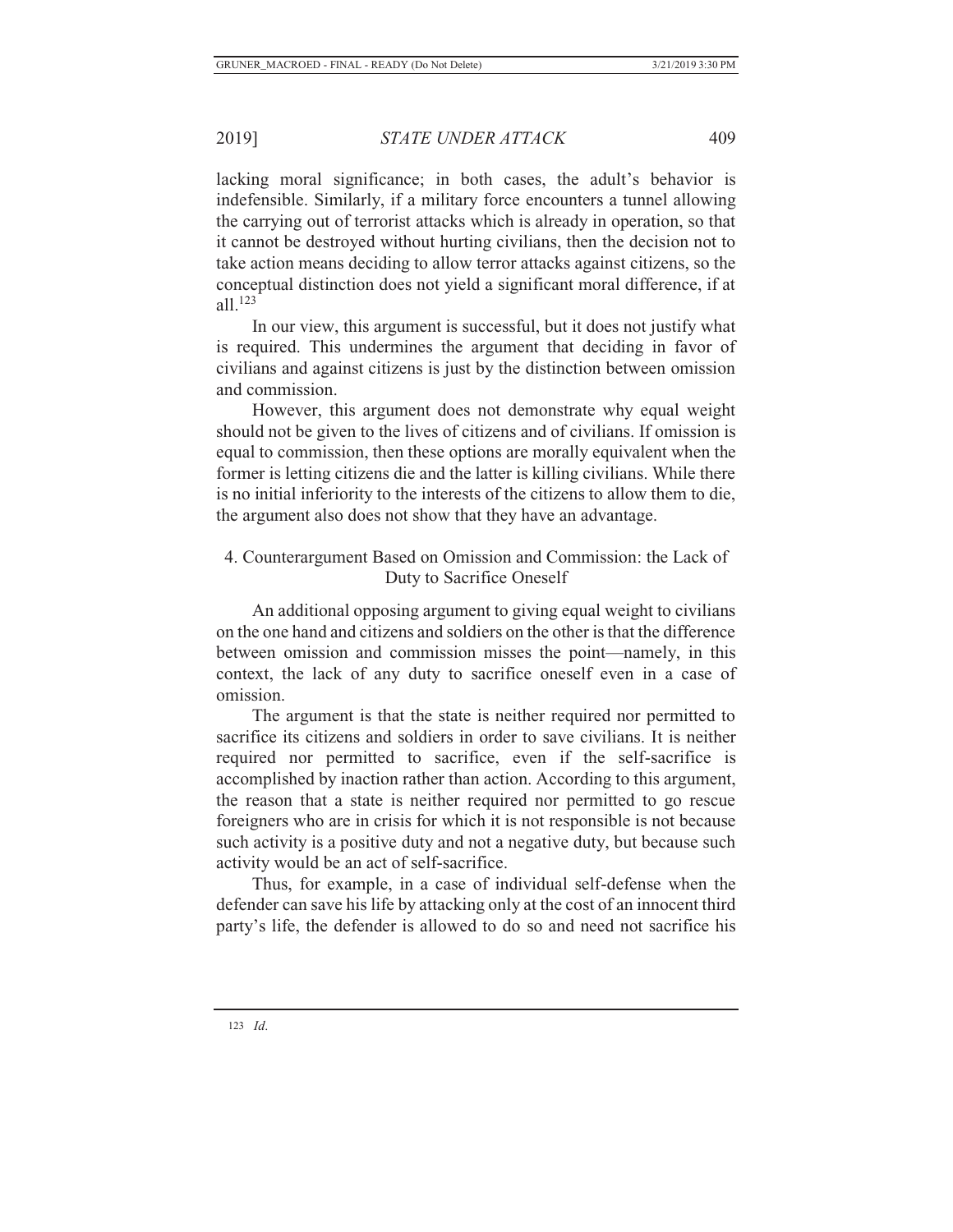life, even though this means actively taking the innocent third party's life. $124$ 

According to this argument, the lesser weight to give civilians emerges from the general principle that no person or state is required to exhibit self-sacrifice for foreigners, while self-sacrifice for those who are not foreigners is wholly appropriate. Such an act is based on the mutual reciprocity existing among citizens of a given state.<sup>125</sup> Similarly, if a bodyguard sees that his principal has been attacked and, realizing that there is no way to save his principal without killing an innocent third party, chooses to intervene, he must show preference for the life of his principal, even at the cost of an innocent third party.<sup>126</sup>

### 5. The Argument for the Lack of Duty to Sacrifice Oneself Differs from the Argument for the Lack of Duty to Help Foreigners Outside its Effective Control

As mentioned above, Kasher and Yadlin derive the relatively lower weight of avoiding harming civilians from the fact that the state is not obligated to act in the interest of foreigners that are not under its effective control.127 However, in our view, these considerations are not identical to the considerations of the lack of duty to sacrifice oneself.

One reason that the state should not intervene on behalf of foreigners outside its effective control is the duty not to intervene in the internal affairs of other countries. However, this reason does not contradict the duty to give equal weight to civilians on one hand and citizens and soldiers on the other. When a state is already engaged in a conflict and terrorism is being used against it, it is not intervening in the affairs of others, but rather in a conflict which concerns it.

Another reason for a state not to intervene on behalf of foreigners outside its effective control is its resources in international conflicts. Once a state involves itself in armed conflicts abroad, including faraway ones, such engagement in a foreign physical and cultural environment constitutes a burden upon it, upon its citizens, upon its military and soldiers, upon its economy—a massive burden sapping all its reserves

<sup>124</sup> *See* Halbertal, *supra* note 56, 11-12 (concerning a person's ability to show preference to his life over other's); Porat & Bohrer, *supra* note 12, at 110-114 (justifying individual self-defense by killing the "innocent aggressor" or neutralizing the culpable aggressor by killing the third party, if this is the only one to save his life).

<sup>125</sup> Halbertal, *supra* note 56, at 10.

<sup>126</sup> Porat & Bohrer, *supra* note 12, at 126-28.

<sup>127</sup> Kasher & Yadlin, *Military Ethics of Fighting Terror: An Israeli Perspective*, *supra* note 1.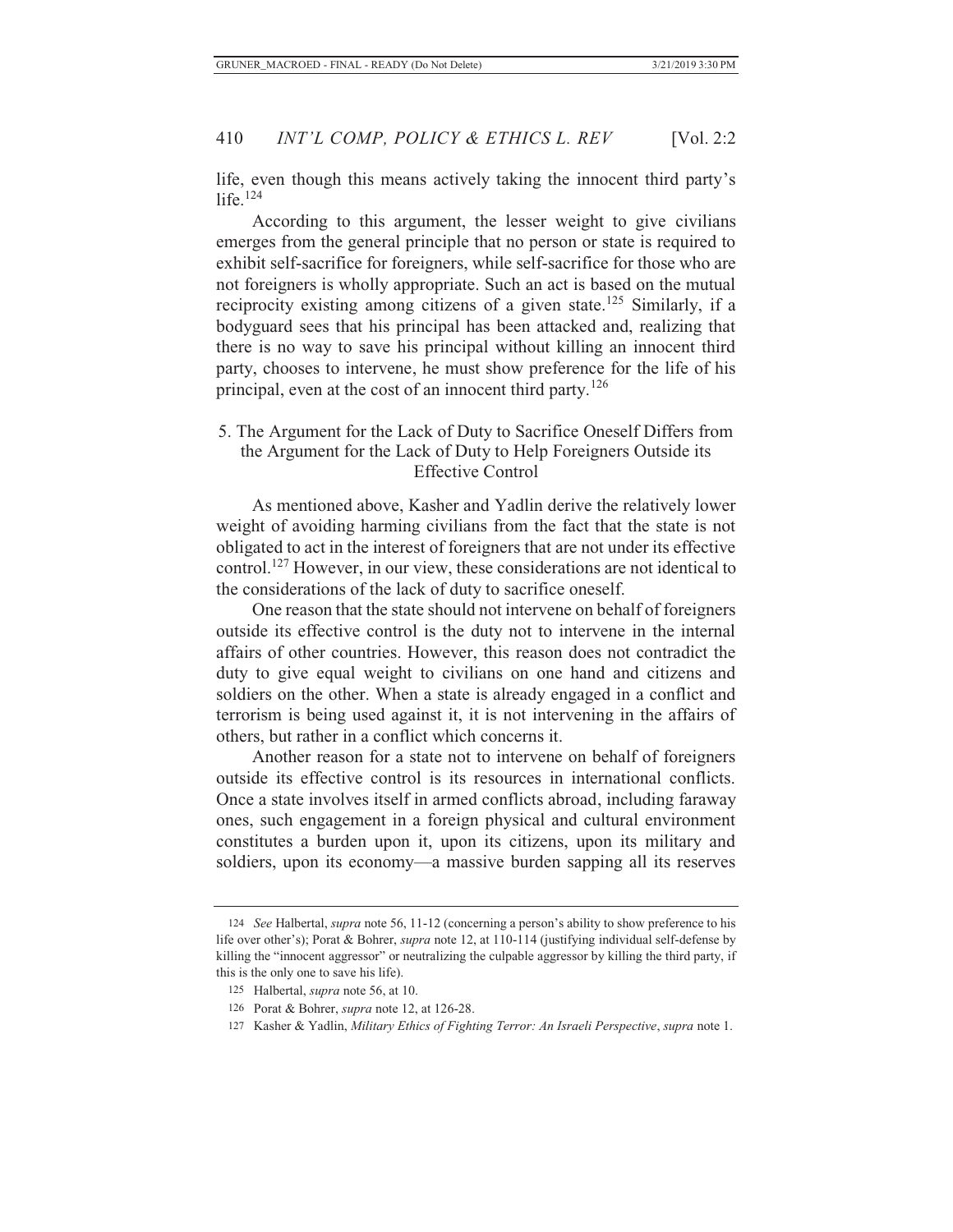while it makes prolonged sacrifices. On the other hand, if a state avoids only killing civilians, it of course, finds itself in conflicts forced upon it, and only in such conflicts in which the price of protecting civilians is much lower than the real costs when the state intervenes in international armed conflicts as they are.

A third distinction between nonintervention for foreigners outside effective control and a situation of pre-empting terror attacks is the amount of responsibility upon the state and the extent to which the fates of other people depend on it. When the state does not intervene in another armed conflict, the question of the fate of victims is less dependent on it than when pre-empting terror attacks. In a case of nonintervention in an armed conflict, the fate of potential victims depends on the sides of the conflict in which the state is not involved. On the other hand, when it comes to pre-empting terror attacks, the state exerts far greater control over people's fates, as it has a spectrum of options for military decisions, each of which carries different consequences for the future victims. This situation justifies the conclusion that in pre-empting terror attacks, the state has much greater responsibility than when it does not intervene in a conflict outside its effective control.

The conclusion is that there is no analogy to be made between a case of pre-empting terror attacks amongst civilians and the lack of duty to act on behalf of civilians in various places across the globe. Granted, even in a situation of pre-empting terror attacks amongst civilians, the argument may be made for a lack of duty of self-sacrifice, but this argument is different than that of a lack of duty to intervene in conflicts outside the area of effective control.

#### 6. Critical Analysis of the Argument of Lack of Duty to Sacrifice

## 6.1 The Argument of Lack of Duty to Sacrifice in Individual Self-Defense

Let us begin with a simple case of individual self-defense: an individual is attacked by someone who is innocent, or by someone who is culpable but who can only be neutralized by killing an innocent third party. What is the reason that a person may prefer his life over another innocent's? A central question is whether this is just or excused.

Let us consider the former option. One argument is based on the right to personal autonomy and bodily integrity as a right independent of the issue of whether the person whose autonomy is at risk is culpable or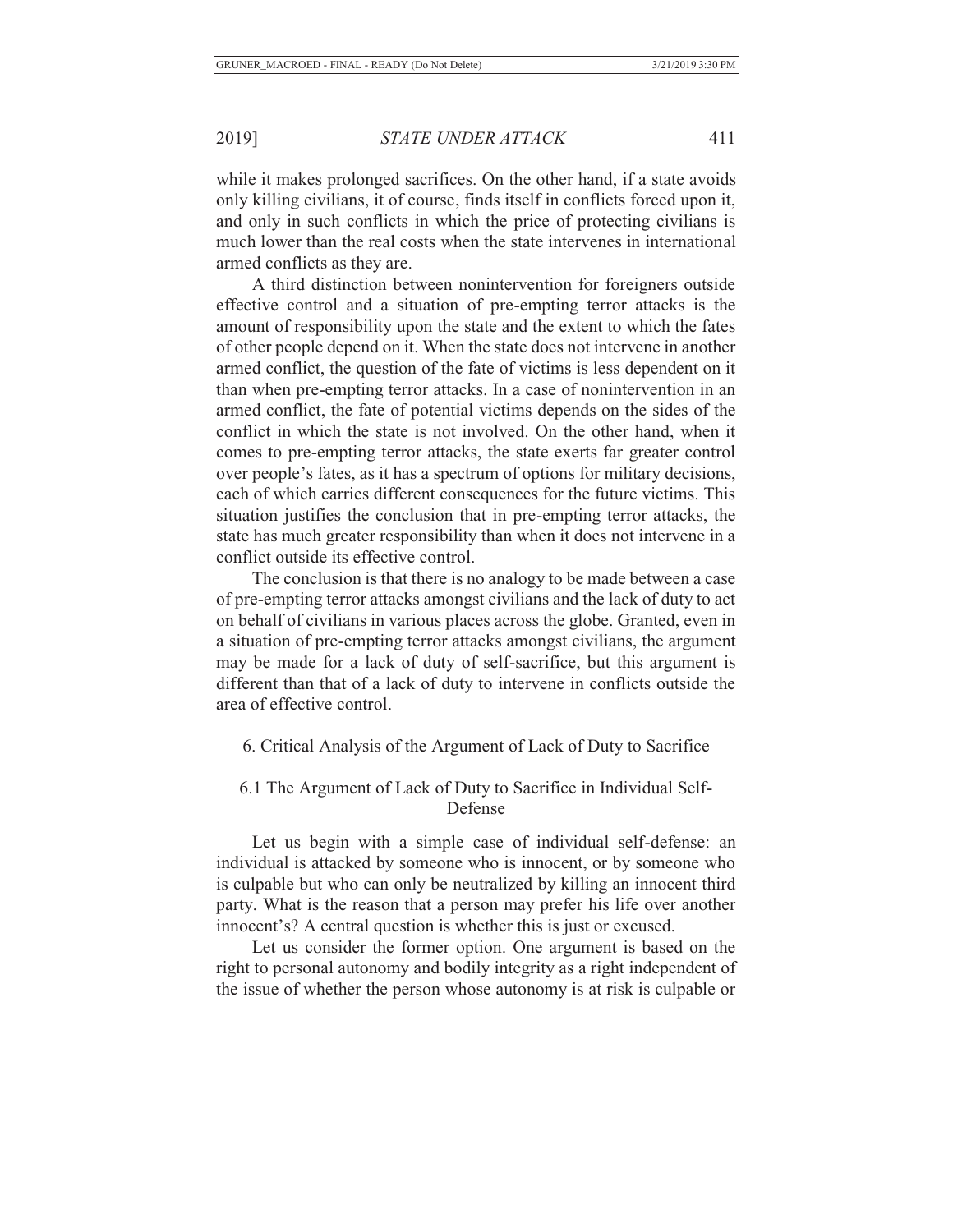innocent. Another argument originating with Hobbes is based on the human right of self-preservation.<sup>128</sup>

These arguments do not overcome the difficulty based on the fact that the innocent aggressor also has rights of autonomy, bodily integrity and self-perseveration, no less than the defender. It is not clear why the defender's claim to these rights outweighs that of the aggressor.

Another argument is based on Scheffler's approach presented above which requires that morality be moderate, as the demand of sacrifice is inconsistent with moderate morality; however, as long as we understand the argument as a justification and not an excuse, in our view, this approach should be rejected, as we said above concerning Scheffler's approach.129

An additional argument is based on gross equivalence. According to this argument, when we balance the interest of the defender to survive and not to have his rights violated against the interest of the innocent to survive and not have his rights violated, there is no reason to show preference to either (e.g., by utilitarian balance). This situation is one of gross equivalence between the defender on the one hand and on the other, the innocent aggressor or third party who must be harmed in order to neutralize the aggressor. In a case of gross equivalence, the moral situation is that it makes no difference what the decision may be, to carry out self-sacrifice or to kill the innocent aggressor or the innocent third party; every decision will be equally permissible morally. In this situation, the defender is allowed to choose his own life rather than sacrifice it, as there is no justification not to do it i.e., there is no justification to sacrifice oneself. Self-defense is one of the optional activities which is within the area of moral authorization.<sup>130</sup>

We agree in principle with the argument from gross equivalence, with some caveats. This argument applies when there is truly gross equivalence, in terms of outcome and utility. Gross equivalence exists only when the severity of the expected harm is more or less equal. In other words, the severity of the harm due to self-defense towards the innocent aggressor or the innocent third party is more or less equal to the severity of harm due to self-sacrifice. The measure for the severity of

<sup>128</sup> Porat & Bohrer, *supra* note 12, at 111.

<sup>129</sup> *See supra* Section 2.1.3.1.

<sup>130</sup> *See* DANIEL STATMAN, MORAL DILEMMAS 11-12 (1995). Statman claims that there are two situations in which the options are equal: (1) symmetric options, namely that one option is identical in its givens to another option (practically speaking, this is nonexistent); (2) gross equivalence, namely that the options are not equivalent, but the reasons supporting each option have equal strength. *See id.*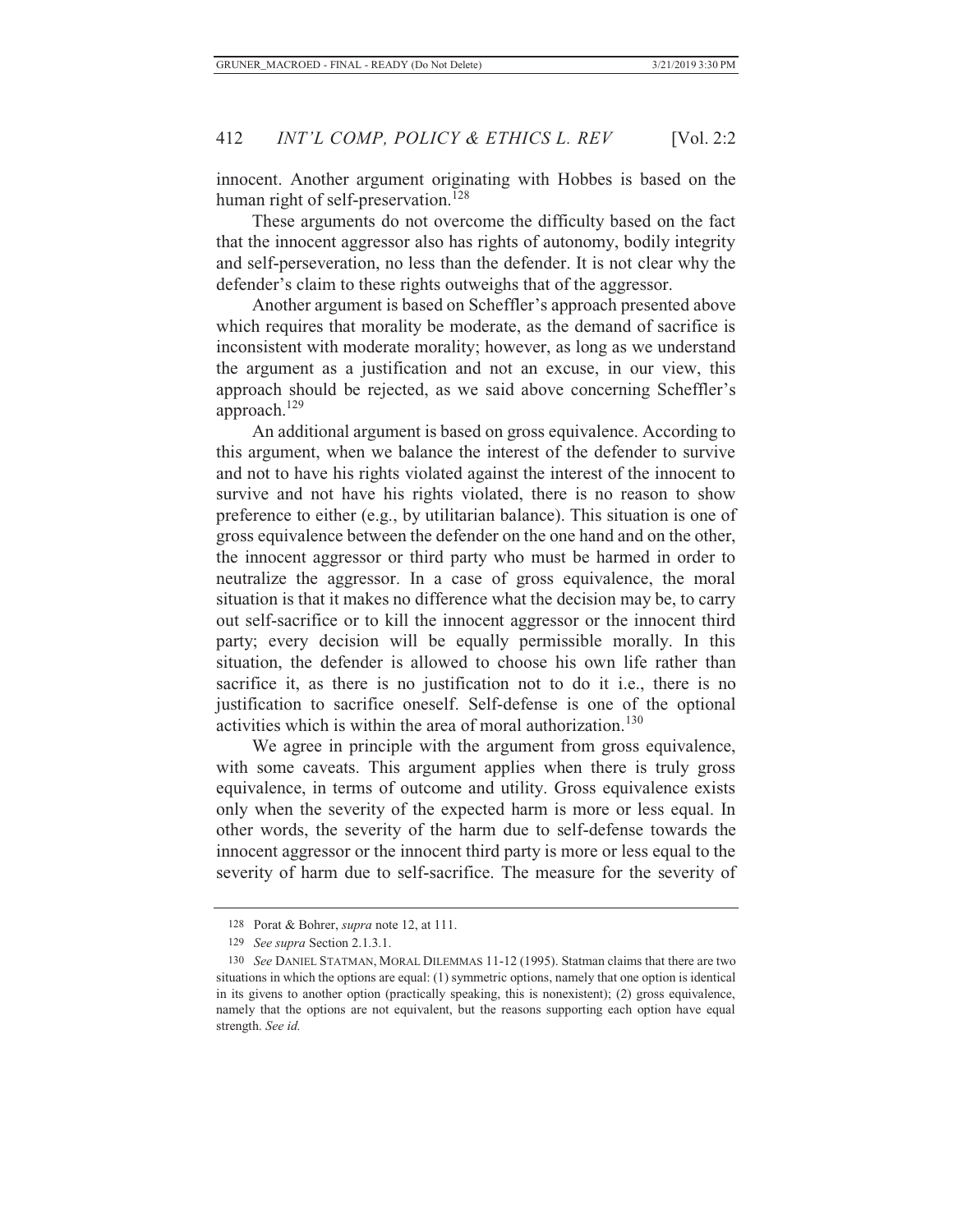harm is expected disutility. Gross equivalence exists when expected disutility due to an act of self-defense equals the expected disutility due to harm from self-sacrifice and avoiding self-defense. In other words, according to the argument, it is just to act in self-defense when the expected disutility of harm due to self-defense is equal to or less than the expected disutility of avoiding self-defense. However, one should not act in self-defense if the excepted disutility due to self-defense is higher than the expected disutility of avoiding self-defense.

Expected disutility means to weigh the magnitude of the damage by the probability of the damage occurring. The magnitude of the damage is composed of two elements: (1) the severity of the damage and (2) the number of people who will be harmed. $131$  Thus, the expected disutility has three elements: the severity of the harm, the anticipated number of people harmed and the probability of the harm.<sup>132</sup>

Concerning the severity of the harm, the significance of the component is that harms are divided by their severity according to their type. Bodily damage is worse than property damage, when all other conditions are equal. Concerning our discussion, the severity of the damage on both sides is harm to life and limb, so that the severity is more or less equal. This means that the question of the gross equivalence or the lack thereof will be determined according to the number of people harmed and the probability of such harm.<sup>133</sup>

The argument of gross equivalence does not justify self-sacrifice when the outcome-utility balance shows that the expected disutility due to self-defense is higher than the severity of the damage due to selfsacrifice. In other words, the argument of gross equivalence does not apply to all situations of sacrifice, at least when claims of justification are at issue.

Indeed, there is a claim according to which, from an objective point, all innocents have an intrinsic value as ends in themselves, and therefore in a case of self-defense against an innocent aggressor or an innocent third party, proportionality does not allow a ratio greater than 1:1. In other words, the cause of self-defense does not allow killing a greater number of innocents than the number of people in danger, assuming that the

<sup>131</sup> *Glossary*, SOCIETY FOR RISK ANALYSIS (June 22, 2015), http://www.sra.org/sites/default/files/pdf/SRA\_glossary\_20150622.pdf.

<sup>132</sup>John Braithwaite & Toni Makkai, *Testing an Expected Utility Model of Corporate Deterrence*, 25 L. & SOC'Y REV. 7 (1991); *see also* DORON MENASHE & EYAL GRUNER, MACHUT HESPPEK HASBBIR [THE ESSENCE OF REASONABLE DOUBT] 147-48 (2017).

<sup>133</sup> John J. Kircher, *The Four Faces of Tort Law: Liability for Emotional Harm*, 90 MARQ. L. REV. 789 (2007).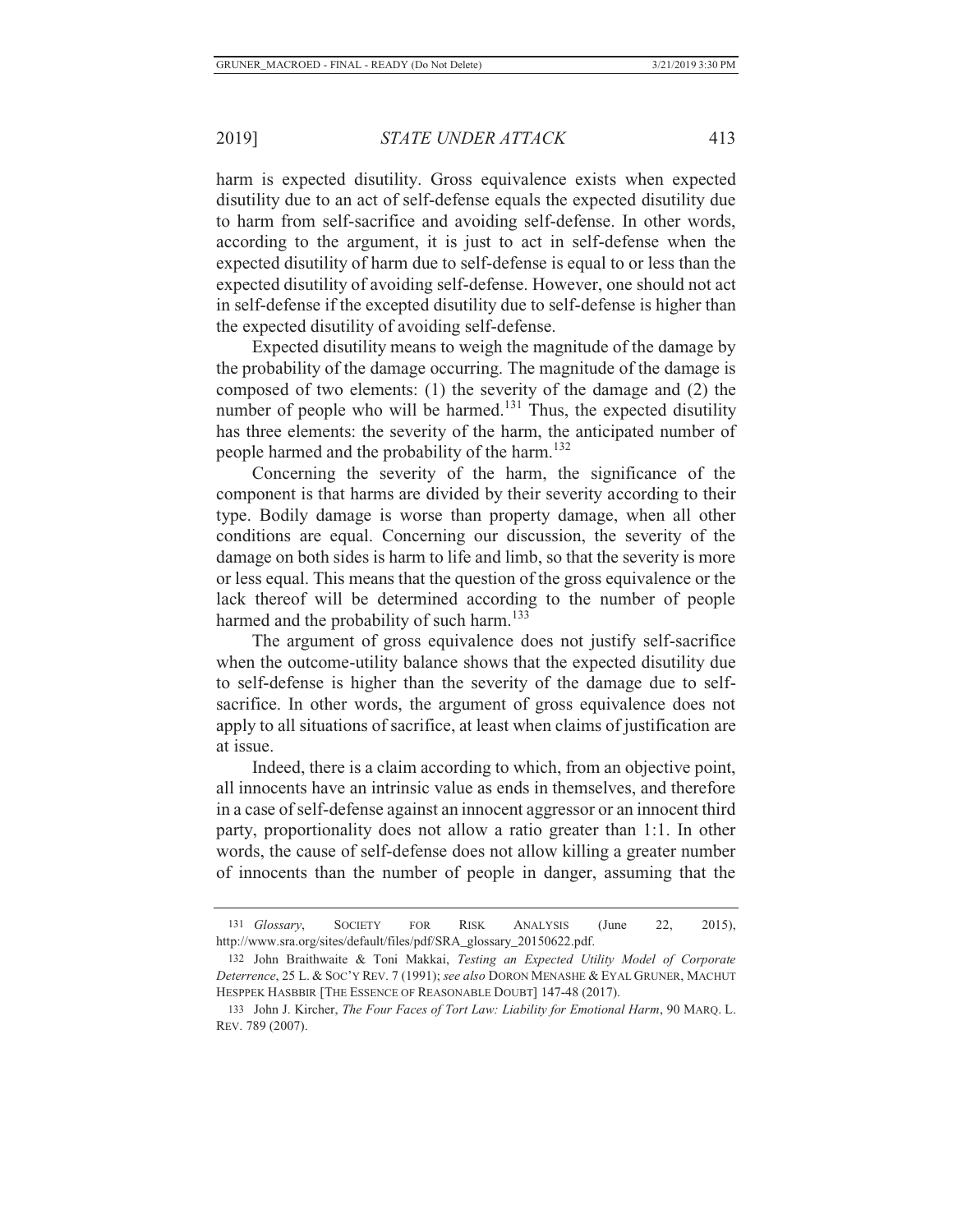probability of harm to those innocents is no lower than the probability of harm to those defended. Thus, one person engaged in self-defense is forbidden to kill two innocents when the probability of killing two innocents is not lower than the probability of harm to the one engaged in self-defense.<sup>134</sup>

There are those who claim that it is just for a person to be biased towards himself or his family, putting those lives above others' — even if those others are greater in number, in other words, even when based on unbiased considerations (such as outcome-utility considerations) there is no justification to prefer self-defense to self-sacrifice.135 There are those who claim that despite the equivalence between innocents, the ratio need not be 1:1, but rather in a limited way, we may be biased in favor of ourselves, our loved ones and those whom we are duty-bound to protect. There is a perspective that the ratio for to concepts of severity and probability of damage, where we or our relatives are concerned, is more limited than where a culpable aggressor is concerned, but less limited than 1:1. Thus, a defender may kill more than one innocent to save his life or the life of a relative, but unlike the situation of a culpable aggressor, the number must still be limited.<sup>136</sup>

As we have said, in our view, we should not accept the argument according to which the ratio for bias must be higher than 1:1 as long as considerations of justification are at issue. We have found no rational argument to justify deviating from the principle that every person has equal human value.

Until this point, we have discussed justification, but what about excuse? As long as we are talking about a situation of individual selfdefense, we agree that there are strong considerations of excuse that a person will prefer his life to that of others, and therefore the defender should be exempt from moral responsibility should he put his life first and kill an innocent aggressor or an innocent third party. It is reasonable that in such a situation, when the defender experiences a direct threat on his life, his ability to exhibit heroism or to employ proper deliberation is in doubt; this is a classic example of a case in which a person may be forgiven for not acting with due deliberation or rising above his very desperate situation. Excuse, in our view, does not depend on questions of proportionality; even if the defender kills a disproportionate number of people, even if he does not take into account or miscalculates the

<sup>134</sup> *See* Porat & Bohrer, *supra*, note 12, at 132.

<sup>135</sup> *Id.* at 113.

<sup>136</sup> *Id.* at 133.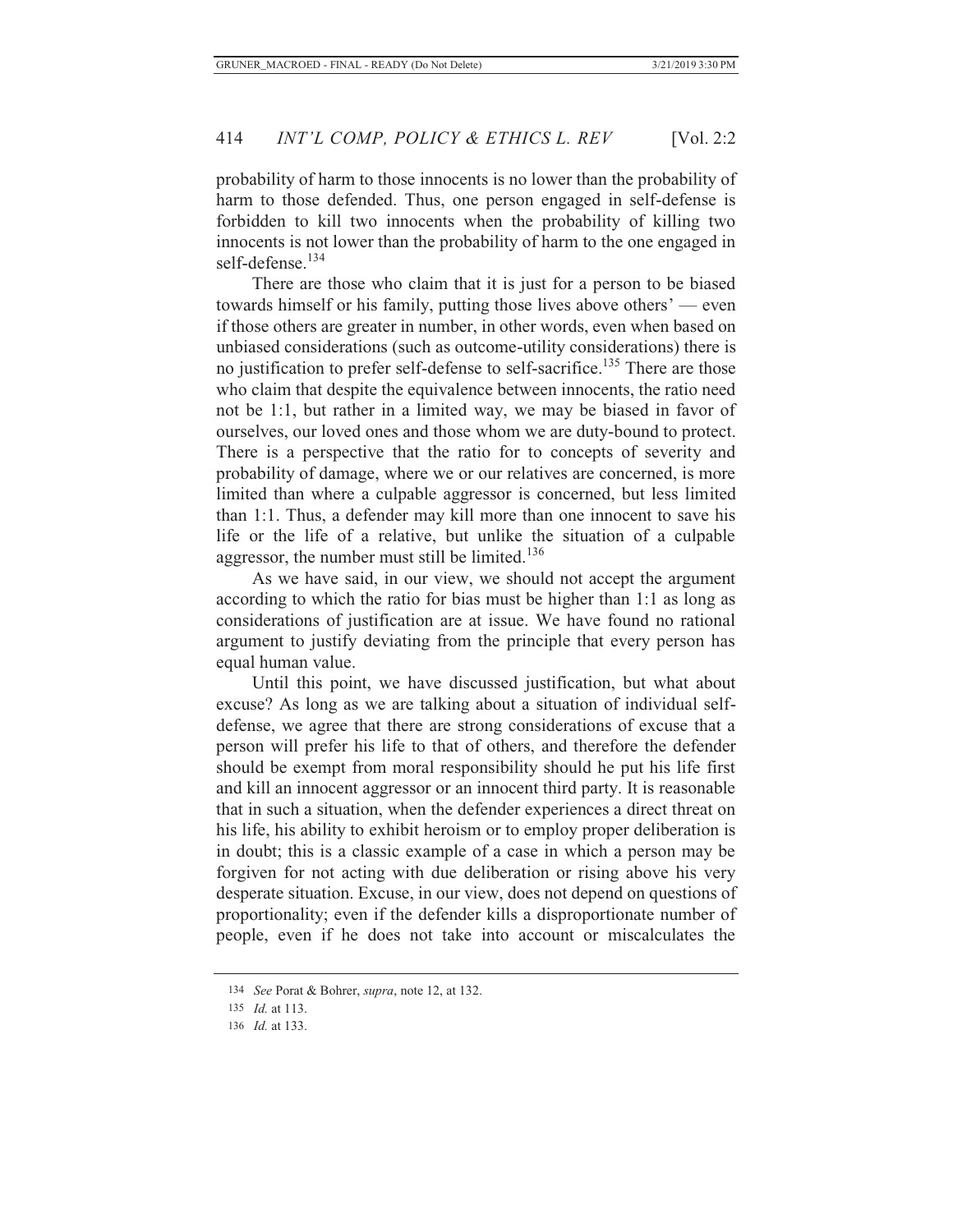probabilities in a severe case in which his life is in danger—or it is reasonable to think that his life is in danger—it would be unjust to condemn him, from an ethical standpoint, for acting automatically and emotionally to maximize his survival.

# 6.2 The Argument for a Lack of Duty to Sacrifice Oneself When Pre-Empting Terror among Civilians

In the case of a pre-empting terror attacks, the argument for the lack of duty to sacrifice oneself means that the state is not obligated to sacrifice its citizens and soldiers in order to preserve the lives of foreigners. If we apply the conclusions of our discussion of individual self-defense, then on the plane of justification, we believe that the argument fails. As long as the rights of autonomy, bodily integrity and self-preservation are the basis, it cannot succeed in a case of pre-empting terror attacks, for the same reasons.

If the argument is based on gross equivalence, this is also a case in which the severity of the harm to civilians is more or less equal to the severity of the harm to citizens of the defending state and its soldiers. As for expected disutility, if we assume that the severity of damage is more or less equal on both sides (death or serious injury, whether for the citizens and soldiers on the one hand or civilians on the other), so the expected disutility to compare is the anticipated number of civilian casualties weighing the probability of harm to a certain number of civilians, versus the anticipated number of citizen or soldier causalities weighing the probability of harm to a certain number of citizens or soldiers of the defending state.<sup>137</sup>

The gross equivalence argument justifies the outcome-utility balance between the interest of the civilians and the interest of the citizens and soldiers, based on the number of casualties, weighing the probability of harm. However, while this is an argument based on first-order considerations, that in a case of gross equivalence is just to harm civilians, in a case of pre-empting terror attacks among civilians, there are secondorder considerations. Due to the difficulty of evaluating the odds and risks and the uncertainty, and due to the fact that decision-makers tend to prefer their state's citizens and soldiers, there is a risk that too much weight will be given to pre-empting terror attacks and too little weight to defending foreign civilians. This risk grows considerably as a result of the inclination of office-holders in the security establishment seeing their job

<sup>137</sup> *Id.* at 133, 154.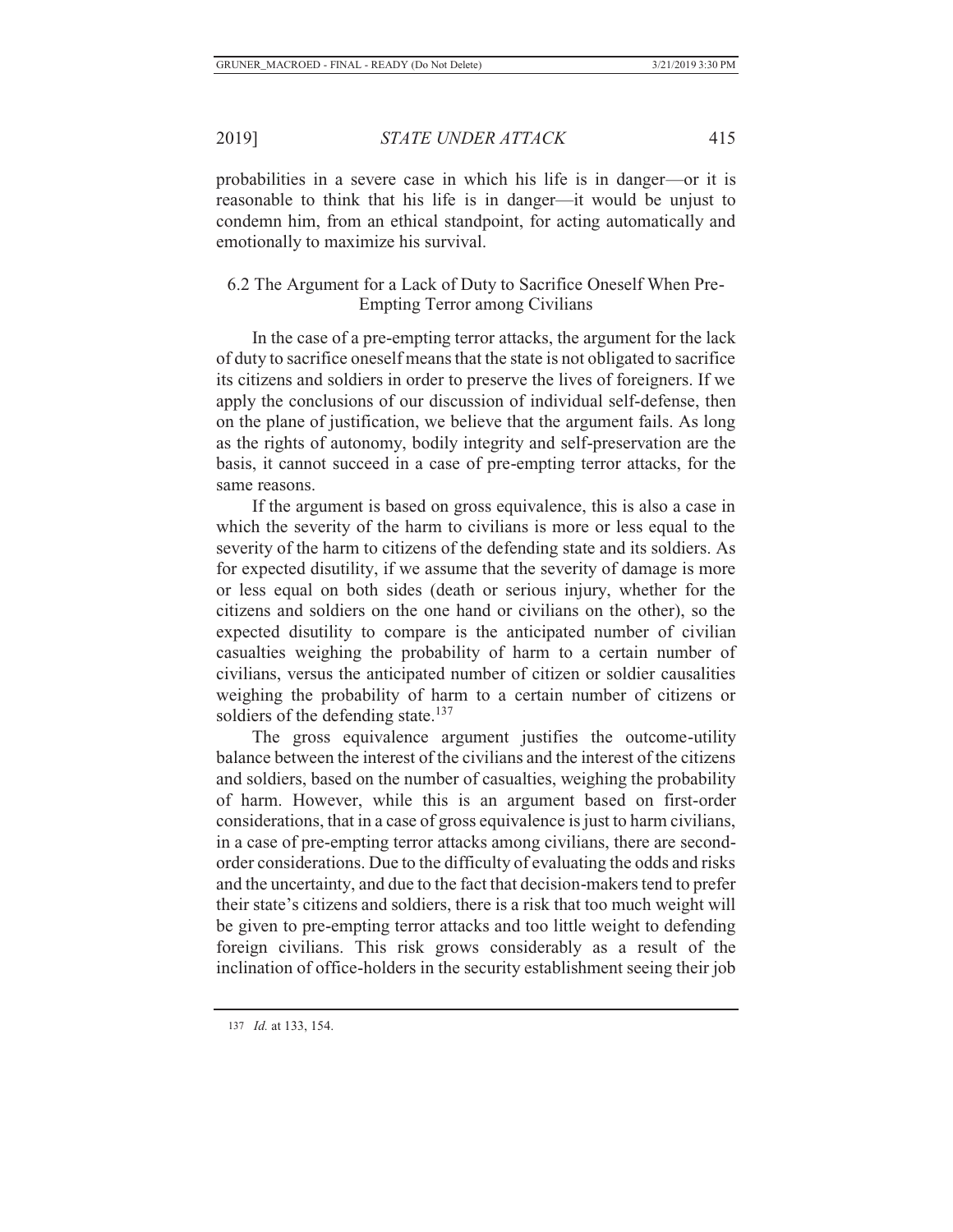as preventing terror attacks rather than protecting human rights. In light of this concern, in order to balance it out, it is just to formulate a general rule that in a case of gross equivalence, pre-empting terror attacks should not be carried out. In other words, such operations should be carried out only if there is compelling evidence for a reasonable conclusion that failure to do so will lead to a terror attack with a higher casualty count than the number of civilians who will be harmed if the operation is carried out; or if the soldiers endanger themselves by minimizing the harm to civilians, the number of soldiers who will be harmed will be more than the number of civilians who will be harmed if such a method is not employed.<sup>138</sup>

In a case of pre-empting terror attacks amongst civilians, the argument for lack of duty to sacrifice oneself is further weakened compared to individual self-defense. In individual self-defense there is no duty to sacrifice oneself at all, but in the case of pre-empting terror attacks among civilians, sacrifice is an essential part of the soldiers' mission; they put their lives on the line for their countrymen and women. In other words, the argument that no person must sacrifice his life for another has no purchase in the context of soldiers and the citizens they defend. Thus, the lack of such a duty may be said to apply only in terms of foreigners. This means that the arguments for defending autonomy, bodily integrity and self-preservation are not applicable; were they applicable, soldiers would not be expected to lay down their lives for their countrymen.

In order to justify the duty of soldiers to sacrifice themselves for their countrymen, we use the argument of special relations among citizens of a state, a relationship of mutual reciprocity based on the social contract or the argument of the duty of fairness in order to overcome the problem of joint action, a problem created due to a situation in which in a collective action which benefits everyone, people are ready to cooperate in an activity on the condition that others will join them. There is a temptation for individuals not to act and contribute their part in order to benefit from the fact that others will act on their behalf, and such a case is opposed to the duty of fairness. Thus, if the citizens benefit from the fact that certain people protect their lives but pay for it in a risk to their

<sup>138</sup> *See* ENOCH ET AL., *supra* note 9, at 57-58 (justifying a second-order rule in the case of preempting terror attacks among civilians in light of the inclination mentioned in the text) Nevertheless, Segev suffices with evidence that an attack will take place, regardless of the number of casualties. *See id.* For a general argument regarding institutional bias against human rights as a justification for recognition of constitutional rights, see Oren Gazal-Ayal & Amnon Reichman, *Public Interests as Constitutional Rights*, 41 MISHPATIM: THE HEBREW U. L. J. 97 (2011).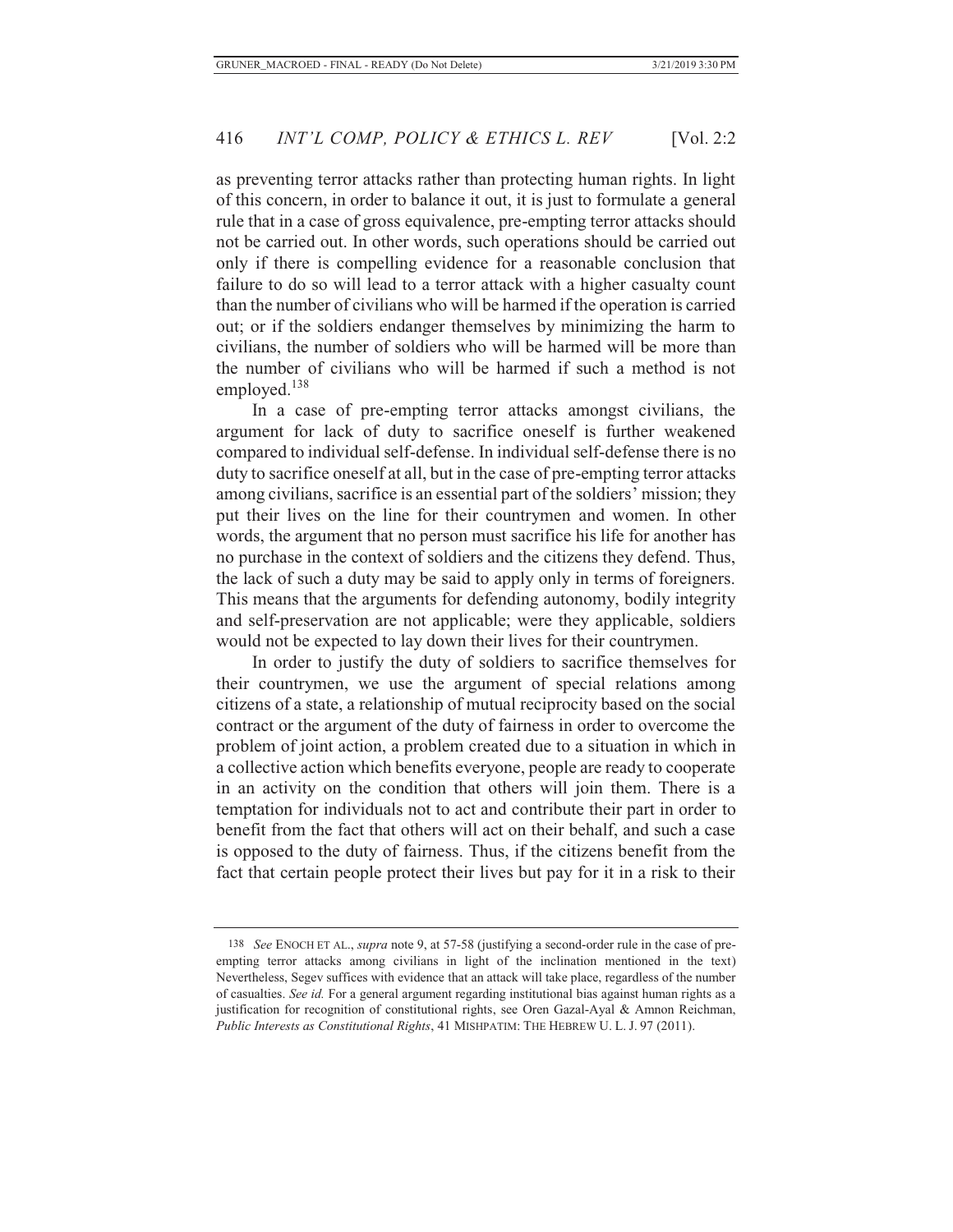own lives, all the citizens must, for the sake of fairness, contribute their part to protect the collective.<sup>139</sup>

The argument is that the considerations of the social contract for mutual reciprocity and the arguments of fairness do not apply to foreigners. This is correct, but there is another type of argument to sacrifice for foreigners, namely that it is forbidden to kill others when the harm is worse than the harm of self-sacrifice. This combines the argument forbidding killing others with the general outcome-utility argument that the greater harm should be avoided when there is an alternative of lesser harm. Therefore, one must not kill others who outnumber those who would die should the former not be killed; no operation should be carried out if the probability is great that more will die as a result of it than if it is not executed. This argument is based on the assumption that each person has intrinsic worth, and when others are killed despite the greater number of casualties and the despite the greater probability of their deaths, this is a failure to give equal weight to the life of every human being.

All this relates to justifying the act, but what about excusing it? In our view, an excuse is not applicable in the context of fighting terrorism, in which soldiers are the ones endangering themselves. This is what combat soldiers train for: life-or-death missions. It is understood that no excuse of mortal risk can apply, in a sweeping manner, as long as the soldiers put their lives at risk for their countrymen; this is because such a risk is exactly what the soldiers are trained to deal with. If soldiers can handle such risks for their countrymen, they can do so for foreigners as well. The different status of the people in peril should not change anything: whether it is the status of their nationality (nationals of the state with which the soldier self-identifies versus nationals of another state) or their citizenship (citizen, resident or tourist), it makes no difference, and so it should make no difference even if these people are foreigners who are not within the area of the state's effective control.

## *iii. Duty to Sacrifice Oneself: Prohibition to Intentionally Cause Harm*

Up to this point, we have dealt with the argument that a person need not give up his life. Now we will address the counterargument, which forbids a person from saving his life by intentionally killing an innocent. This prohibition is deontological, independent of the result of any

<sup>139</sup> Halbertal, *supra* note 56, at 18-19; Porat & Bohrer, *supra* note 12, at 136-37.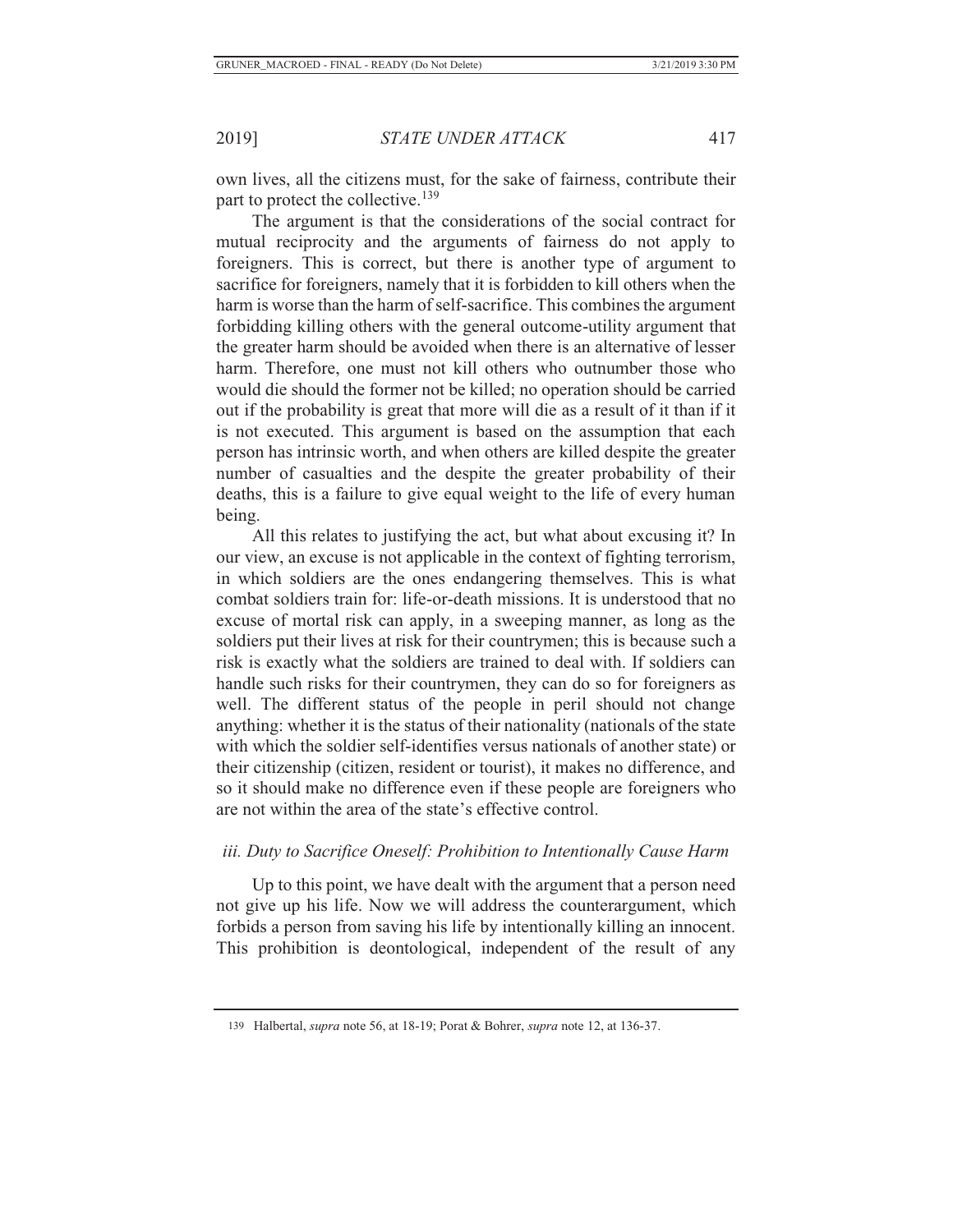utilitarian calculation.140 Innocents do not exist to save other people's lives. They have rights of their own, and the fact that a person or persons may be saved if these rights are abrogated does not justify doing so.<sup>141</sup>

For example, let us assume that a healthy person walks into a clinic where there are five patients waiting for organ transplants, each for a different organ, each imminently facing death. As it happens, the healthy person is a match for every one of these five patients. According to the deontological argument, it is forbidden to kill this person in order to take his organs and transplant them, even if we assume that the utilitarian calculation will show that the harm of not doing so outweighs the harm of doing so, i.e., five people will die in the former case and only one in the latter.<sup>142</sup> According to this argument, every one of the five patients must give up his life rather than kill the person whose organs are a match.

If so, if we accept the deontological argument, then it is incorrect that there is no duty for self-sacrifice even in the absence of special relationships among the citizenry in the framework of mutual reciprocity.143 There is a duty of self-sacrifice for every person, even a stranger, when intentional killing of a stranger will save the killer's life.<sup>144</sup>

The deontological argument forbids intentional killing, but what does this mean? Deontological philosophy distinguishes between intentional harm and foreseeable harm.145 Intentional harm is harm that the agent desires and is essential to his plan; it is the aim in itself or a means to achieve another aim, while foreseeable harm is harm which the agent does not want, which is not essential to his plan, which is not an aim in itself, nor a means to another aim; rather, the harm is an unwanted side effect which the agent foresees may happen but would be happy to avoid.<sup>146</sup>

The deontological approach does not forbid an activity to save lives when the harm resulting is only foreseeable, not intended. If the harm is only foreseeable, there is no demand to sacrifice one's life.147 The distinction between intentional harm and foreseeable harm is expressed

143 ENOCH ET AL., *supra* note 9.

- 145 *Id*.
- 146 *See id.*
- 147 *See id.*

<sup>140</sup> Halbertal, *supra* note 56, at 11-12.

<sup>141</sup> Porat & Bohrer, *supra* note 12.

<sup>142</sup> *See id.* at 119-20.

<sup>144</sup> *Id*.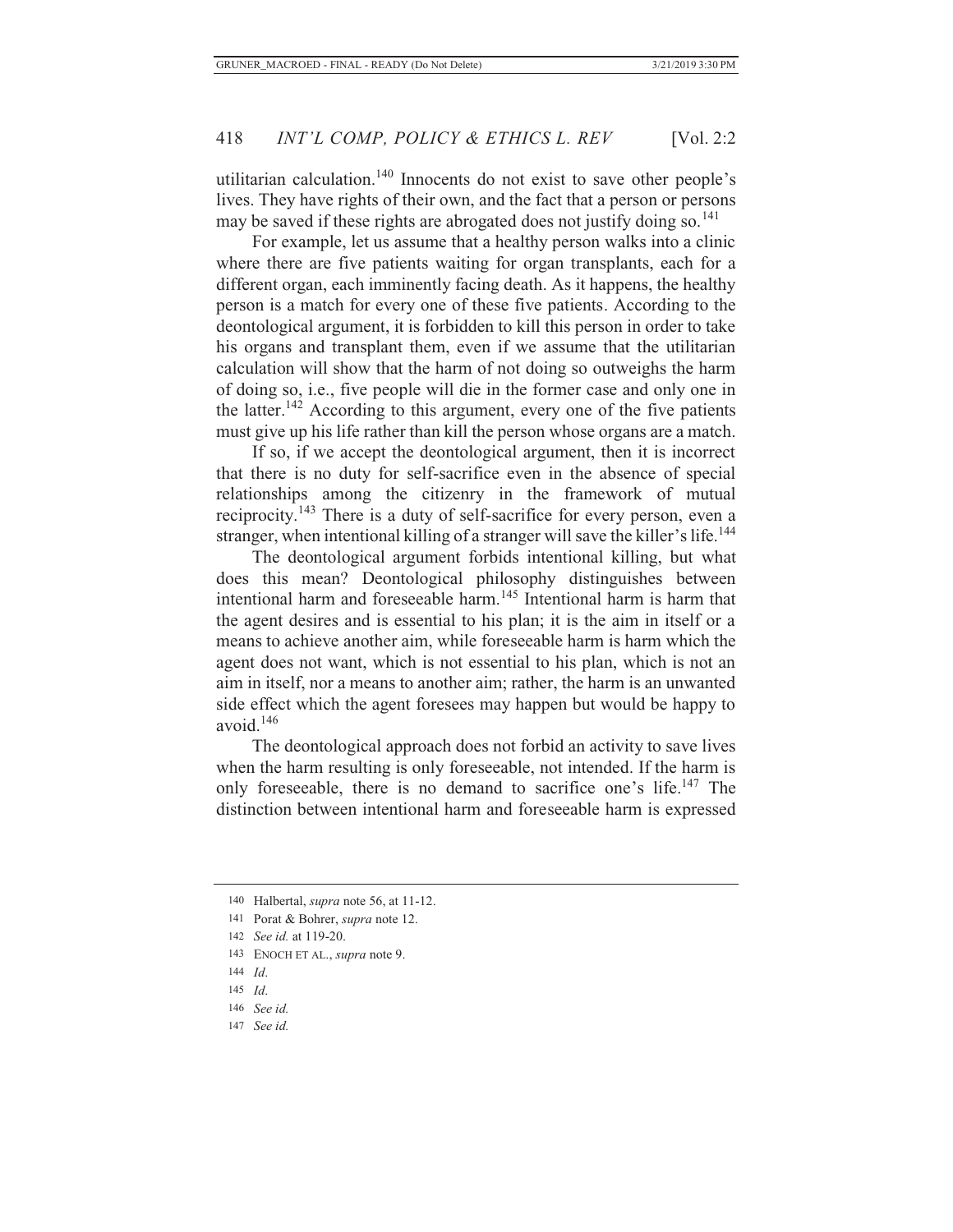in the doctrine of double effect.<sup>148</sup> According to the doctrine, the act of killing is just if and only if: (1) the act in itself is not forbidden, e.g., selfdefense; (2) the act causes unintentional harm; (3) resources are invested to reduce the harm; (4) the harm does not constitute a means to achieve a desirable goal; and (5) the harm is proportionate to the importance of the activity.<sup>149</sup>

According to the doctrine of double effect, harming civilians is foreseeable, not intentional, and therefore, we are not talking about intentional harm; thus, if we accept that intentional harm is invalid—even to save life—then harming civilians is not invalid due to intentionality. On the other hand, one of the elements of the doctrine of double effect is proportionality, and here we may explain the condition of proportionality as an outcome-utility consideration: it is forbidden to cause greater harm to civilians than the harm expected to be caused by failing to pre-empt terror attacks.150

## 7. Intermediate Summary and Segev's Approach: Weak and Exceptional Justification for Harming Civilians

Until this point, we have supported Segev's approach, according to which suggests that pre-empting terror attacks amongst civilians justifies the outcome-utility balance between harm to civilians and harm to citizens and soldiers, who endanger themselves in order to minimize harm to civilians.<sup>151</sup> The deontological consideration of applying the doctrine of double effect includes this outcome-utility consideration within a demand of proportionality which is part of the doctrine. As for the outcome-utility consideration, taking into account the weighing of the severity of harm to both sides (harm to life and serious harm to bodily integrity), we must decide based on comparing the anticipated number of casualties and the probability of harm. As for the consideration of the number of casualties, Segev argues that when terror attacks are at issue, the casualty count can be staggering, such as the thousands who died on September 11, 2001, but most often it is far lower.<sup>152</sup> The number of innocent civilians killed in anti-terror operations may be great, but

<sup>148</sup> Kasher & Yadlin, *Military Ethics of Fighting Terror: An Israeli Perspective*, *supra* note 1, at 19.

<sup>149</sup> *Id*.

<sup>150</sup> *See* ENOCH ET AL., *supra* note 9, at 66 (supporting this interpretation of the doctrine of double effect).

<sup>151</sup> *See id.*

<sup>152</sup> *Id*.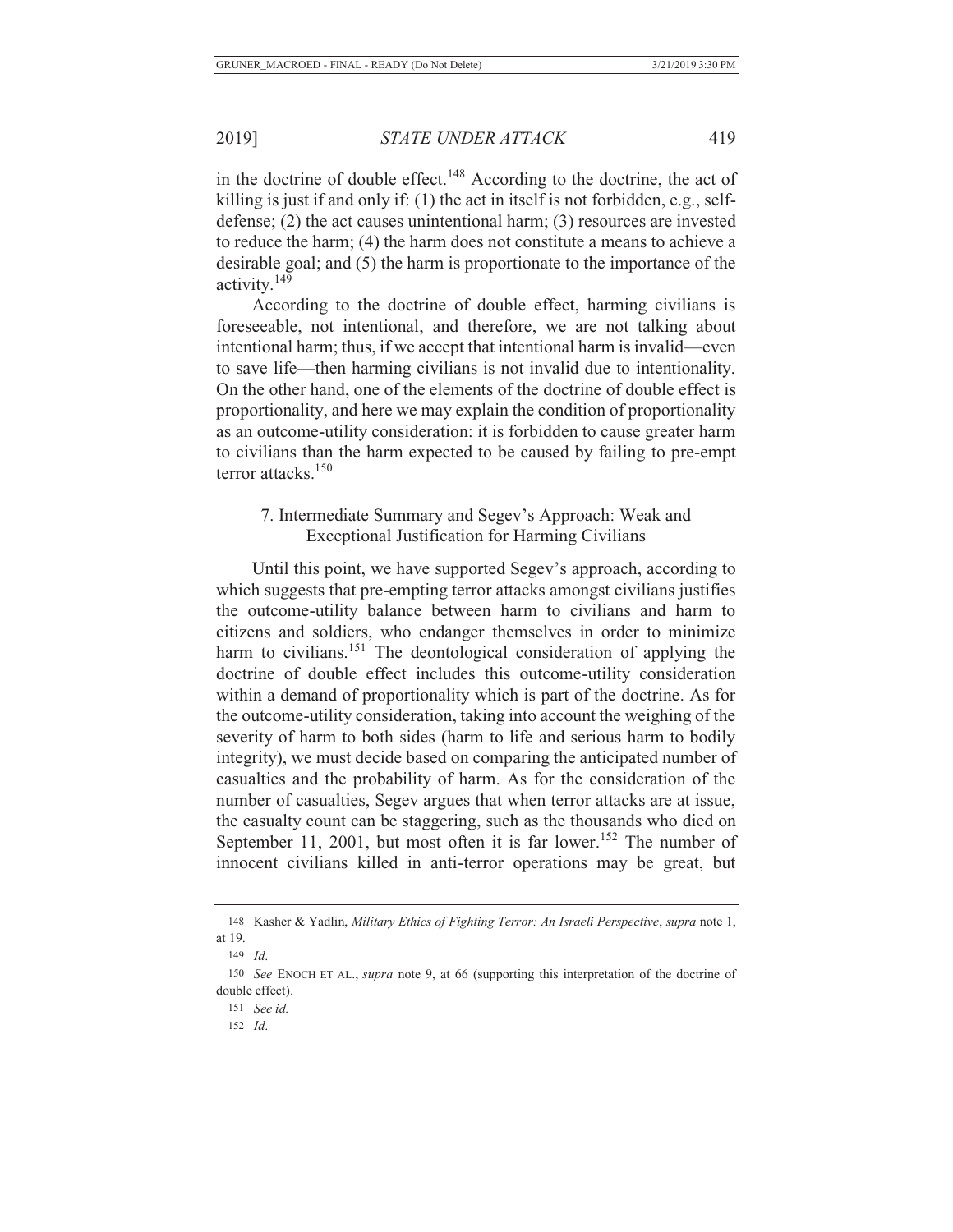generally it is quite small. Therefore, Segev believes that the numbers offset each other, and thus the consideration of the number of casualties is not generally dispositive; the casualties among citizens and the casualties among civilians are approximately the same.<sup>153</sup>

In this situation, the decisive consideration, Segev holds, is that of probability.154 Is the risk towards civilians lower than the odds that the operation will prevent harm to innocents? The anticipated harm to civilians is certain or highly probable; on the other hand, the danger of a terror attack which is not pre-empted is far lower, as there is no certainty that it will be carried out, and it may even be improbable. Even if it is carried out, it may be unsuccessful. Moreover, even if a given preemptive operation is cancelled, there may still be another opportunity to eliminate the terrorists when civilians will not be imperiled or will be in lesser danger. Similarly, there is a possibility to stop the attack at a later stage. Therefore, Segev maintains that the probabilistic consideration will not support pre-empting terror attacks among civilians, but in fact reject  $it$ <sup>155</sup>

Segev believes that harming civilians can be justified only if: (1) the anticipated casualties of the terror attack are much greater than the number of civilians who may be harmed in the operation; (2) the odds are very much in favor of the operation; or  $(3)$  both conditions apply.<sup>156</sup> Segev considers such cases to be exceptional.<sup>157</sup>

Moreover, Segev applies second-order considerations according to which the decision-makers have a favorable bias towards pre-emptive terror attacks despite the harm to civilians, and therefore he proposes that such operations may be allowed only if there is compelling evidence which constitutes the basis for a reasonable conclusion that if such an operation is not carried out, a concrete terror attack will occur within a short span of time.<sup>158</sup>

8. Criticism of the Weak Justification Approach to Harming Civilians: Targeted Assassination of Terrorists versus Pre-Empting Terror Attacks

Segev's analysis assumes, about pre-empting a single terror attack, that the number of citizen casualties is not greater than the civilian

156 *Id*.

158 *Id.* at 56-58.

<sup>153</sup> *Id.*

<sup>154</sup> *Id*.

<sup>155</sup> *Id.*

<sup>157</sup> *Id*. at 54-56.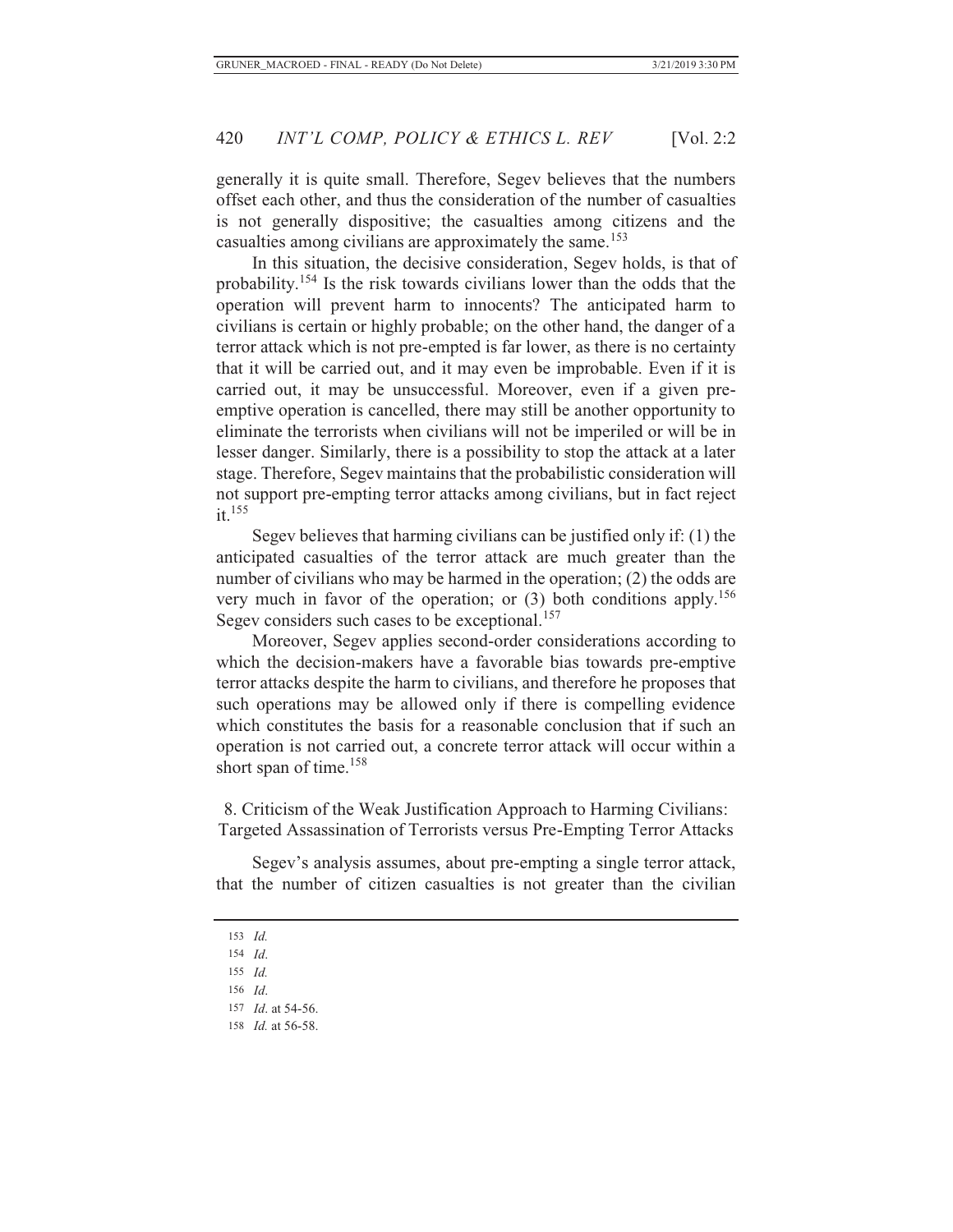casualties.159 However, this is not always the case. First, sometimes it is a targeted assassination of known, "wanted" terrorists. We are talking about people who, the evidence shows, are at the apex of their terroristic careers. Not eliminating them poses not the risk of a single terror attack, but multiple terror attacks in their future. Thus, we must calculate the cumulative effect in terms of numbers of citizen casualties. Does it not make sense that it would be greater than the civilians harmed in one preemptive operation?

Similarly, even when we are speaking of a pre-emptive operation, it can serve two purposes: preventing a given attack and eliminating certain terrorists. If the attack is not thwarted, then the terrorists will not be eliminated and will be free to carry out such attacks in the future. Therefore, at times, the pre-emption of a terror attack may prevent not only that incident, but other incidents that the perpetrators might execute in the future.

Segev claims that there may be an option of eliminating the terrorist later,<sup>160</sup> but this is merely a possibility, not a certainty. The question of future opportunities to eliminate a given terrorist depends on locating him based on actionable intelligence. This may happen; this may not happen. Even if it does, at some later date, we must take into account all the attacks the perpetrator may execute in the meantime. In any case, the potential for multiple terror attacks must be taken into account, not just the single instance.

Moreover, there is no reason to think that the number of civilians around the terrorist the next time he is located will be fewer. Even if it is, Segev maintains that only in exceptional cases would it be justified to eliminate him while causing collateral damage. In other words, according to Segev, as long as the terrorist is among civilians, so that neutralizing him will incur innocent casualties, he is free to commit multiple acts of terror; in such a case, Segev's consideration of the number of casualties is no longer justified.<sup>161</sup>

On the other hand, if the terrorist is not neutralized and continues to commit acts of terror, he may next be located when he is among a greater crowd of civilians; if the decision is then made to eliminate him, the result will be a higher number of citizens harmed in the meantime as well as more civilians being harmed. In other words, the decision not to eliminate a terrorist but to wait for the next opportunity may not necessarily reduce

161 *See id.*

<sup>159</sup> *See id.* at 55.

<sup>160</sup> *See id.* at 56.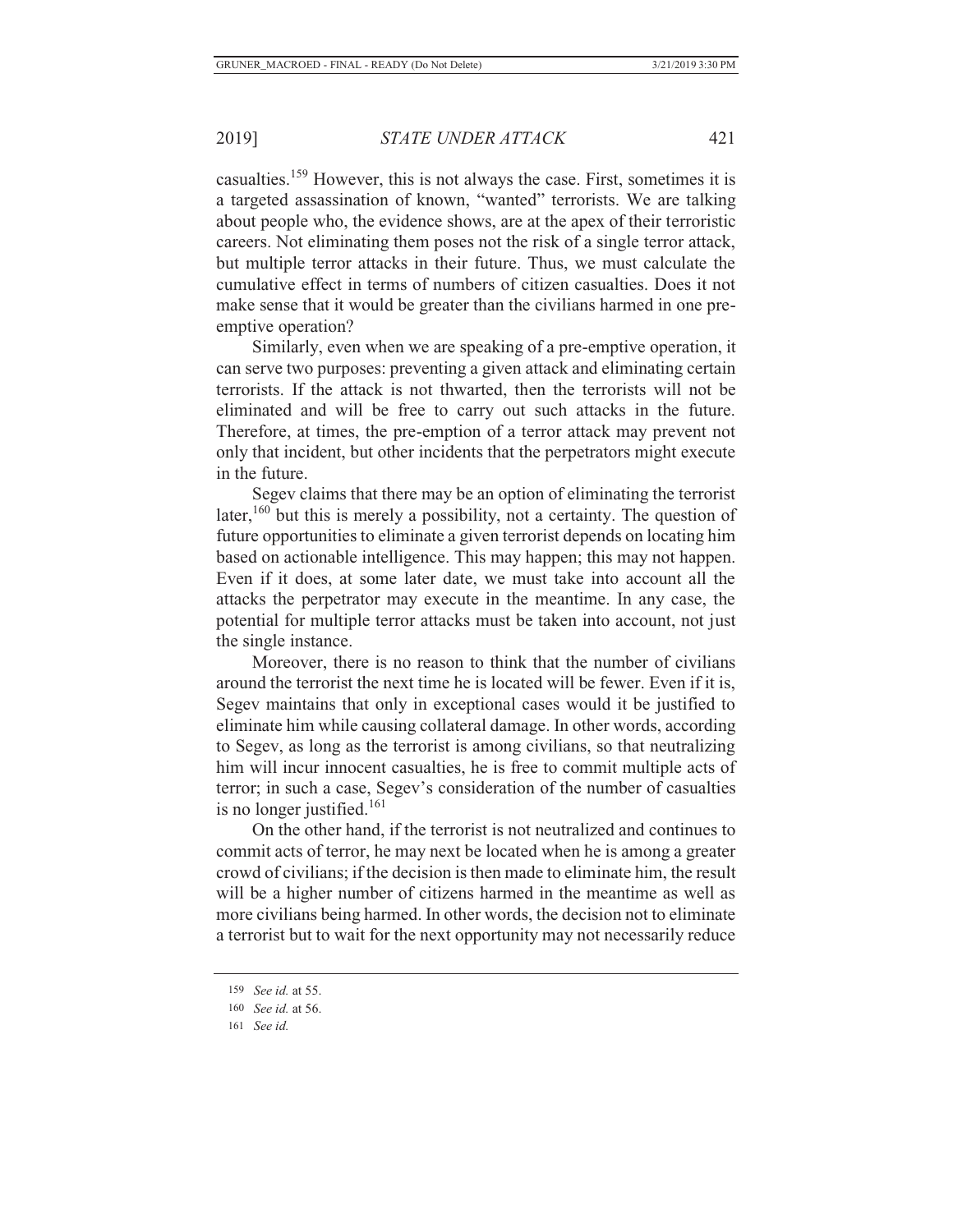the number of casualties among citizens or among civilians. Ultimately, the delay may cause greater harm to innocents on both sides. Waiting is not necessarily a utilitarian advantage; it entails its own risk of harm.

Even if we assume that there is little utility to eliminating a given terrorist, as another will take his place, a program of targeted assassination eliminating many terrorists will still weaken the infrastructure and prevent future attacks. However, there is no way to eliminate "many terrorists" without killing the first or the second, even if they are among civilians. While Segev's calculation is specific, it need not be.162 We must take into account the cumulative effect of targeted assassinations and operations, beyond the specific calculus of each act. If the cumulative effect of eliminating many terrorists is significant in terms of weakening the terroristic infrastructure, there is no way to express this on a case-by-case basis.

Additionally, the number of casualties in each terror attack is itself the result of previous pre-emptive operations, which weaken the terroristic infrastructure. A stronger network might commit more attacks with more casualties, and thus we must take into account that fewer targeted assassinations out of concern for civilian casualties will strengthen the terroristic infrastructure, leading to more attacks with more victims.

## 9. Criticism of the Weak Justification Approach to Harming Civilians: Danger of an Act of Terror in a Series

Segev holds that harm to civilians in pre-emptive operations is highly probable, almost certain, but the odds of preventing a terror attack are much lower.163 Here as well, in our view, Segev misses the point of the real threat of terrorism by evaluating each attack individually and not cumulatively.<sup>164</sup> Even if we assume that the risk to citizens in a given instance is much lower than the risk to civilians, we must consider the ramifications of such a policy in the long term: if pre-emptive operations are not undertaken, the probability of an increasingly greater attack grows exponentially, in a feedback loop.

164 *See id.*

<sup>162</sup> *Id*.

<sup>163</sup> *See id.* at 55.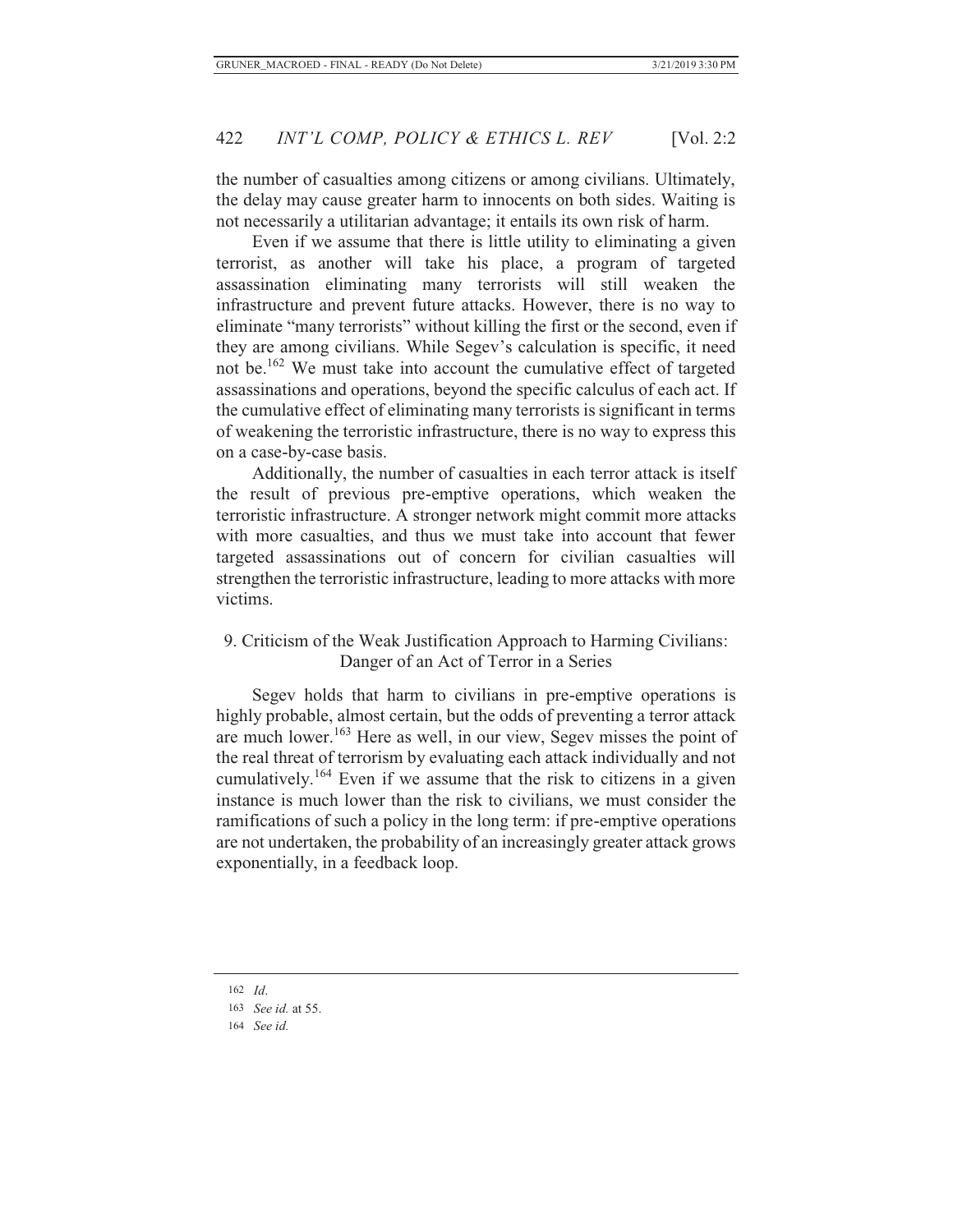## 10. Criticism of the Weak Justification Approach to Harming Civilians: Manipulation of Civilians as Human Shields

In our view, the strongest argument against using pre-emptive operations which may harm civilians only in exceptional circumstances is that terrorist organizations may use civilian as human shields, making it impossible to attack them without collateral damage.

In this case, it is not appropriate to utterly eschew harming civilians, as such a policy would give immunity to terrorists by the very fact of their being in the proximity of civilians. If in even such case, it is decided not to attack the terrorists to avoid harming civilians, this will be an impetus for terror organizations to operate in civilian areas, allowing the terrorists free rein, without worrying about targeted assassination.

In a situation in which terrorists act freely, shielded by the civilians, it is a mistake to evaluate the number of casualties as a result of targeted assassination in terms of one operation. If the terrorists act freely shielded by civilians, then they can commit terrorist acts over and over, for a prolonged period, with more and more citizens killed and an exponentially increasing probability of yet more citizen casualties. For example, if terrorists fire a rocket towards a population of citizens while shielded by civilians, then the proper balance is to be found not by considering how many casualties, on average, will result from the launching of one rocket; rather, we must consider how many will be injured by all of the rocket launches which will occur without response due to the presence of civilians. When rockets are launched with impunity because of the presence of civilians, they will increase; thus, the number of casualties will increase, as will the probability of harm.<sup>165</sup>

In a case in which the terrorist organizations use civilians as human shields, is it really appropriate to use outcome-utility balance in which the number of casualties on each side are given equal weight? In our view, it is inappropriate to balance the targeted assassination of an individual as compared to an individual act of terror. Such a policy motivates terror organizations to operate among civilians more numerous than the potential victims of a lone act of terror. The terrorists acquire immunity whenever they locate themselves among civilians who outnumber the casualties expected from the act of terror. With such a policy of immunity, fighting terror is impossible.

<sup>165</sup> Kasher & Yadlin**,** *Military Ethics of Fighting Terror: An Israeli Perspective, supra* note 1, at 20-21.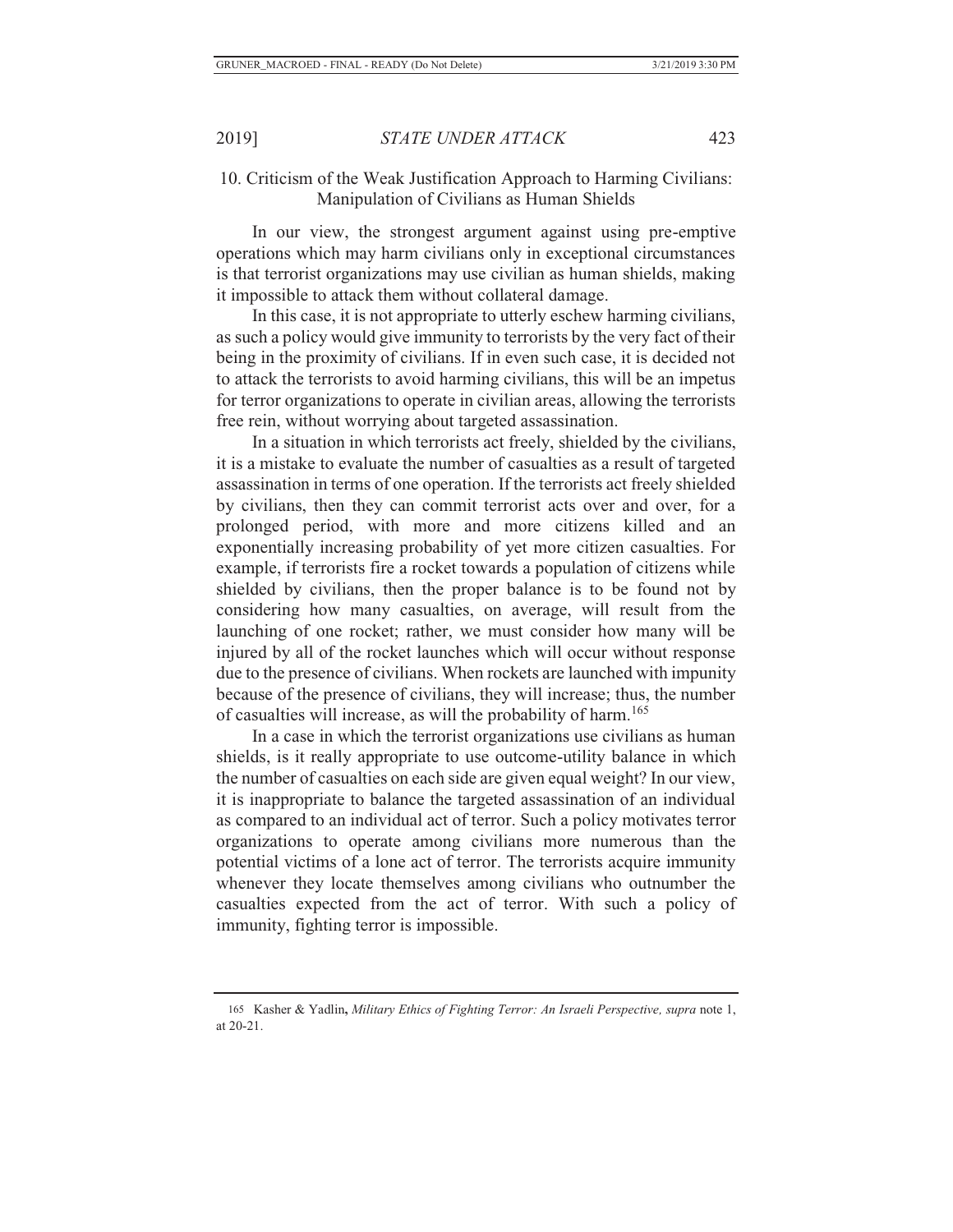If the state defending itself against terrorism carries out a preemptive policy using a conversion ratio according to which the counterterrorism operation will be carried out if and only if a certain number of civilians are expected to be harmed, then even this is a policy that motivates the terrorist organizations to buy themselves immunity by means of a policy of placing civilians around them in numbers high enough to dissuade the state from acting.

Is outcome-utility balance appropriate if the terrorists' ability to continue is limited, even if the civilians are shielding them? Let us assume that the terrorists have the capability to carry out one act of terror only. Should we balance this based on the anticipated number of casualties from this act (combined with the factor that the terrorists will be able to carry out future acts of terror if they are not eliminated now)? Let us assume that the terrorists are capable of continuing to carry out acts of terror shielded by civilians, but only to a limited extent, due to finite resources such as arms and ammunition, effort and exhaustion due to limitations of manpower and the lack of reserve forces—should it be balanced not by an individual act of terror, but by the sum total of all the terror that the terrorists are capable of due to this immunity (combined with the factor that the terrorists will be able to carry out future acts of terror if they are not eliminated now)?

In our view, the answer is no. Even if the terrorists have limited capabilities, outcome-utility balance between the numbers of potential casualties from the act of terror and the number of civilians is inappropriate. This is because such a policy will still constitute an impetus for terror organizations to increase the number of civilians around them, so that according to the criterion of the number of victims from the sum total of their terrorist activity, the state will not be able to employ its pre-emptive policy.

Moreover, even if the terrorists do not succeed in placing a number of civilians around them which is greater than the expected number of victims from the sum total of their acts of terror, the pre-emptive policy still paradoxically provides an impetus to increase their numbers, thus increasing civilian casualties. A policy which eschews pre-emptive action based on the criterion of the number of civilian casualties will encourage increasing the number of civilians; thus, even if after this increase, the number of potential victims is greater, at the end of the day, more civilians will be harmed by the very fact that more of them are being placed near the terrorists, as motivated by the policy.

On the other hand, a pre-emptive policy which does not avoid harming civilians according to their numbers ultimately protects civilians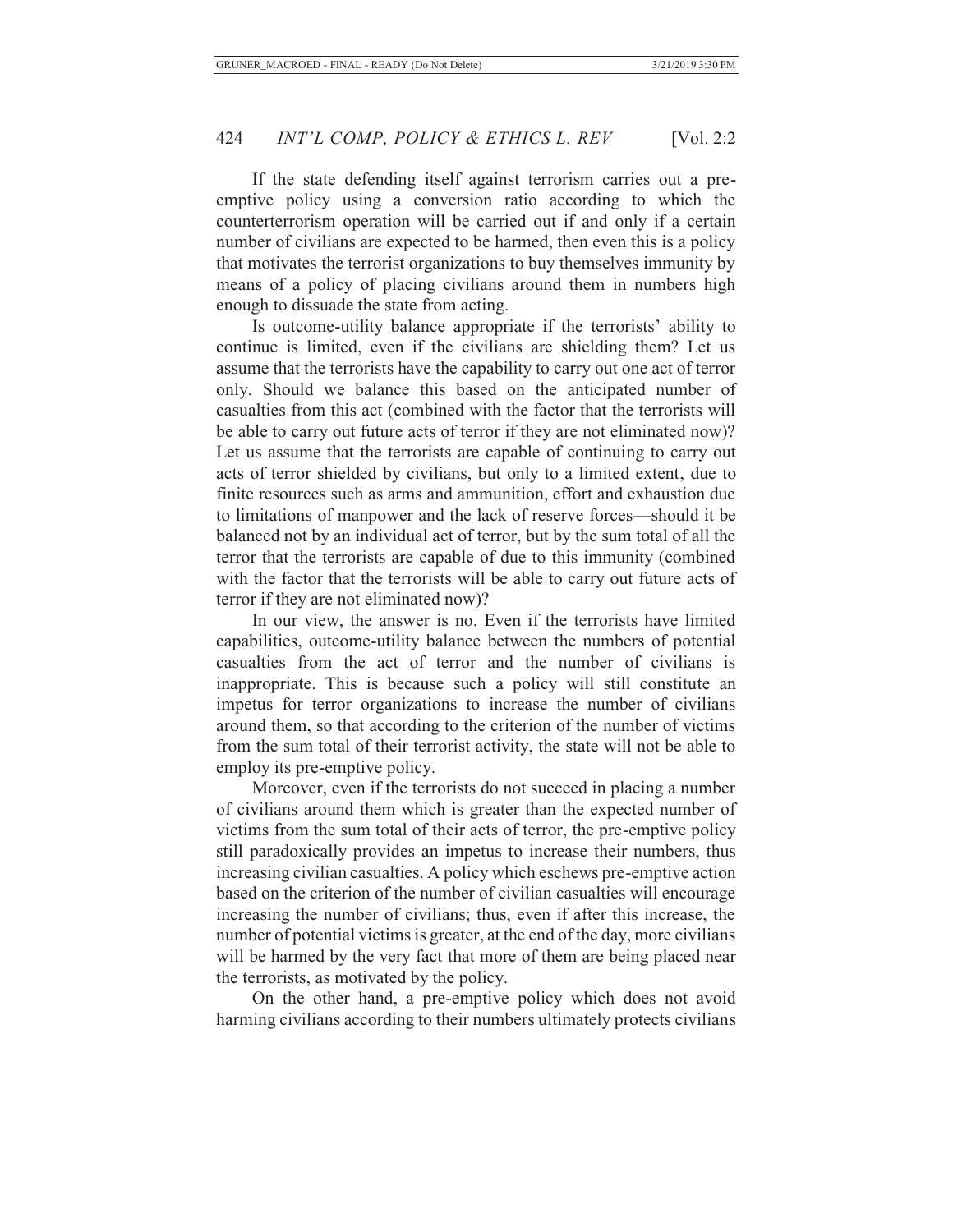and allows fighting terror. Such a policy creates a disincentive (or at least, does not create an incentive) for terror organizations to increase the number of civilians in their immediate vicinity, since there is no number of civilians which would grant them immunity. This will save civilian lives, as they will not be placed near terrorists, since their proximity does not grant any immunity, nor does the state fighting terror take their number into account. On the other hand, a policy which shuns preemption based on the criterion of the numbers of civilians is a policy expected to injure and kill civilians who would otherwise not suffer that fate, due to the impetus to place civilians near terrorists.

Does this mean that it is never appropriate to cancel a pre-emptive operation due to the number of civilians around the target? We think it is still justified under certain circumstances.

First, analysis may show that the presence of civilians is not the result of manipulative use of them as human shields, and if an ability exists to distinguish between the presence of civilians as human shields and the presence of civilians incidentally, the outcome-utility balance on an equal basis is appropriate, if the latter is the case. However, in this situation as well, the balance must be calculated in terms of the total anticipated terrorism. If a lone terror attack is anticipated, this is the balance to be struck. However, if there is a series of attacks anticipated (e.g., numerous rocket launches) if the pre-emptive operation does not happen, this must be balanced against the number of casualties expected from a series of attacks rather than a single one. Additionally, this must be balanced against not only the terror attacks, but also the terrorists themselves; in other words, if the terrorists are not neutralized, they will have the ability to carry out more attacks.

The justification for outcome-utility balance, in the absence of use of human shields, emerges from the fact that taking into account the number of civilians in this case does not provide an impetus to use them as human shields.

Second, as long as the analysis says that if the pre-emptive operation is not carried out now, it will still be feasible later under conditions in which fewer civilians will be harmed<sup>166</sup>, it is appropriate to pre-empt under conditions in which it is anticipated that fewer civilians will be attacked, taking into account that there will be no impingement on the military mission, or that the impingement will be minor. Such a rejection

 <sup>166</sup> E.g., it is possible to attack the wanted individual when he will be alone or when fewer civilians will be around him or it will be possible to pre-empt the terror attacks in more advanced stages of preparation when there will not be civilians around or fewer civilians will be around.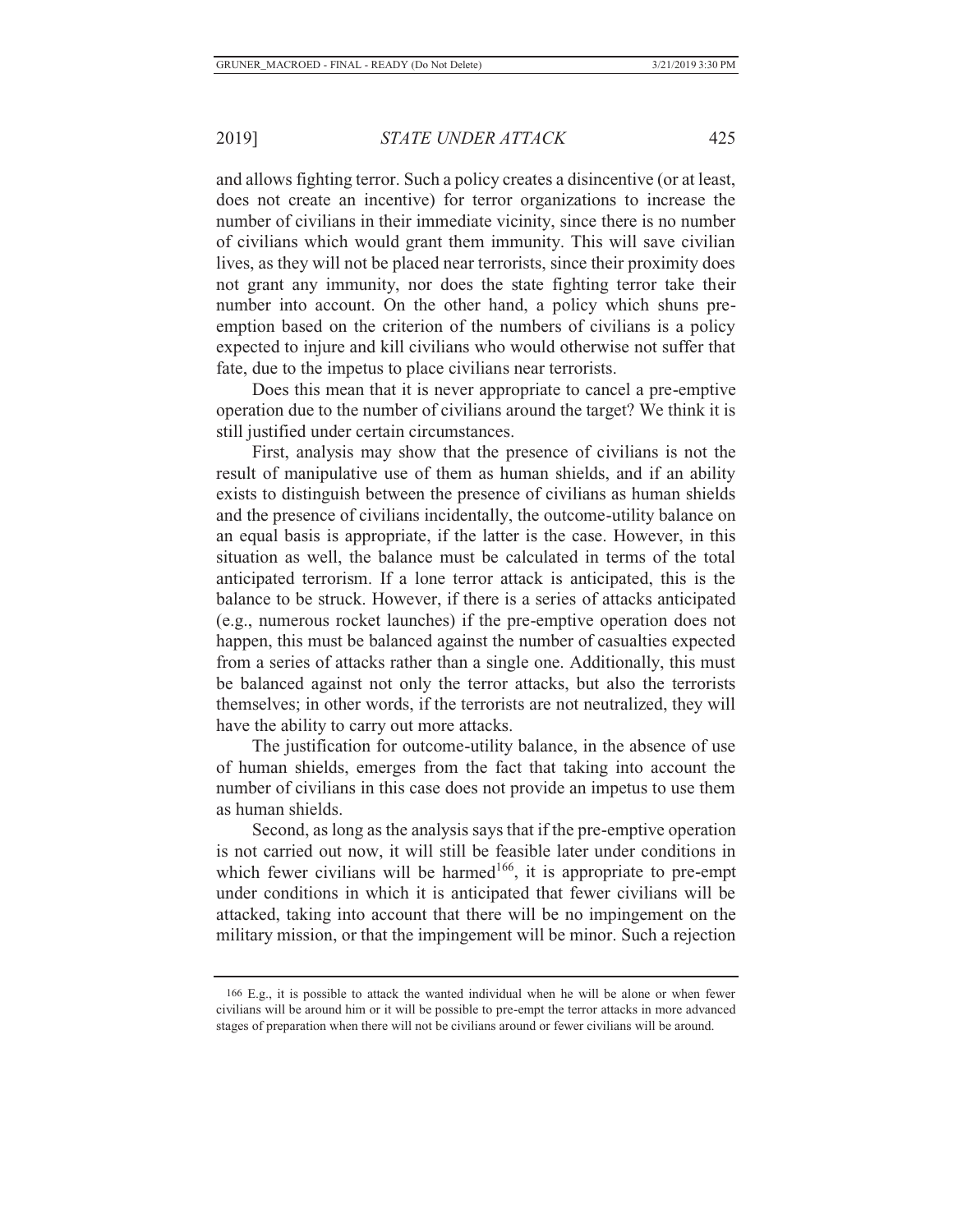of pre-emptive operations does not create an impetus to increase the number of civilians because it is certain that such increase will not protect terrorists, who will be attacked in any case.

Third, as long as the analysis says that the great number of civilians will likely not recur, and it is an uncommon event at which so many civilians are present, then it is justified to apply outcome-utility balance. Since the analysis says that the situation will not recur, there cannot be an incentive to increase the number of civilians. However, in this case as well, the balance must take into account the sum total of anticipated terror, as mentioned above.

Fourth, the analysis says that of course terror organizations will be motivated to increase the presence of civilians, due to other reasons, such as propaganda for international consumption to generate support due to the innocent victims and negative propaganda against the state engaged in fighting terrorism. Further, that a pre-emptive policy which takes into account the number of civilians does not generate additional impetus which does not exist naturally to increase the number of civilians so that in this situation the motivational risk due to taking into account civilians does not exist. Therefore, an outcome-utility balance is appropriate. However, an assumption concerning the impetus with the same strength that exists naturally is an assumption which requires evidence, and without this evidence, we should assume that naturally there is no such impetus. The anticipated utility of increasing the presence of civilians for propaganda purpose is indirect and less concrete than the utility of increasing the presence of civilians to give immunity to the terrorists by protecting their lives and directly allowing them to continue acts of terror. Common sense shows that the impetus of the latter type is stronger in its ramifications on reducing the mortal threat for terrorists and direct freedom of action for terror, unlike the indirect influence of international support. It is appropriate not to gamble on the lives of civilians as long as there is no evidence that they are exposed to that danger regardless.

## 11. Second-Order Considerations: Additional Weight Against Harming Civilians due to Concerns of Bias

Should concerns of bias make decision-makers give more weight to eschewing harm to civilians? As long as we are talking about an argument against outcome-utility balance due to the concern of an impetus to increase the number of civilians, there is no place to give such weight. The argument for discounting the number of civilians due to the concern of incentivizing increasing the number of civilians is not part of the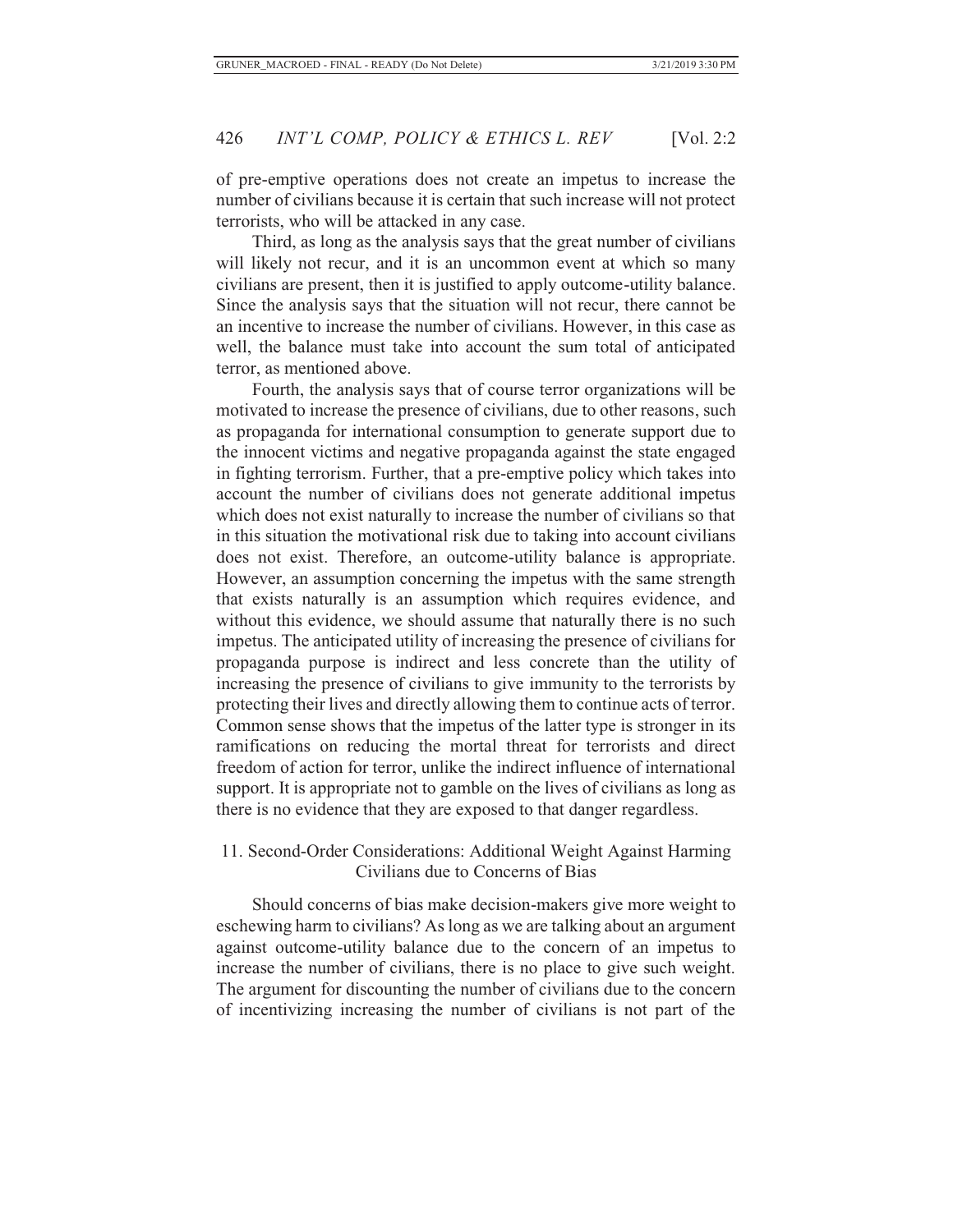balancing between civilians and citizens. If naturally there is no balancing, then there is no place to give greater weight, because the only reason for doing so is to strike a balance. Here, the argument is that no balancing should take place. Moreover, the consideration of giving greater weight due to concerns of bias is essentially appropriate in cases of gross equivalence between the considerations. However, when we reach the conclusion that considerations of human life support a certain option rather than oppose it, any additional interference based on reasons not of the first order raises the concern that there will be unjust harm to human life, as far as we understand the situation.

On the other hand, in those exceptional cases in which we justify outcome-utility balance, we agree that if the result is gross equivalence, then we should avoid harming civilians out of a bias to their disfavor. We concur that in cases in which harm to civilians is certain, while the harm to citizens from a terror attack is uncertain, it is appropriate, in a case of gross equivalence, to decide in favor of eschewing harm to civilians, based on the probabilistic reason too.

#### 12. Decision in a Case of Outcome-Utility Gross Equivalence

As stated, in a case of outcome-utility gross equivalence, the severity of the harm to civilians in a pre-emptive operation is more or less the same as the severity of harm to citizens, so should the operation be cancelled? The expected disutility on both sides is equal—the weight given to the magnitude of the damage, the number of casualties and the probability of harm create a general severity of harm which is the same.

In such a case, is there a "tie-breaker" in favor of one of the options? If a number of such considerations exist, but they point in opposite directions, which should be dispositive?

In the course of the argument, we presented a number of considerations, concerning each of which we argued that in a situation of gross equality in all considerations except for the one at issue, the same consideration would prevail in favor of harming civilians.

The considerations are these: the interest of bias in favor of one's fellow citizens and nations, the anticipation of assistance from one's fellow citizens and nationals, the majority's support of the idea that one who has committed to help certain people cannot shirk this obligation and the majority's perception (though it is erroneous) of promises being broken.

There is a distinction between a situation of gross equivalence which we dealt with in the cases enumerated above and outcome-utility gross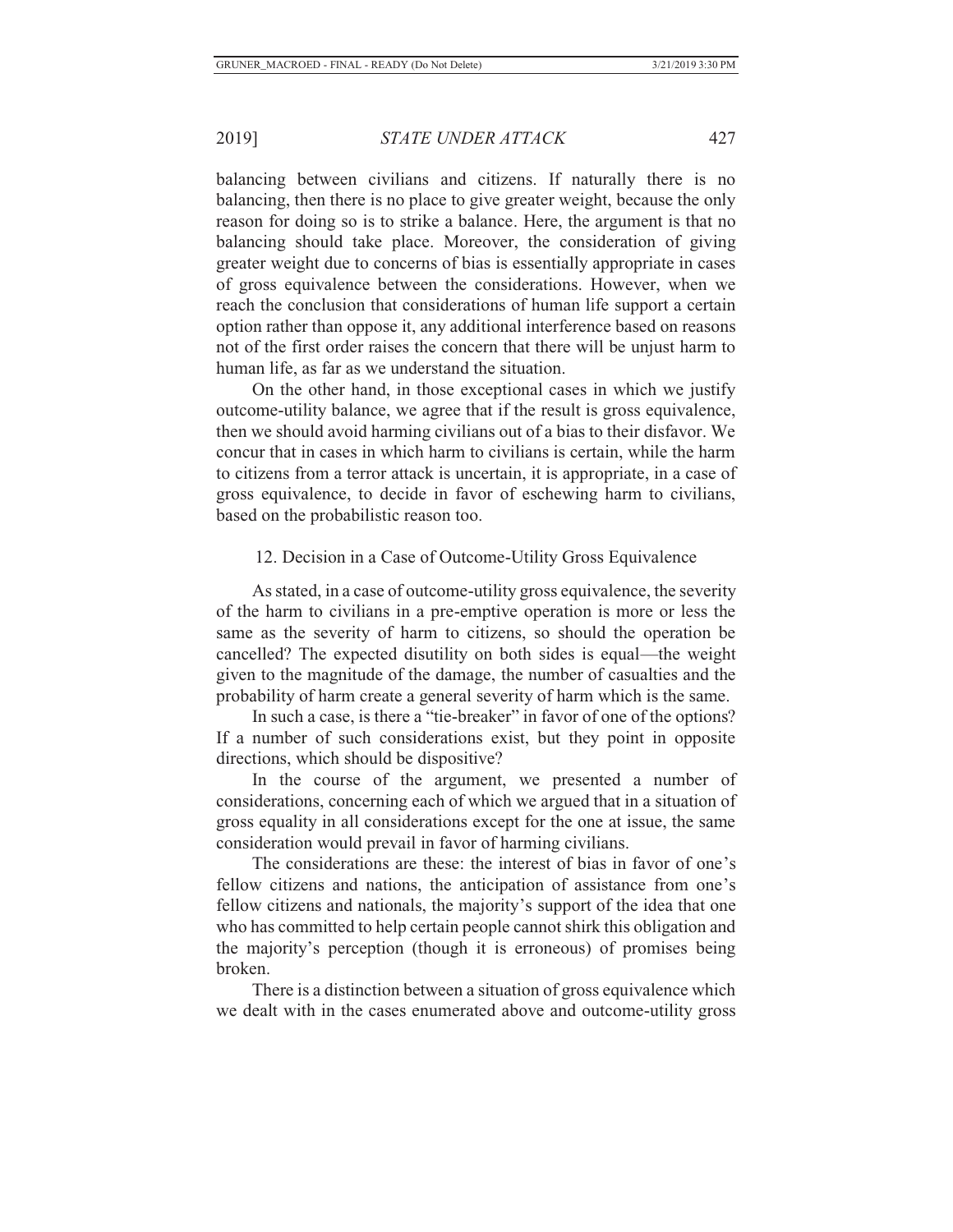equivalence. The latter encompasses magnitude of damage, number of casualties and probability of harm. On the other hand, the gross equivalence we have dealt with in this argument is not merely expected disutility, but all relevant considerations save one (that one consideration differs from cases to case). For example, decision-makers' bias in favor of their countrymen is not part of outcome-utility gross equivalence, but it is part of gross equivalence in other cases. Thus, when it is claimed that there is gross equivalence excluding the consideration of bias in favor of one's countrymen, the conclusion that gross equivalence exists already takes into account the consideration of bias. On the other hand, outcomeutility gross equivalence does not take into account the consideration of bias.

We will now discuss the question of what should be dispositive in a case of outcome-utility gross equivalence. In particular, should the decision be made based on the consideration of preferring citizens and nationals due to reasons of belonging and relation? This consideration supports deciding in favor of harming civilians. Alternatively, if the consideration is the bias of decision-makers, this would militate towards avoiding harm to civilians and cancelling the pre-emptive operation.

We believe that the bias consideration is more decisive than the consideration of belonging or others militating towards harming civilians, such as the considerations presented above. The reason for this is that the former takes into account that the process leading to gross equivalence is erroneous, due to cognitive biases. On the other hand, considerations of belonging do not take into account errors of deliberation arriving at gross equivalence. However, in our view, such a risk of error exists, very strongly, to the disfavor of civilians. Such a concern of error has significance in concepts of human life, and therefore the excessive caution required for capital cases demands that we take into account the risk of bias and decide based on it.

These biases are institutional in nature. Gazal-Ayal and Reichman claim that institutional biases exist to harm the rights of the individual which justify recognition of constitutional rights and constitutional judicial review.<sup>167</sup> We believe that these biases form the basis for deciding to eschew civilian harm.

<sup>167</sup> Gazal-Ayal & Reichman, *supra* note 138.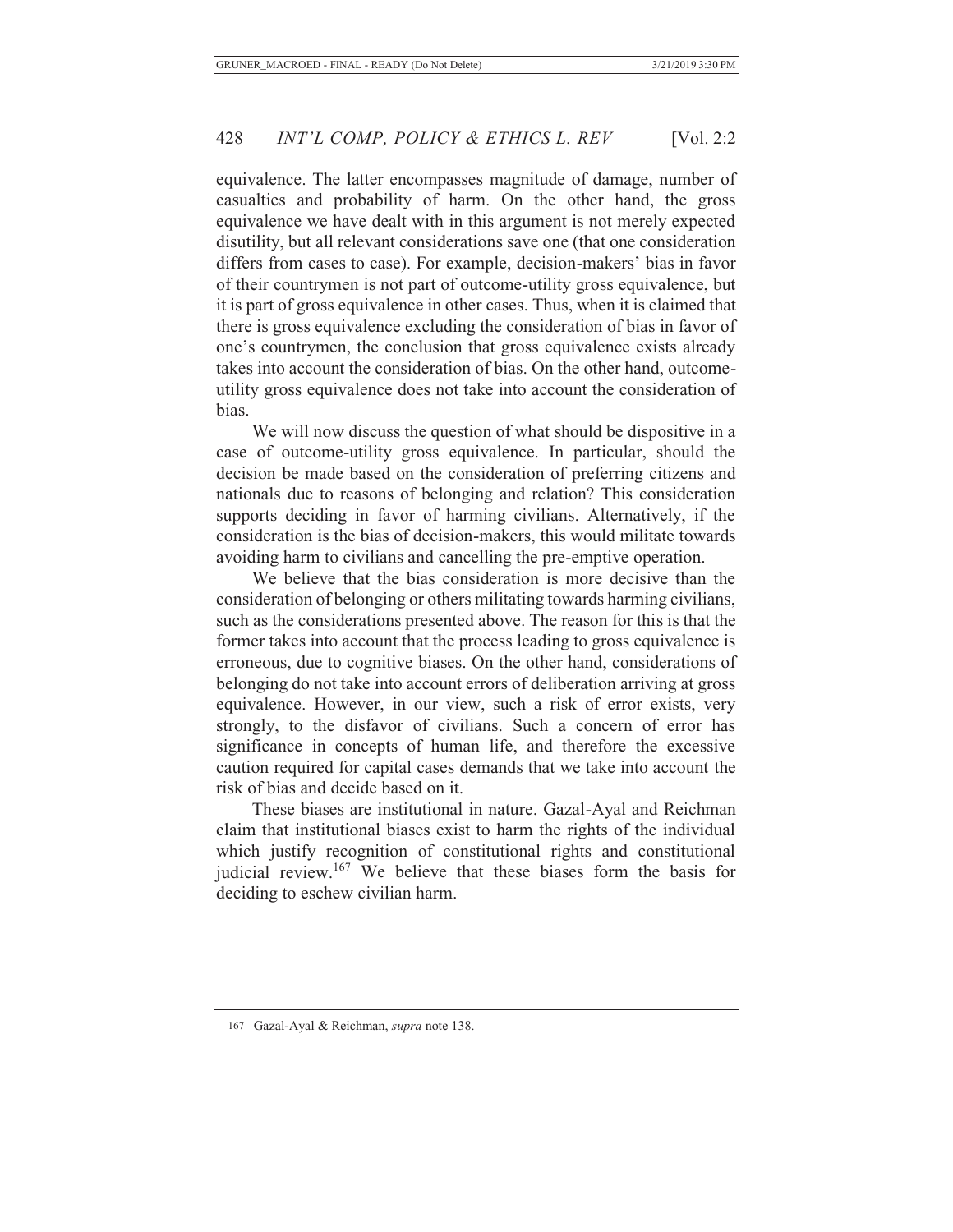## 13. Balance Between Risking Soldiers to Minimize Civilian Harm and Eschewing Civilian Harm

Until this point, this Article has focused on the citizen-civilian balance. However, we must consider the additional question of justifying danger to soldiers involved in fighting terror in order to reduce the threat or harm to civilians.

A partial discussion of this question appears above: we reached the conclusion that, in principle, we cannot reject the duty of soldiers to sacrifice themselves to save the lives of civilians.<sup>168</sup> However, even so, this does not mean that such a duty exists when considering specific factors of operations amongst civilians pre-empting terrorism.

Sometimes soldiers can reduce the risk of harm to civilians by endangering themselves. For example, an enemy is hiding in a house among civilians. The soldiers have two choices: they can call in an air strike and level the home or they can enter it on foot. In the first option, the soldiers eschew risk to themselves and instead endanger civilians in the structure. In the second option, the soldiers minimize the risk to civilians but put themselves in greater danger.<sup>169</sup> A second example is low-altitude aerial bombardment, which allows greater precision, protecting civilians, but puts the pilot in peril. On the other hand, highaltitude bombardment keeps the pilot out of danger, but it is less precise and may lead to civilians being killed along with terrorists.<sup>170</sup>

## 14. Not Endangering Soldiers and Risking the Mission

Kasher and Yadlin claim that soldiers need not endanger themselves for civilians, because this will risk the success of the mission, which has already been found to be just and proportionate.<sup>171</sup> Such a risk will threaten a just, proportionate mission. $172$ 

We agree that if there is a reasonable chance that the mission will fail because soldiers endanger themselves, this option should be rejected. However, if the analysis says that there is no such reasonable possibility—that at most some soldiers will be lost, but the mission will succeed—then what Kasher and Yadlin say is not applicable.

<sup>168</sup> Porat & Bohrer, *supra* note 12, at 54.

<sup>169</sup> Halbertal, *supra* at note 56, at 15; Porat & Bohrer, *supra* at note 12, at 99-100.

<sup>170</sup> Halbertal, *supra* at note 56, at 8-9.

<sup>171</sup> Kasher & Yadlin**,** *Military Ethics of Fighting Terror: An Israeli Perspective, supra* note 1.

<sup>172</sup> Asa Kasher and Amos Yadlin, *Human Life in the War on Terrorism: A Response to "the Risk Dilemma" by Michael Walzer*, 44 PHILOSOPHIA 295, 304-305 (2016) [hereinafter Kasher & Yadlin, *Human Life in the War on Terrorism*].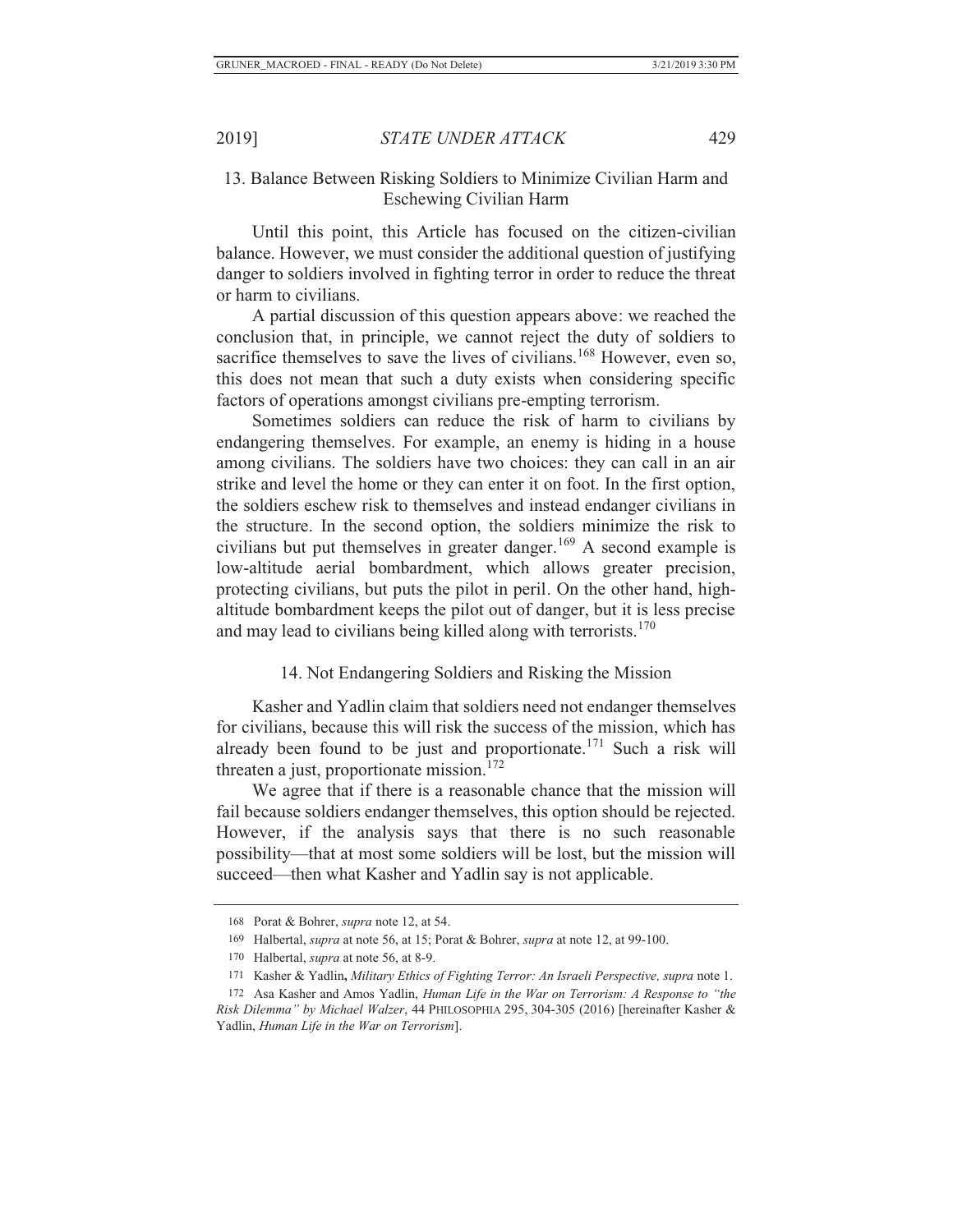#### 15. Not Endangering Soldiers — No Reply to the Soldier's Question

Kasher and Yadlin argue that when soldiers are put at risk in order to protect civilians, there is no reply to the soldier's challenge to the state which sends him into a dangerous situation: how can you justify risking my life, not to carry out a mission, but to minimize the harm or threat to civilians?<sup>173</sup>

In our view, there is an answer to this question, though the specific circumstances of a targeted assassination may not necessarily permit it: human beings uninvolved in terrorist activity retain the right to life, bodily integrity and autonomy; as such, these rights should be honored as they would be for any other person, no less than you, soldier (and no more than any other or than you)!

Therefore, it can be described as an outcome-utility balance. When the number of soldiers expected to be harmed by undertaking the mission in a more dangerous way is less than the number of civilians expected to be harmed by undertaking the mission in a less dangerous way, and when undertaking the mission in a more dangerous way does not undermine the mission's chances of success, then the choice to undertake the mission in a way which is more dangerous for the soldiers but less so for the civilians expresses the basic idea of equal value of and equal respect for every human being. Equality whether he is a soldier fighting terror or a civilian uninvolved in terror.

#### 16. The Incentive for Manipulation of Civilians as Human Shields: Reference Note

We believe that there is a compelling reason to avoid endangering soldiers due to a consideration similar to that supporting not taking into account the outcome-utility balance in weighing civilians versus citizens. This is an argument which says that if the policy will be that if enough civilians are endangered, soldiers will put themselves at risk, and this will incentivize the terror organizations to place more civilians around them, the potential civilian casualties will outnumber the potential soldier casualties. Thus, terror organizations will accomplish their goal manipulatively: endangering soldiers, thereby maximizing casualties among them. We set out this argument in detail above, in the context of harming civilians, and it applies also to the justification to avoid endangering soldiers.<sup>174</sup>

<sup>173</sup> *Id.* at 305.

<sup>174</sup> *See infra* Section 2.2.10.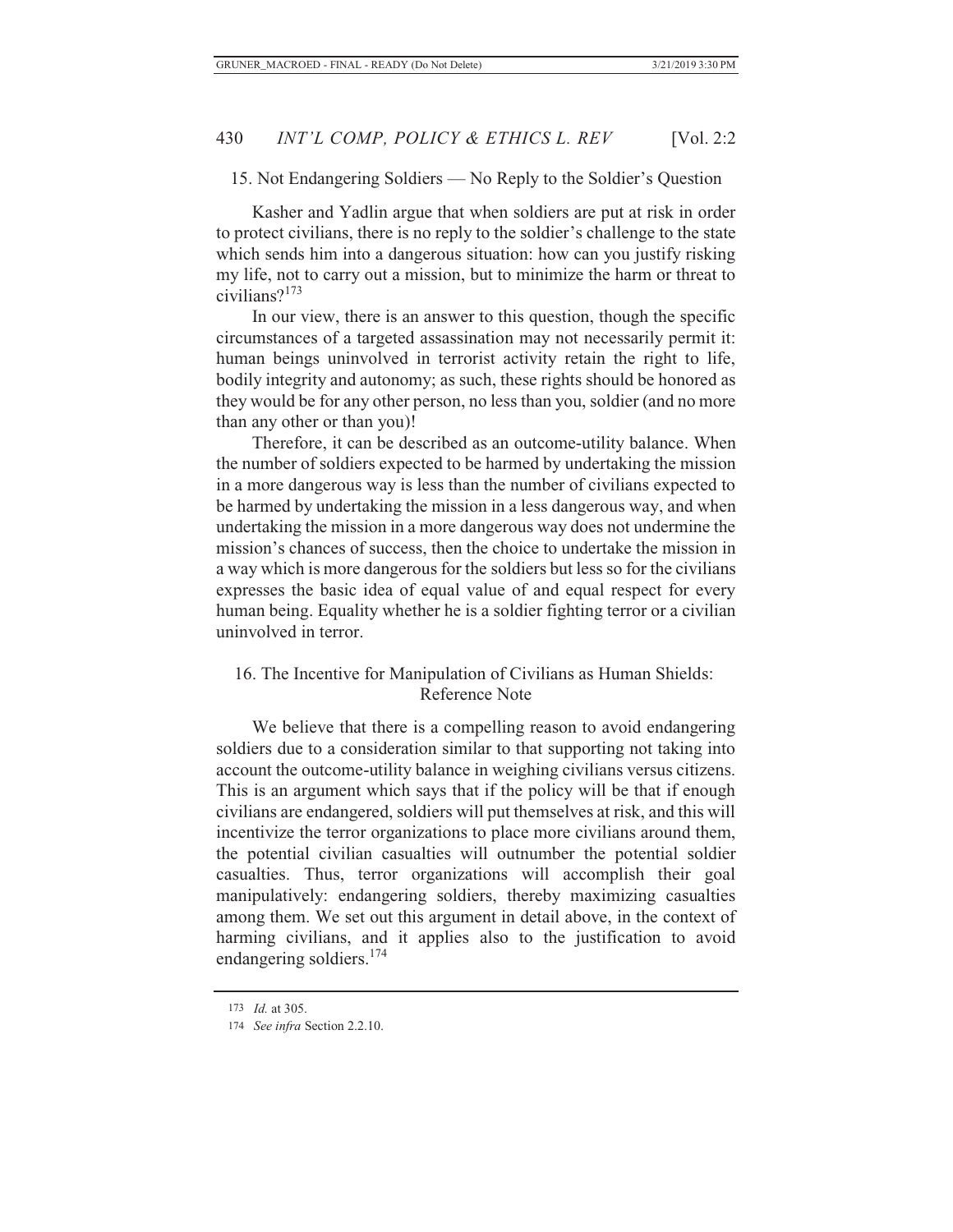Nevertheless, we believe that exceptions to the principle that soldiers cannot be endangered even when an outcome-utility balance makes this possible, and which exist in the balance between civilians and citizens and exist with necessary differences in the balance between civilians and soldiers. In our view, it is justified to endanger soldiers in circumstances described in the discussion of the exceptions above.<sup>175</sup>

#### 17. Deciding in a Case of Gross Equivalence: Reference Note

The discussion above concerning the balance between civilians and citizens to decide in a case of gross equivalence applies here as well. As long as there is no justification for the outcome-utility consideration, there is no place for a decision in favor of civilians justifying endangering soldiers due to concerns of bias. As long as there is a place for outcomeutility balance, there is a place for deciding in favor of the civilians justifying endangering soldiers due to the counterweight of concerns of bias. This is for the reasons specified above.<sup>176</sup>

# 18. Justifying Endangering Soldiers: Trained and Armed Soldiers Versus Vulnerable and Panicked Civilians

Walzer argues that soldiers must accept a certain risk without endangering the mission.<sup>177</sup> Walzer's reason is that the civilians are panicked, unarmed and vulnerable, unlike the soldiers who are trained and armed, and who assume the risk in an active way.<sup>178</sup>

We dispute this. In light of our discussion above, the reason not to endanger soldiers emerges from the consideration that the mission may fail and the consideration that this may incentivize terrorist organizations to increase the number of civilians. Even when soldiers have the advantage over civilians, this does not mean that they have a sufficient advantage over the terrorists in order to carry out their mission. The comparison need not be only between soldiers and civilians, but between soldiers and terrorist, as the citizens of the state fighting terror are inferior to terrorists in their vulnerability, and is it not clear to them that their vulnerability is greater than that of the civilians? Additionally, taking civilians into account creates an impetus to endanger more civilians, so that ultimately the civilian casualties will be greater, or due to the

<sup>175</sup> *See infra* Section 2.2.10.

<sup>176</sup> *See infra* section 2.2.12.

<sup>177</sup> *See* Michael Walzer, *The Risk Dilemma*, 44 PHILOSOPHIA 289, 292 (2016).

<sup>178</sup> *See id.* at 292–93.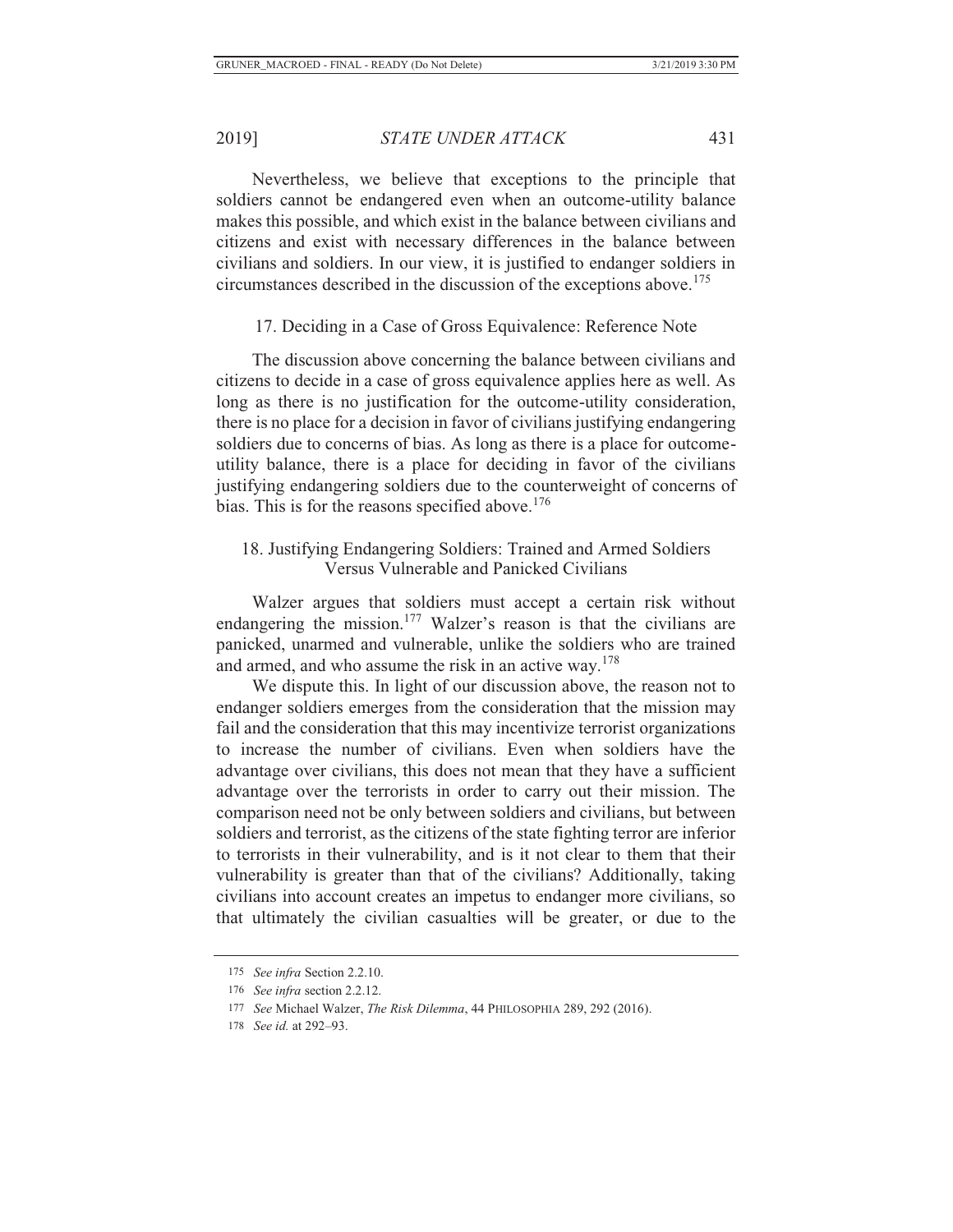manipulation of increasing civilians present, more soldiers and citizens will be in danger.

#### IV. CONCLUSION

In this Article, we have analyzed the question of the moral weight of belonging and relation on the basis of citizenship or nationality in a pre-emptive counterterrorism operation while incurring collateral damage to civilians. In the first part, we dealt with different justifications for the reasons of belonging and relation, and its application in a case of pre-emptive operations among civilians. We began with the argument that additional allegiances do not contradict allegiance to humanity as a whole, but there is tension among them, which we analyzed. Afterwards, we discussed utilitarian justifications for belonging and relation. We analyzed five of these arguments. These were based on the following: the interest to protect fellow citizens and nationals as justifying harming civilians; the interest of citizens and nationals to receive protection from their fellow citizens and nationals as creating a duty to harm civilians; the idea that eschewing harming civilians will impinge on the political and social fabric of the community fighting terror; the idea that harming civilians is a response to the violation of the effective division of labor in the international system and the terrorist organizations' abrogation of their duty to protect civilians and not place them as human shields, so that responsibility is transferred to the terrorist organizations if they do; and finally, the duty to protect the citizens of a state subject to terrorist attacks as part of the social contract between the state and its citizens.

As for the argument of the interest to protect relatives and the interest of relatives to receive protection, we argued that this writing justifies harming civilians, at most, only in a case of gross equivalence in which the other considerations for and against harm are more or less equal. However, if the other considerations support eschewing harming civilians, then these arguments do not justify harming civilians. As for the social fabric argument, we pointed to the fact that this is only a second-order claim, and even so it fails because it makes unreasonable empirical assumptions.

As for the division of labor argument, we argued that this does not suffice to transfer responsibility to terror organizations when these bodies cannot protect civilians. Responsibility does pass to these organizations when they have the ability, but if they shirk their duty, the state fighting terror cannot avoid its own duty to civilians. We argued that the consideration of harming civilians due to terror organizations' shirking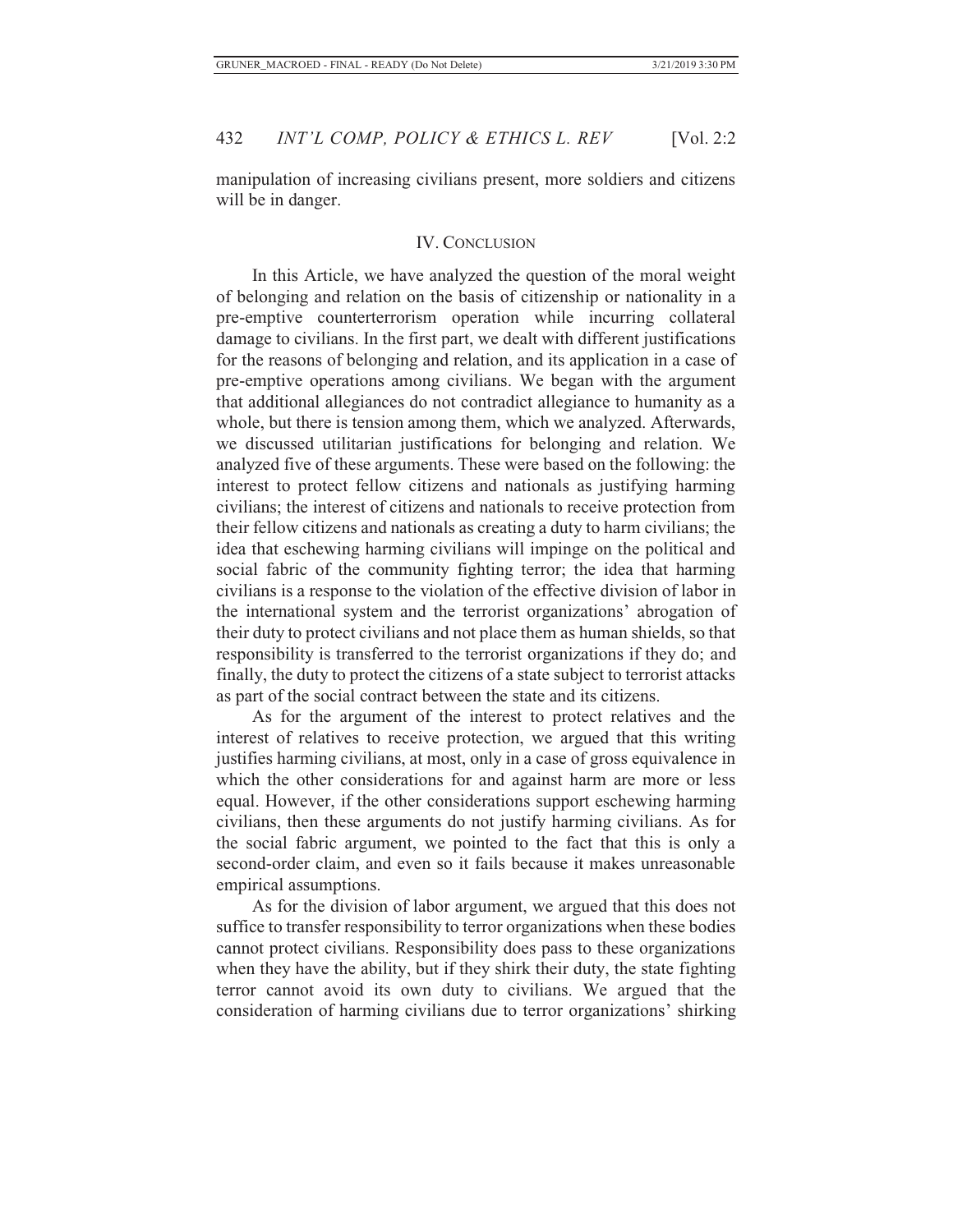their duty is appropriate only in a case of gross equivalence, when the other considerations for and against are more or less equal, but not in a situation in which the considerations against harm are overwhelming.

As for the social contract argument, we maintained that it cannot justify harming a third party, so this argument fails to justify harming civilians. However, only in a case of gross equivalence, when all other considerations for and against such harm are equal, the very fact that the majority supports this consideration may justify such an operation.

After this, we addressed deontological justifications for harming civilians. One argument is that of Scheffler, who holds that morality must make moderate, not harsh, demands.<sup>179</sup> This argument, at best, can only provide an excuse, we maintained, not a justification to ignore duties.<sup>180</sup> In any case, we held, avoiding harming civilians should not be considered a difficult duty. Another argument is two interpretations of Kant's philosophy to derive justification to harm civilians.181 We critically examined these interpretations, and in our view, Kant's approach does yield an allowance to harm civilians.<sup>182</sup>

In the second part of the essay, we dealt with general considerations justifying harming civilians in the course of fighting terrorism, as well as the role of the argument for belonging and relation in this framework. We addressed the argument proposed by Kasher and Yadlin as to the lack of duty on the part of a state towards foreigners.<sup>183</sup> We rejected one objection based on the distinction between omission and commission, however we maintained that giving low or no weight to this distinction does not justify harming civilians. A stronger version of the argument by Kasher and Yadlin is the one based on the lack of duty of self-sacrifice towards foreigners independent of omission or commission.<sup>184</sup> However, even this argument, in our view, does not stand up to criticism.

First, we pointed out that a general lack of duty of self-sacrifice is not a necessary condition for the argument for states' having no general duty to protect foreigners. Second, the general argument for a lack of duty of self-sacrifice as an argument for justification can be based solely on the fact that in a situation of gross equivalence, when the arguments for and against harming others are more or less equal, it is just not to require

 <sup>179</sup> *See* SCHEFFLER, *supra* note 54.

<sup>180</sup> *See infra* section 2.1.3.1.

<sup>181</sup> *See infra* section 2.1.3.2.

<sup>182</sup> *See* SCHEFFLER, *supra* note 54.

<sup>183</sup> *See* Kasher & Yadlin, *Military Ethics of Fighting Terror*: *An Israeli Perspective, supra* note 1.

<sup>184</sup> *See id.*; *see also* Kasher & Yadlin, *Human Life in the War on Terrorism, supra* note 172.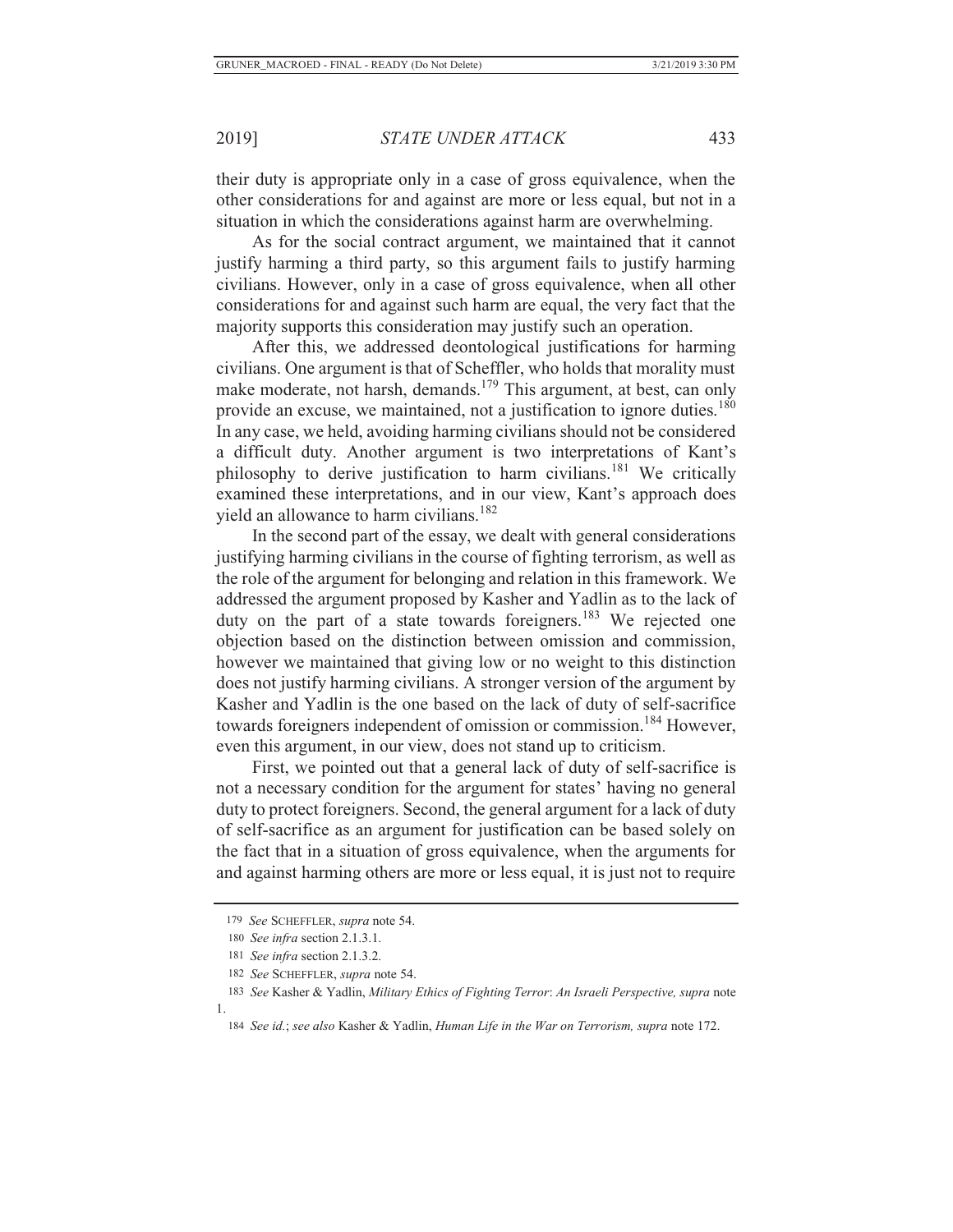sacrifice; but the argument does not justify a lack of duty of sacrifice when the arguments against harm are overwhelming. In such a case, the argument can only excuse, not justify, the lack of duty to sacrifice oneself. However, in a case of a pre-emptive operations among civilians, the argument for excuse fails, in our view. Similarly, as long as we are speaking of soldiers' duty to sacrifice themselves to protect their countrymen, there is no argument for a lack of duty of self-sacrifice. We maintained that there is no reason for such a lack of duty to sacrifice oneself as regards citizens, but the justification is different.

Another argument we discussed was the argument from the deontological prohibition to kill people in order to save oneself. However, an exception to this prohibition is collateral damage based on the doctrine of double effect. Nevertheless, this doctrine requires considerations of proportionality, and in our view this proportionality can and needs to be explained as outcome proportionality.

Finally, we discussed the criterion for undertaking a pre-emptive operation in the presence of civilians. We disputed Segev's contention that only in exceptional cases may harming civilians be justified.<sup>185</sup> In our view, generally speaking, we should not take into account the number of civilians who will be harmed except in specific cases which we can formulate. We argued that we should take into account the risk due to the fact that the terrorists will be free to act, and we should not weigh one act of terror only. We argued that the probability of harm from terrorism must take into account a series of acts of terror, not a lone example. Finally, we argued that taking into account the number of civilians incentivizes terror organizations to increase the number of civilians who will be harmed in the pre-emptive operation. This is a reason not to consider the number of civilians, inter alia in order to protect them. Nevertheless, we presented a number of cases in which the incentive argument does not apply, and in those cases, a balance of outcomes must be struck, with impartial consideration of the number of civilians who will be harmed compared to the number of citizens who will be harmed. We also claimed that in a case of gross equivalence among the considerations, it is appropriate not to harm civilians due to the risk of bias in preferring one's own citizens and nationals.

We briefly discussed the justification for endangering soldiers to lower the risks for civilians. We argued that the consideration of impinging on a mission which has already been determined to be proportionate succeeds, but it does not apply when the risk to soldiers

<sup>185</sup> ENOCH ET AL., *supra* note 9, at 64, 67.